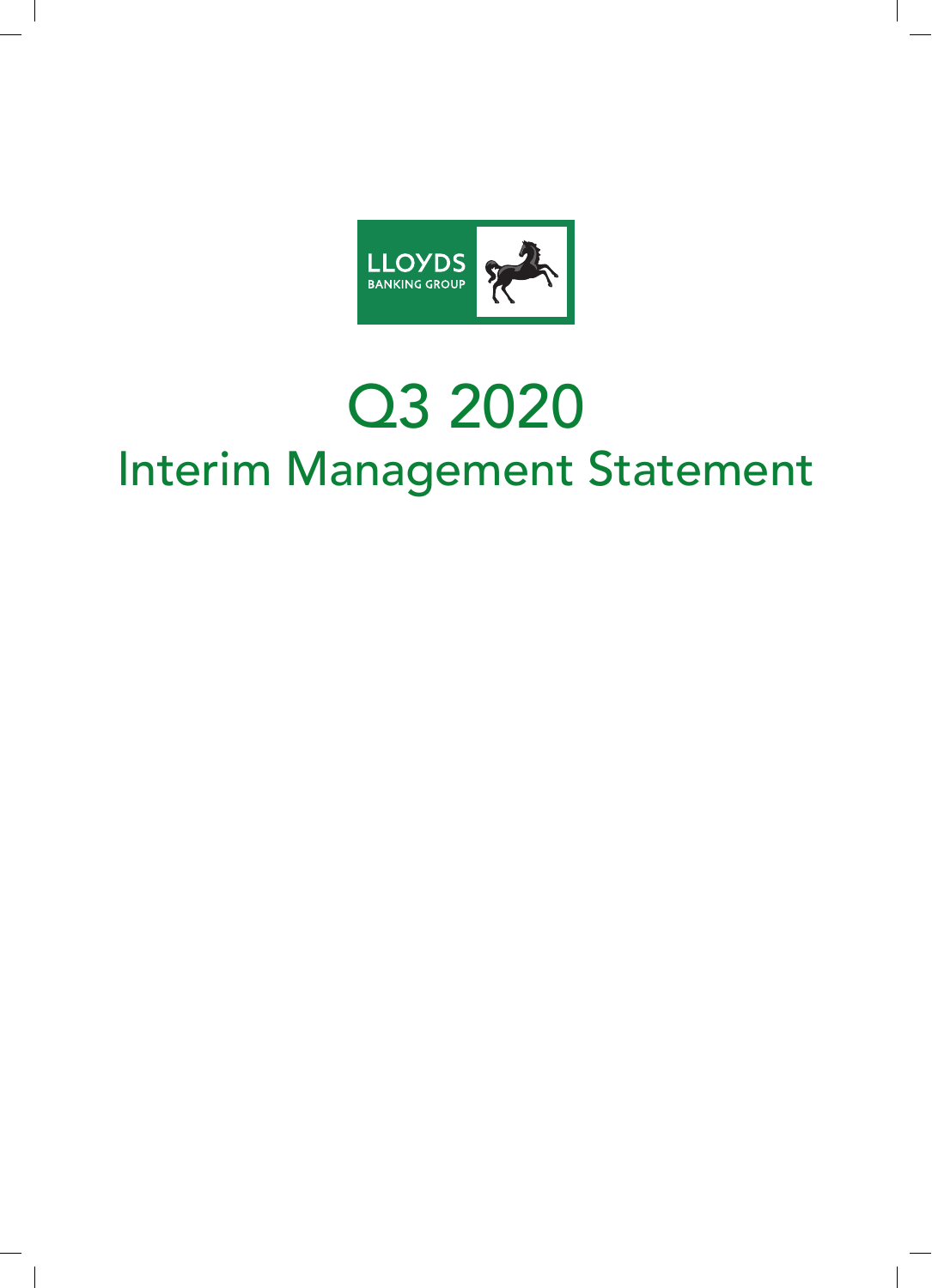#### **GROUP CHIEF EXECUTIVE'S STATEMENT**

The impact of the coronavirus pandemic on the global economy and on people and businesses within the UK has been unprecedented. We remain focused on working together with the Government and our regulators to ensure that we continue to support our customers in this challenging time.

Although our performance has clearly been impacted by the pandemic and the associated challenging economic environment, I am pleased that we are now seeing an encouraging business recovery and, with impairments significantly lower, a return to profitability in the third quarter. In particular, we increased open mortgage book lending by £3.5 billion in the quarter, with a 22 per cent share of approvals building a strong pipeline for the fourth quarter, and have supported businesses with an 18 per cent share of Government support scheme lending. Given the financial performance we were able to further strengthen our capital position to 15.2 per cent and enhance our guidance for impairment and risk-weighted assets.

The pandemic has accelerated many trends around ways of working and digital adoption and our long-run investment in digital propositions has positioned the Group well to continue to support our customers. As a result the number of digital users continued to increase, the proportion of products sold digitally is rising and customer satisfaction is at record levels. Our digital proposition and focus on technological change will remain a priority as we accelerate our transformation.

Societal expectations of companies, particularly regarding sustainability, continue to increase and we are taking action to build an inclusive and more sustainable future. We have announced a Race Action plan to drive cultural change, including a clear target to increase Black representation in senior roles. To support the transition to a more environmentally sustainable future, we have also announced an ambitious goal to help reduce the carbon emissions we finance by over 50 per cent by 2030.

Lloyds Banking Group plays a vital role in the UK economy and I remain very proud of the support that we have provided over the course of 2020. Once again I would like to express my gratitude to all of my colleagues whose dedication and hard work ensures that we continue to deliver vital services to our customers and communities, while supporting those most in need throughout the pandemic.

Although the outlook remains uncertain, our customer-focused strategy and the strength of the Group's business model will allow us to continue to help Britain recover and play our part in helping to return the UK to prosperity. This is fully aligned with the Group's long-term strategic objectives, the position of the franchise and the interests of our shareholders.

> António Horta-Osório, Group Chief Executive

## **RESULTS FOR THE NINE MONTHS ENDED 30 SEPTEMBER 2020**

#### **Business transformation and franchise strength position the Group well**

- Multi-channel distribution model, including the UK's largest branch network and UK's leading digital bank with 17.1 million digitally active users and 12.1 million active mobile app users, up 700,000 and 1.4 million respectively over the last nine months
- Digital activity and engagement continues to increase, with an average of 25 logons per customer, per month. 85 per cent of products are now originated digitally, with an 18 per cent increase over the last nine months, and record levels of customer satisfaction with the digital net promoter score at 69, up 8 per cent in the nine months
- Actively supporting customers through a range of flexible propositions, including around 1.2 million payment holidays and c.£11 billion of lending through Government schemes, with an 18 per cent market share of support scheme lending, including a 21 per cent share of Bounce Back Loans
- Continued commitment to cost efficiency, creating capacity to invest in the business and enabling a rapid response to the challenges presented by the coronavirus pandemic
- Accelerating our transformation as we respond to the crisis by further enhancing and adapting our strategy, customer propositions and working practices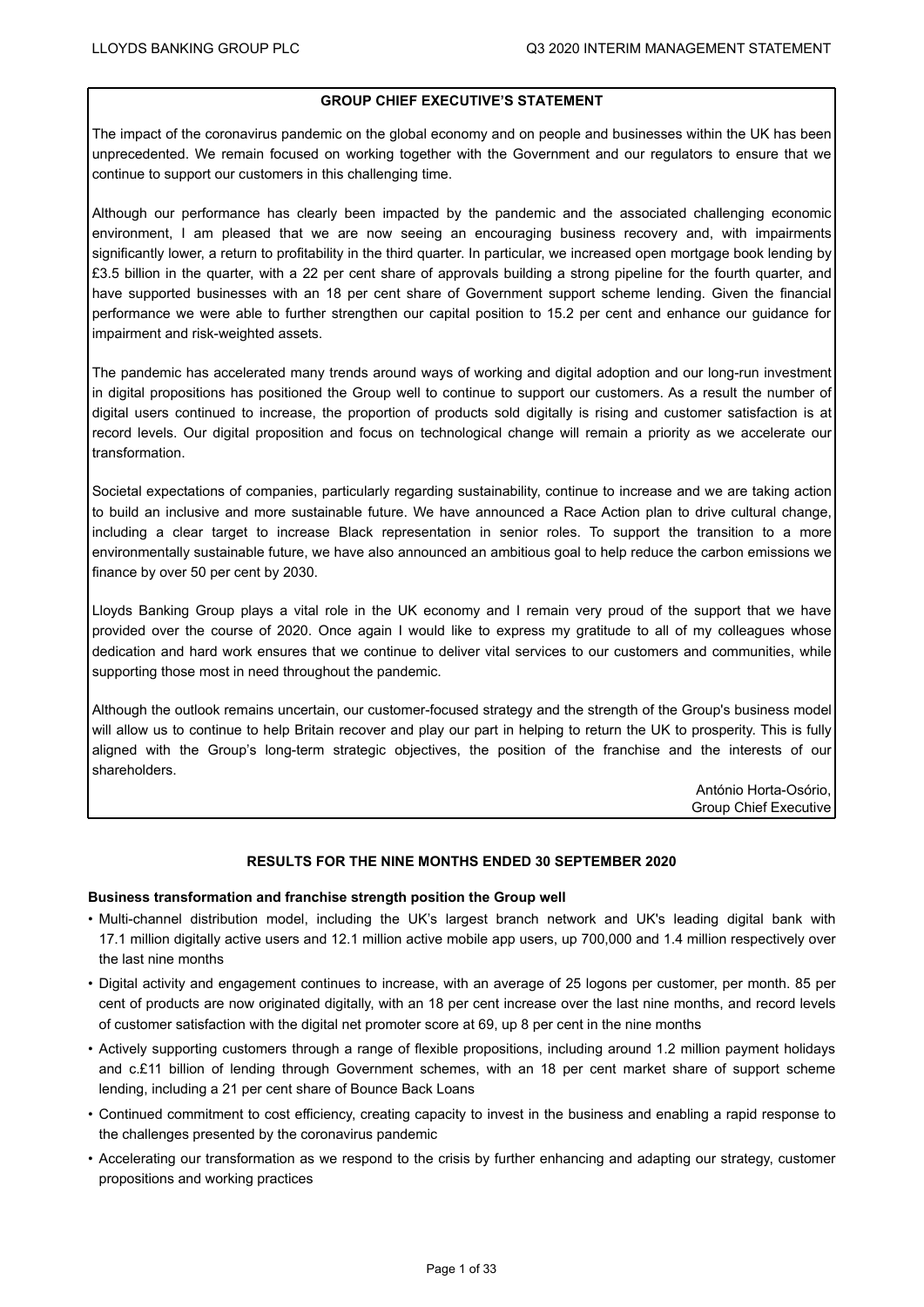# **RESULTS FOR THE NINE MONTHS ENDED 30 SEPTEMBER 2020** (continued)

#### **Resilient business model with return to profitability in the third quarter**

- Net income of £10.8 billion, down 17 per cent, with £3.4 billion in the third quarter, reflecting lower interest rates and lower other income. Lower net interest margin of 2.54 per cent, reflecting lower rates, actions taken to support customers and changes in asset mix. Net interest margin of 2.42 per cent in the third quarter, up 2 basis points and average interest-earning assets slightly higher in the quarter, both supported by strong volume growth
- Other income decreased by 23 per cent to £3.4 billion, with £1.0 billion in the third quarter, reflecting lower levels of customer activity across the Group's main business lines and the impact of the Asset Management Market Review
- Total costs of £5.8 billion, 4 per cent lower, with business as usual costs down 5 per cent, enabling continued investment in digital projects and enhanced support for customers during the pandemic. Total costs of  $£1.9$  billion in the third quarter lower than prior year
- Trading surplus of £5.0 billion, including £1.5 billion in the quarter, providing significant capacity to absorb impairment impacts of the coronavirus crisis
- Impairment experience benign in third quarter with a charge of £0.3 billion, in line with pre-crisis levels and reflecting no significant change in economic outlook; £4.1 billion charge in the nine months primarily reflecting deterioration in economic outlook recognised in the first half of 2020
- Return to profitability in the third quarter with statutory profit before tax of £1.0 billion and profit after tax of £0.7 billion; return on tangible equity of 7.4 per cent in the quarter

#### **Strong balance sheet and capital position, well positioned to absorb future coronavirus impacts**

- Activity levels picked up in the third quarter of 2020 after contraction in the first six months, particularly mortgage applications and consumer spending
- Loans and advances at £439 billion were flat on year end with increased SME lending driven by Government support schemes, offset by expected reductions in the closed mortgage book and lower credit card, motor finance and other Commercial Banking balances
- Open mortgage book up £3.5 billion since June 2020; 22 per cent market share of approvals with a strong pipeline
- Retail current accounts continued to increase ahead of the market in the third quarter, with Group deposits up £35 billion, or 9 per cent, over the first nine months of 2020 as a result of inflows to the Group's trusted brands
- Loan to deposit ratio of 98 per cent, providing a strong liquidity position and significant potential to lend into recovery
- CET1 ratio of 15.2 per cent, 14.0 per cent pre IFRS 9 transitional relief, gives significant headroom above ongoing target of around 12.5 per cent plus a management buffer of around 1 per cent and regulatory requirements of c.11 per cent

#### **Outlook**

- The outlook remains highly uncertain given the second wave of coronavirus, Government response including social distancing measures and the end of the furlough scheme, together with the ongoing Brexit negotiations
- Mortgage activity picking up strongly and increase in Retail current accounts ahead of the market; mortgage business strength offsetting yield curve pressure
- Solid pre-provision profit and enhanced capital strength provide significant loss absorbing capacity, building on our cost leadership position
- The Group's 2020 guidance reflects a proactive response to the challenging economic environment and is based on the Group's current macroeconomic assumptions
	- Net interest margin expected to remain broadly stable around c.240 basis points in the fourth quarter, resulting in a full year margin of c.250 basis points
	- Operating costs to be below £7.6 billion
	- Impairment charge for the full year now expected to be at the lower end of the £4.5 billion to £5.5 billion range
	- Risk-weighted assets now expected to be broadly stable compared to 30 September 2020
- Although the economic outlook remains uncertain, the Group remains well positioned for long-term superior and sustainable returns, supported by its leading efficiency position and prudent balance sheet. This together with the Group's capital position and business model enables it to continue to support its customers and help Britain recover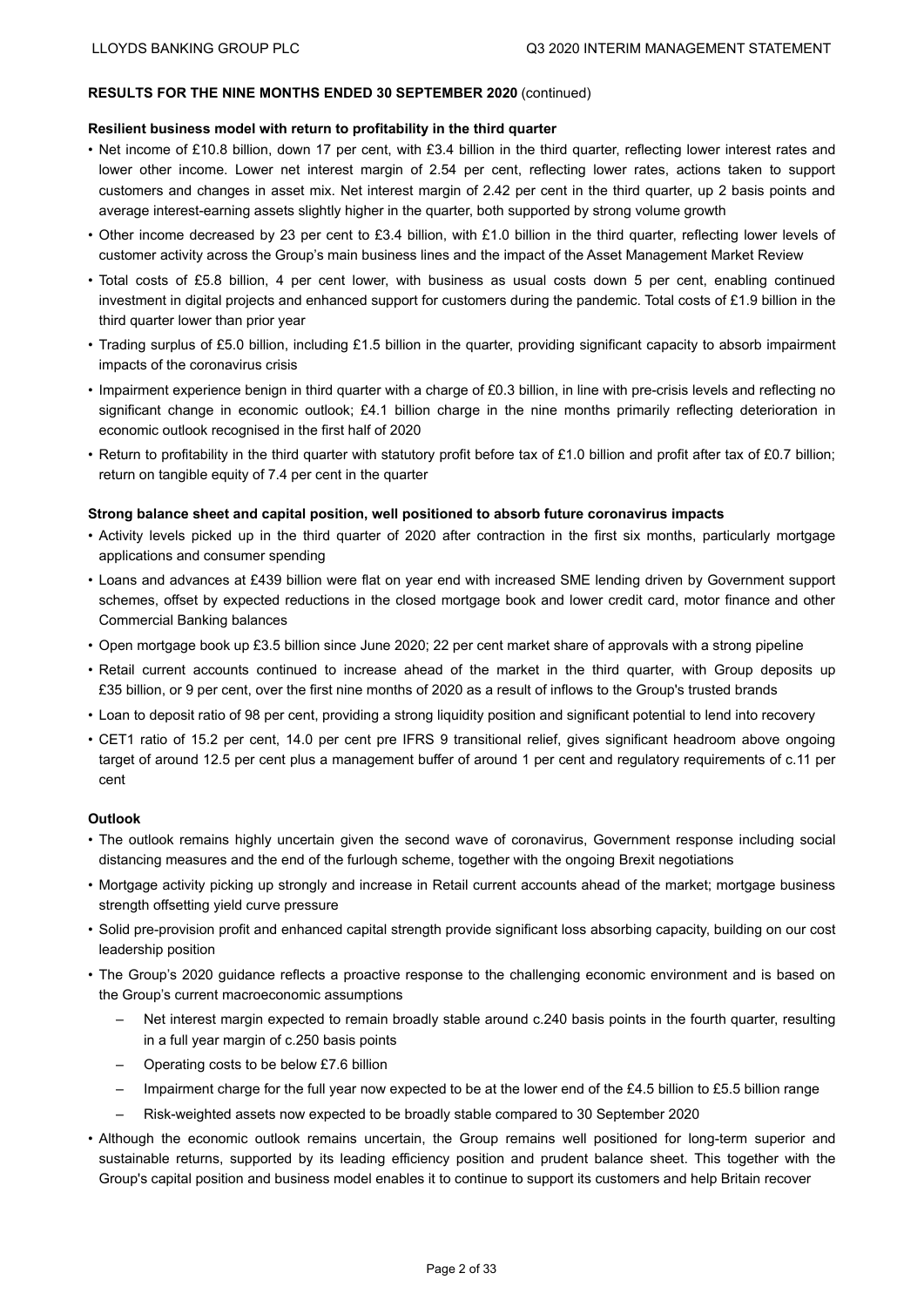# **INCOME STATEMENT − UNDERLYING BASIS**

|                                            | <b>Nine</b><br>months<br>ended<br>30 Sep | <b>Nine</b><br>months<br>ended<br>30 Sep |               | <b>Three</b><br>months<br>ended<br>30 Sep | <b>Three</b><br>months<br>ended<br>30 Sep |                |
|--------------------------------------------|------------------------------------------|------------------------------------------|---------------|-------------------------------------------|-------------------------------------------|----------------|
|                                            | 2020                                     | 2019                                     | <b>Change</b> | 2020                                      | 2019                                      | <b>Change</b>  |
|                                            | £m                                       | £m                                       | ℅             | £m                                        | £m                                        | %              |
| Net interest income                        | 8,096                                    | 9,275                                    | (13)          | 2,618                                     | 3,130                                     | (16)           |
| Other income                               | 3,449                                    | 4,465                                    | (23)          | 988                                       | 1,315                                     | (25)           |
| Operating lease depreciation               | (734)                                    | (731)                                    |               | (208)                                     | (258)                                     | 19             |
| <b>Net income</b>                          | 10,811                                   | 13,009                                   | (17)          | 3,398                                     | 4,187                                     | (19)           |
| Operating costs                            | (5, 557)                                 | (5, 817)                                 | 4             | (1, 858)                                  | (1, 911)                                  | 3              |
| Remediation                                | (254)                                    | (226)                                    | (12)          | (77)                                      | (83)                                      | $\overline{7}$ |
| <b>Total costs</b>                         | (5,811)                                  | (6,043)                                  | 4             | (1, 935)                                  | (1,994)                                   | 3              |
| <b>Trading surplus</b>                     | 5,000                                    | 6,966                                    | (28)          | 1,463                                     | 2,193                                     | (33)           |
| Impairment                                 | (4, 119)                                 | (950)                                    |               | (301)                                     | (371)                                     | 19             |
| <b>Underlying profit</b>                   | 881                                      | 6,016                                    | (85)          | 1,162                                     | 1,822                                     | (36)           |
| Restructuring                              | (288)                                    | (280)                                    | $(3)$         | (155)                                     | (98)                                      | (58)           |
| Volatility and other items                 | (159)                                    | (339)                                    | 53            | 29                                        | 126                                       | 77             |
| Payment protection insurance provision     |                                          | (2, 450)                                 | 100           |                                           | (1,800)                                   | 100            |
| <b>Statutory profit before tax</b>         | 434                                      | 2,947                                    | (85)          | 1,036                                     | 50                                        |                |
| Tax credit / (expense)                     | 273                                      | (960)                                    |               | (348)                                     | (288)                                     | (21)           |
| Statutory profit / (loss) after tax        | 707                                      | 1,987                                    | (64)          | 688                                       | (238)                                     |                |
| Earnings / (loss) per share                | 0.5p                                     | 2.2p                                     | (77)          | 0.8p                                      | (0.5)p                                    |                |
| Banking net interest margin                | 2.54%                                    | 2.89%                                    | (35)bp        | 2.42%                                     | 2.88%                                     | (46)bp         |
| Average interest-earning banking<br>assets | £434bn                                   | £434bn                                   |               | £436bn                                    | £435bn                                    |                |
| Cost:income ratio                          | 53.8%                                    | 46.5%                                    | 7.3pp         | 56.9%                                     | 47.6%                                     | 9.3pp          |
| Asset quality ratio                        | 1.24%                                    | 0.29%                                    | 95bp          | 0.27%                                     | 0.33%                                     | $(6)$ bp       |
| Underlying return on tangible equity       | 2.4%                                     | 15.7%                                    | $(13.3)$ pp   | 9.3%                                      | 14.3%                                     | $(5.0)$ pp     |
| Return on tangible equity                  | 2.5%                                     | 6.8%                                     | $(4.3)$ pp    | 7.4%                                      | (2.8)%                                    | 10.2pp         |

# **KEY BALANCE SHEET METRICS**

|                                              | At 30 Sep | At 30 Jun | Change     | At 31 Dec         | <b>Change</b>     |
|----------------------------------------------|-----------|-----------|------------|-------------------|-------------------|
|                                              | 2020      | 2020      | ℅          | 2019              | %                 |
| Loans and advances to customers <sup>1</sup> | £439bn    | £440bn    |            | £440bn            |                   |
| Customer deposits <sup>2</sup>               | £447bn    | £441 $bn$ | 1          | £412bn            | 9                 |
| Loan to deposit ratio                        | 98%       | 100%      | (2)pp      | 107%              | $(9)$ pp          |
| CET1 ratio $3,4$                             | 15.2%     | 14.6%     | $0.6$ pp   | 13.8%             | 1.4pp             |
| CET1 ratio pre IFRS 9 transitional           |           |           |            |                   |                   |
| relief $3,4$                                 | 14.0%     | 13.4%     | $0.6$ pp   | 13.4%             | $0.6$ pp          |
| Transitional MREL ratio <sup>3,4</sup>       | 36.5%     | 36.8%     | $(0.3)$ pp | 32.6%             | 3.9 <sub>pp</sub> |
| UK leverage ratio $3,4$                      | 5.6%      | 5.4%      | 0.2pp      | 5.2%              | $0.4$ pp          |
| Risk-weighted assets <sup>3</sup>            | £205bn    | £207bn    | (1)        | £203bn            | 1                 |
| Tangible net assets per share                | 52.2p     | 51.6p     | 0.6p       | 50.8 <sub>p</sub> | 1.4p              |

<sup>1</sup> Excludes reverse repos of £60.0 billion (30 June 2020: £61.1 billion; 31 December 2019: £54.6 billion).

<sup>2</sup> Excludes repos of £12.1 billion (30 June 2020: £12.3 billion; 31 December 2019: £9.5 billion).

<sup>3</sup> The CET1, MREL and leverage ratios and risk-weighted assets at 31 December 2019 are reported on a pro forma basis, reflecting the dividend paid up by the Insurance business in the subsequent reporting period. CET1 ratio pre IFRS 9 transitional relief reflects the full impact of IFRS 9, prior to the application of transitional arrangements for capital that provide relief for the impact of IFRS 9.

4 Incorporating profits for the period that remain subject to formal verification in accordance with the Capital Requirements Regulation.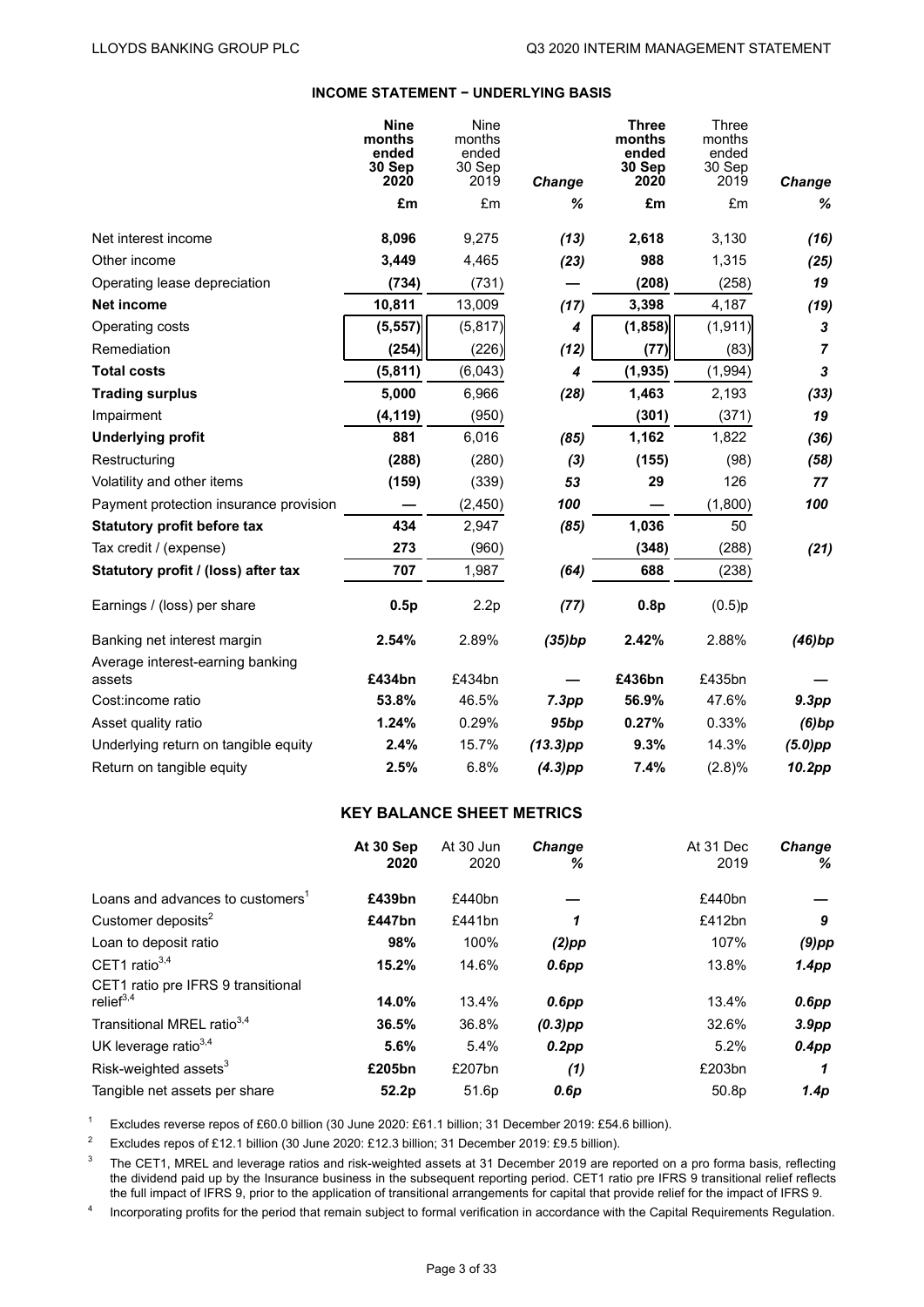# **QUARTERLY INFORMATION**

|                                              | Quarter<br>ended<br>30 Sep<br>2020 | Quarter<br>ended<br>30 Jun<br>2020 | Quarter<br>ended<br>31 Mar<br>2020 | Quarter<br>ended<br>31 Dec<br>2019 | Quarter<br>ended<br>30 Sep<br>2019 | Quarter<br>ended<br>30 Jun<br>2019 | Quarter<br>ended<br>31 Mar<br>2019 |
|----------------------------------------------|------------------------------------|------------------------------------|------------------------------------|------------------------------------|------------------------------------|------------------------------------|------------------------------------|
|                                              | £m                                 | £m                                 | £m                                 | £m                                 | £m                                 | £m                                 | £m                                 |
| Net interest income                          | 2,618                              | 2,528                              | 2,950                              | 3,102                              | 3,130                              | 3,062                              | 3,083                              |
| Other income                                 | 988                                | 1,235                              | 1,226                              | 1,267                              | 1,315                              | 1,594                              | 1,556                              |
| Operating lease depreciation                 | (208)                              | (302)                              | (224)                              | (236)                              | (258)                              | (254)                              | (219)                              |
| Net income                                   | 3,398                              | 3,461                              | 3,952                              | 4,133                              | 4,187                              | 4,402                              | 4,420                              |
| Operating costs                              | (1, 858)                           | (1,822)                            | (1, 877)                           | (2,058)                            | (1, 911)                           | (1,949)                            | (1, 957)                           |
| Remediation                                  | (77)                               | (90)                               | (87)                               | (219)                              | (83)                               | (123)                              | (20)                               |
| <b>Total costs</b>                           | (1, 935)                           | (1, 912)                           | (1,964)                            | (2, 277)                           | (1,994)                            | (2,072)                            | (1, 977)                           |
| <b>Trading surplus</b>                       | 1,463                              | 1,549                              | 1,988                              | 1,856                              | 2,193                              | 2,330                              | 2,443                              |
| Impairment                                   | (301)                              | (2,388)                            | (1, 430)                           | (341)                              | (371)                              | (304)                              | (275)                              |
| Underlying profit / (loss)                   | 1,162                              | (839)                              | 558                                | 1,515                              | 1,822                              | 2,026                              | 2,168                              |
| Restructuring                                | (155)                              | (70)                               | (63)                               | (191)                              | (98)                               | (56)                               | (126)                              |
| Volatility and other items                   | 29                                 | 233                                | (421)                              | 122                                | 126                                | (126)                              | (339)                              |
| Payment protection insurance provision       |                                    |                                    |                                    |                                    | (1,800)                            | (550)                              | (100)                              |
| Statutory profit / (loss) before tax         | 1,036                              | (676)                              | 74                                 | 1,446                              | 50                                 | 1,294                              | 1,603                              |
| Tax (expense) / credit                       | (348)                              | 215                                | 406                                | (427)                              | (288)                              | (269)                              | (403)                              |
| Statutory profit / (loss) after tax          | 688                                | (461)                              | 480                                | 1,019                              | (238)                              | 1,025                              | 1,200                              |
| Banking net interest margin                  | 2.42%                              | 2.40%                              | 2.79%                              | 2.85%                              | 2.88%                              | 2.89%                              | 2.91%                              |
| Average interest-earning banking assets      | £436bn                             | £435bn                             | £432bn                             | £437bn                             | £435bn                             | £433bn                             | £433bn                             |
| Cost:income ratio                            | 56.9%                              | 55.2%                              | 49.7%                              | 55.1%                              | 47.6%                              | 47.1%                              | 44.7%                              |
| Asset quality ratio                          | 0.27%                              | 2.16%                              | 1.30%                              | 0.30%                              | 0.33%                              | 0.27%                              | 0.25%                              |
| Gross asset quality ratio                    | 0.28%                              | 2.19%                              | 1.35%                              | 0.39%                              | 0.40%                              | 0.38%                              | 0.30%                              |
| Underlying return on tangible equity         | 9.3%                               | (6.0)%                             | 4.7%                               | 12.2%                              | 14.3%                              | 15.6%                              | 17.0%                              |
| Return on tangible equity                    | 7.4%                               | (4.8)%                             | 5.0%                               | 11.0%                              | (2.8)%                             | 10.5%                              | 12.5%                              |
| Loans and advances to customers <sup>1</sup> | £439bn                             | £440bn                             | £443bn                             | £440bn                             | £447bn                             | £441bn                             | £441bn                             |
| Customer deposits <sup>2</sup>               | £447bn                             | £441bn                             | £428bn                             | £412bn                             | £419bn                             | £418bn                             | £417bn                             |
| Loan to deposit ratio                        | 98%                                | 100%                               | 103%                               | 107%                               | 107%                               | 106%                               | 106%                               |
| Risk-weighted assets <sup>3</sup>            | £205bn                             | £207bn                             | £209bn                             | £203bn                             | £209bn                             | £207bn                             | £208bn                             |
| Tangible net assets per share                | 52.2p                              | 51.6p                              | 57.4p                              | 50.8p                              | 52.0p                              | 53.0p                              | 53.4p                              |

<sup>1</sup> Excludes reverse repos.

<sup>2</sup> Excludes repos.

<sup>3</sup> Risk-weighted assets at 30 June 2019 and 31 December 2019 are reported on a pro forma basis reflecting the Insurance dividend paid to the Group in the subsequent reporting period.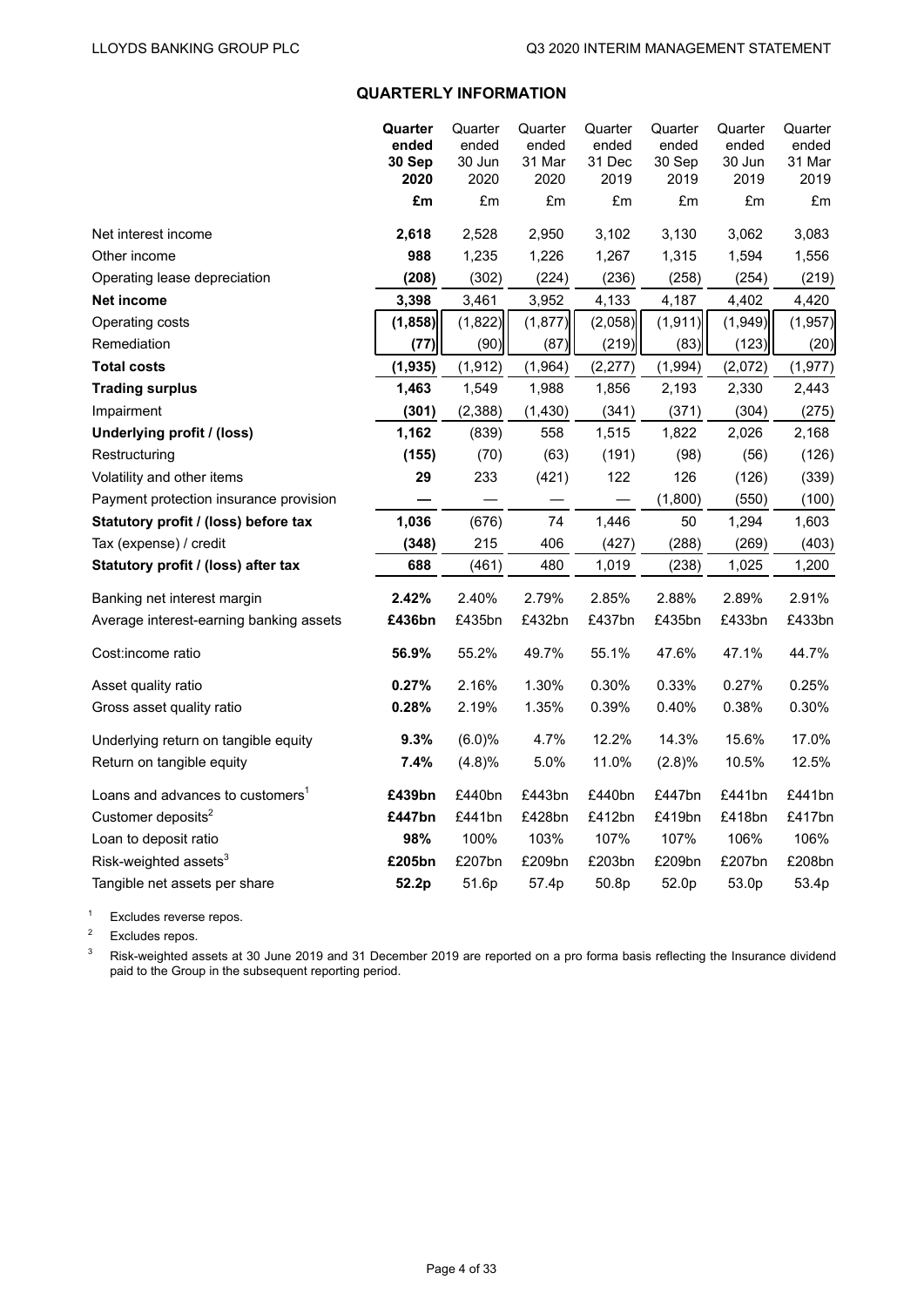# **BALANCE SHEET ANALYSIS**

|                                                   | At 30 Sep | At 30 Jun |                            | At 30 Sep |                | At 31 Dec |                  |
|---------------------------------------------------|-----------|-----------|----------------------------|-----------|----------------|-----------|------------------|
|                                                   | 2020      | 2020      | Change                     | 2019      | <b>Change</b>  | 2019      | Change           |
|                                                   | £bn       | £bn       | ℅                          | £bn       | ℅              | £bn       | %                |
| <b>Loans and advances to customers</b>            |           |           |                            |           |                |           |                  |
| Open mortgage book                                | 270.6     | 267.1     | 1                          | 271.0     |                | 270.1     |                  |
| Closed mortgage book                              | 17.0      | 17.5      | (3)                        | 19.1      | (11)           | 18.5      | (8)              |
| Credit cards                                      | 14.8      | 15.2      | (3)                        | 17.7      | (16)           | 17.7      | (16)             |
| UK Retail unsecured loans                         | 8.2       | 8.2       |                            | 8.4       | (2)            | 8.4       | (2)              |
| UK motor finance                                  | 14.8      | 15.3      | $(3)$                      | 15.6      | (5)            | 15.6      | (5)              |
| Overdrafts                                        | 1.0       | 1.0       |                            | 1.3       | (23)           | 1.3       | (23)             |
| Retail other <sup>1</sup>                         | 10.2      | 9.7       | 5                          | 9.2       | 11             | 9.0       | 13               |
| SME <sup>2</sup>                                  | 40.0      | 38.4      | 4                          | 32.4      | 23             | 32.1      | 25               |
| Mid Corporates <sup>3</sup>                       | 4.4       | 4.6       | (4)                        | 5.2       | (15)           | 5.3       | (17)             |
| Corporate and Institutional <sup>3</sup>          | 50.2      | 55.0      | (9)                        | 59.2      | (15)           | 54.6      | (8)              |
| Commercial Banking other                          | 4.6       | 5.0       | (8)                        | 5.2       | (12)           | 5.2       | (12)             |
| Wealth                                            | 0.9       | 0.9       |                            | 0.9       |                | 0.9       |                  |
| Central items                                     | 2.5       | 2.5       |                            | 2.0       | 25             | 1.7       | 47               |
| Loans and advances to customers <sup>4</sup>      | 439.2     | 440.4     |                            | 447.2     | (2)            | 440.4     |                  |
| <b>Customer deposits</b>                          |           |           |                            |           |                |           |                  |
| Retail current accounts                           | 91.7      | 87.5      | 5                          | 76.1      | 20             | 76.9      | 19               |
| Commercial current accounts <sup>2,5</sup>        | 45.7      | 44.2      | $\mathbf{3}$               | 34.6      | 32             | 34.9      | 31               |
| Retail relationship savings accounts              | 149.9     | 148.5     | 1                          | 144.3     | 4              | 144.5     | 4                |
| Retail tactical savings accounts                  | 12.5      | 12.7      | (2)                        | 14.1      | (11)           | 13.3      | (6)              |
| Commercial deposits <sup>2,6</sup>                | 132.9     | 133.8     | (1)                        | 135.8     | (2)            | 127.6     | 4                |
| Wealth                                            | 13.6      | 13.5      | $\mathbf{1}$               | 13.6      |                | 13.7      | (1)              |
| Central items                                     | 0.9       | 0.9       |                            | 0.7       | 29             | 0.9       |                  |
| Total customer deposits <sup>7</sup>              | 447.2     | 441.1     | $\mathbf{1}$               | 419.2     | $\overline{7}$ | 411.8     | 9                |
| Total assets                                      | 868.9     | 873.0     |                            | 858.5     | 1              | 833.9     | 4                |
| <b>Total liabilities</b>                          | 819.4     | 824.1     | (1)                        | 810.4     | 1              | 786.1     | 4                |
| Shareholders' equity                              | 43.4      | 42.8      | 1                          | 42.5      | 2              | 41.7      | 4                |
| Other equity instruments                          | 5.9       | 5.9       |                            | 5.4       | 9              | 5.9       |                  |
| Non-controlling interests                         | 0.2       | $0.2\,$   |                            | $0.2\,$   |                | $0.2\,$   |                  |
| <b>Total equity</b>                               | 49.5      | 48.9      | $\boldsymbol{\mathcal{L}}$ | 48.1      | $\mathbf{3}$   | 47.8      | $\boldsymbol{4}$ |
| Ordinary shares in issue, excluding<br>own shares | 70,776m   | 70,735m   |                            | 70,007m   | 1              | 70,031m   | 1                |

<sup>1</sup> Primarily Europe.

<sup>2</sup> Includes Retail Business Banking.

3 Commercial Banking segmentation has been updated to reflect new client coverage model.

<sup>4</sup> Excludes reverse repos.

<sup>5</sup> Primarily non interest-bearing Commercial Banking current accounts.

<sup>6</sup> Primarily Commercial Banking interest-bearing accounts.

 $7$  Excludes repos.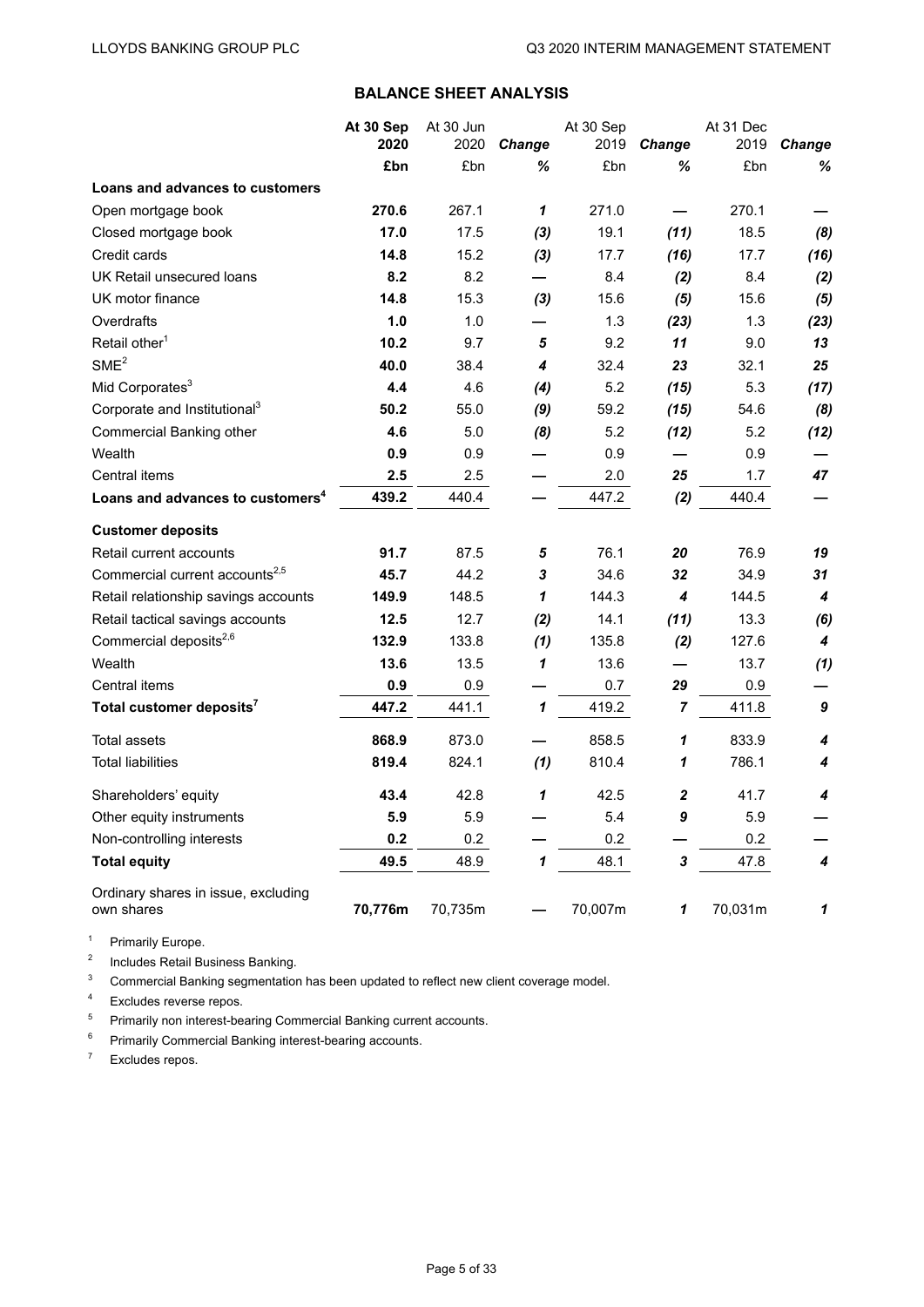## **REVIEW OF PERFORMANCE**

#### **Financial performance reflects challenging economic environment, with return to profitability in the third quarter**

The Group's statutory profit before tax for the nine months ended 30 September 2020 was £434 million whilst statutory profit after tax was £707 million. This performance was impacted by the significant impairment charge that was taken during the period, the majority of which was recognised in the first half reflecting the Group's revised economic outlook for the UK following the outbreak of the coronavirus pandemic. In the third quarter, the Group returned to profit with statutory profit before tax of £1,036 million and statutory profit after tax of £688 million, largely due to a reduced impairment charge reflecting the relative economic stability and impact of support measures.

Trading surplus for the first nine months of the year was £5,000 million, a reduction of 28 per cent compared to the same period in 2019, reflecting the challenging external environment. Net income was down 17 per cent at £10,811 million, driven by both lower net interest income and lower other income. Against this backdrop the Group continued to deliver further cost savings, with total costs down 4 per cent, while continuing to invest.

The Group's underlying profit was £881 million for the period, compared to an underlying profit of £6,016 million in the first nine months of 2019, reflecting reduced net income and the significant impairment charge of £4,119 million that has been taken in 2020.

The Group's balance sheet remains strong. Loans and advances to customers were flat on year-end at £439 billion whilst during the third quarter, open mortgage net lending increased by £3.5 billion and mortgage applications picked up strongly. Group deposits were up £35 billion to £447 billion. Retail current account growth was significant and ahead of the market in the third quarter, reflecting lower levels of customer spend during the pandemic and inflows to the Group's trusted brands. Commercial Banking current account growth reflects the Group's strong customer relationships and also the placement of Government-supported lending on deposit by SMEs.

#### **Net income**

Net income of £10,811 million was 17 per cent lower than in the first nine months of 2019, reflecting both lower net interest income and lower other income in the period as well as a marginal increase in operating lease depreciation.

Net interest income of £8,096 million was down 13 per cent given a reduction in the banking net interest margin and stable average interest-earning banking assets. The net interest margin reduced by 35 basis points to 2.54 per cent, reflecting the lower rate environment, actions taken to support customers including interest-free overdrafts, and a change in asset mix, largely as a result of reduced levels of customer demand during the coronavirus pandemic. The net interest margin in the third quarter of 2.42 per cent reflected the positive impact of deposit repricing and the resumption of overdraft charges, largely offset by lower income from the Group's structural hedge and continued pressure from change in asset mix including lower unsecured balances.

The Group manages the risk to its earnings and capital from movements in interest rates centrally by hedging the net liabilities which are stable or less sensitive to movements in rates. As at 30 September 2020 the Group's structural hedge had an increased approved capacity of £200 billion (in part reflecting deposit growth in the first nine months of 2020), a nominal balance of £185 billion (31 December 2019: £179 billion) and a weighted-average duration of around two years (31 December 2019: around three years). The Group generated £1.9 billion of income from the structural hedge balances in the first nine months of 2020 (nine months to 30 September 2019: £2.0 billion). Within this, the benefit from the hedge was £1.1 billion over average LIBOR (nine months to 30 September 2019: £0.8 billion) with a fixed earnings rate of approximately 0.8 per cent over average LIBOR (30 September 2019: 0.6 per cent).

Average interest-earning banking assets were stable period-on-period at £434 billion with growth due to Governmentbacked lending to support corporate clients through the coronavirus crisis and the full impact of the 2019 Tesco acquisition, offset by lower balances in the closed mortgage book and credit cards as well as the impact of the continued optimisation of the corporate and institutional book within Commercial Banking. The increase in the third quarter of 2020 to £436 billion was partly driven by an increase in mortgage lending, as a result of a release of pent-up demand following the lifting of lockdown restrictions that were in place in the first half of the year and changing customer behaviours. Given the pipeline of new mortgage business, the Group expects average interest-earning assets to continue to benefit in the fourth quarter from increased mortgage lending.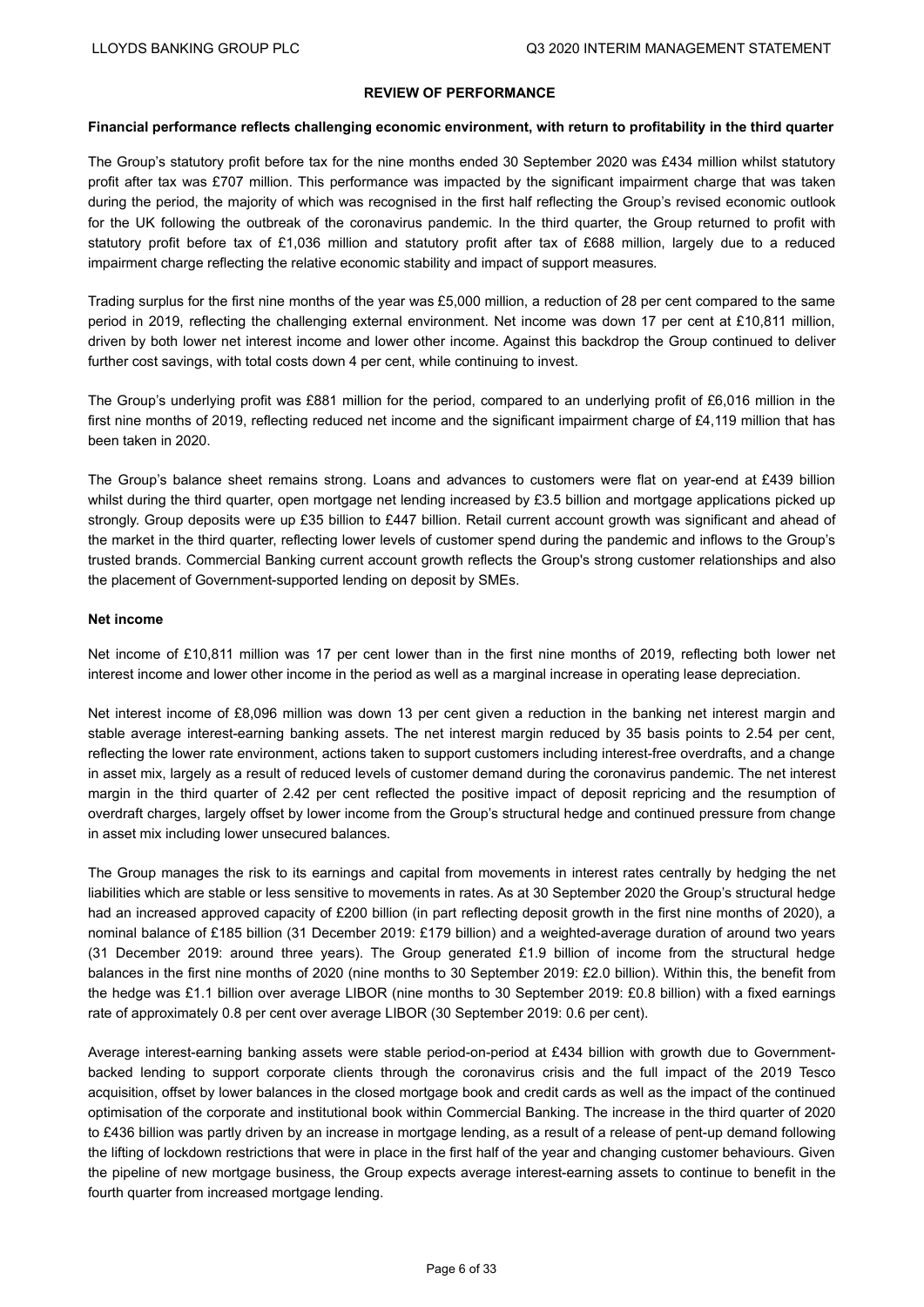Other income decreased by 23 per cent to £3,449 million in the first nine months of the year, reflecting lower levels of customer activity across the Group's main business lines, largely driven by the coronavirus pandemic. Within Retail, other income fell as a result of reduced customer spending and the continuing impact of a lower Lex fleet size. Commercial Banking saw lower transaction banking income as a consequence of coronavirus-related activity levels, with resilience in markets income, whilst Insurance recognised a gain resulting from a one-off methodology change in the first half of the year, which was more than offset by reduced levels of new business and a charge in relation to the Group's response to the Asset Management Market Review in the third quarter.

Other income includes a gain of £135 million (£181 million in the first nine months of 2019) on the sale of gilts and other liquid assets, which was recognised in the first half of 2020. The comparative for the first nine months of 2019 included a gain of £50 million relating to the sale of the Group's interest in Vocalink.

In the third quarter, other income of £1.0 billion was impacted by the non-recurrence of asset sales and insurance assumption change gains that occurred in the second quarter, activity levels and a c.£80 million charge across Retail and Insurance and Wealth in relation to the Asset Management Market Review, partly offset by improved Lloyds Development Capital performance. A resilient third quarter in Retail was supported by increased card spending, whilst Commercial Banking experienced lower markets and modest transaction banking volumes. Insurance continued to be impacted by reduced levels of new business. Other income is expected to remain muted in the fourth quarter given activity levels and potential persistency assumption changes.

Operating lease depreciation was flat at £734 million in the nine months to 30 September 2020 and included a charge incurred in the first half of the year to reflect a reassessment of residual values, given the economic outlook. In the third quarter of 2020 operating lease depreciation was £208 million reflecting robust disposal performance since markets reopened and a lower fleet size.

#### **Total costs**

Total costs of £5,811 million were 4 per cent lower than in the first nine months of 2019, driven by continued reductions in operating costs.

Operating costs of £5,557 million were 4 per cent lower, in the context of continued investment in the Group's digital proposition and added coronavirus-related costs. Business as usual costs were down 5 per cent on the prior year driven by ongoing cost discipline, efficiencies gained through digitalisation and other process and organisational improvements, as well as lower variable remuneration accruals.

Total investment spend in the first nine months of 2020 amounted to £1.6 billion, down 16 per cent on the prior year. Of this £0.7 billion related to strategic investment, taking the cumulative strategic spend since the start of GSR3 to £2.6 billion. Although the investment spend continues to be managed carefully in response to the current operating environment, the Group has continued to prioritise technology and digital projects and will continue to invest through the cycle.

During the first nine months of 2020 the Group capitalised c.£1.0 billion of investment spend of which c.£0.7 billion related to intangible assets, which is currently deducted from capital. Total capitalised spend was equivalent to c.60 per cent of above the line investment, in line with prior periods.

Remediation charges were £254 million (nine months to 30 September 2019: £226 million) and included additional charges of £77 million in the third quarter relating to pre-existing programmes.

Despite the continued delivery of reduced costs, the lower net income over the period meant that the Group's cost:income ratio of 53.8 per cent was higher than in the first nine months of 2019, while the cost:income ratio in the third quarter was 56.9 per cent.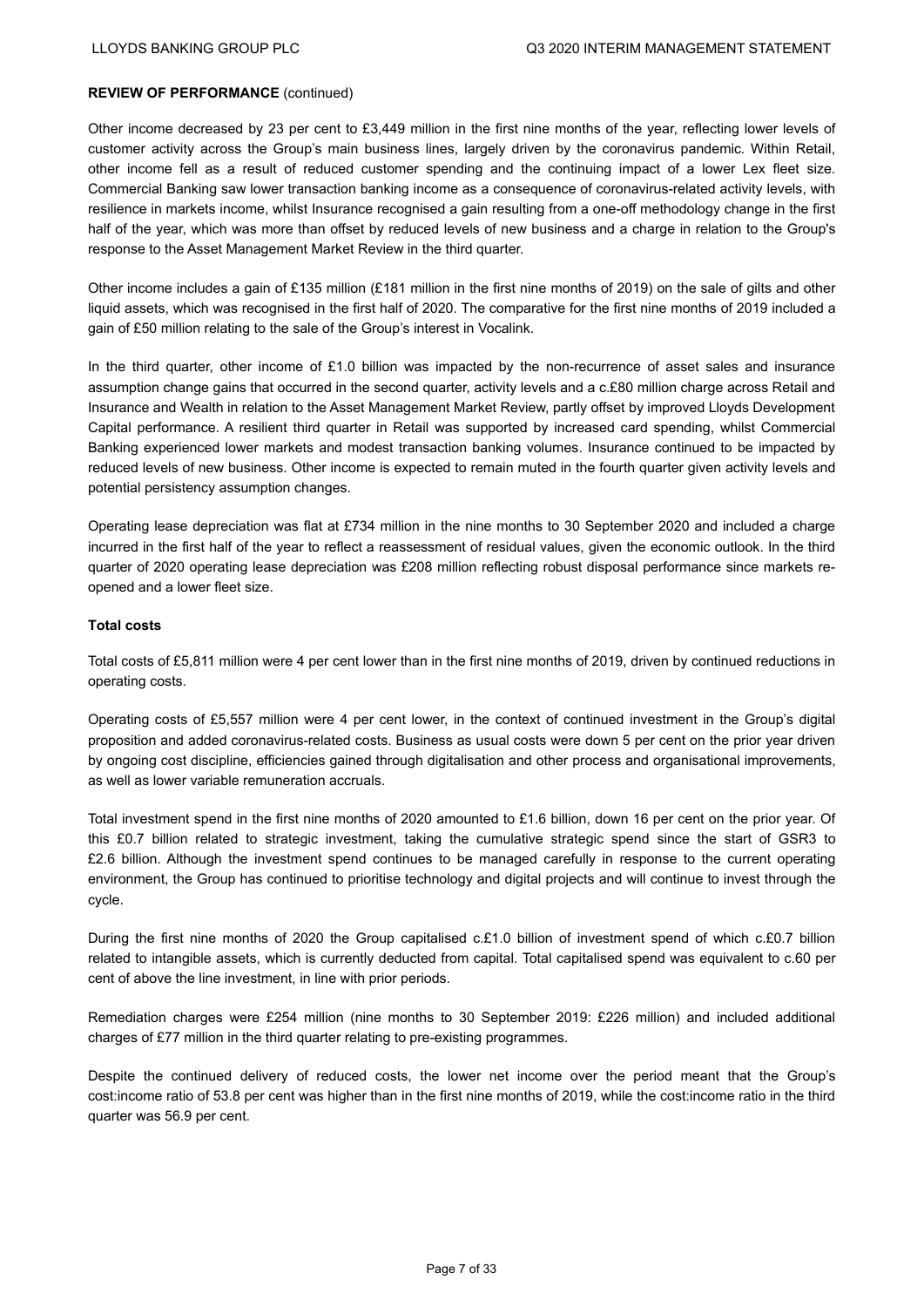# **Impairment**

|                                                                   | <b>Nine</b><br>months<br>ended<br>30 Sep<br>2020 | <b>Nine</b><br>months<br>ended<br>30 Sep<br>2019 | Change | <b>Three</b><br>months<br>ended<br>30 Sep<br>2020 | <b>Three</b><br>months<br>ended<br>30 Sep<br>2019 | Change |
|-------------------------------------------------------------------|--------------------------------------------------|--------------------------------------------------|--------|---------------------------------------------------|---------------------------------------------------|--------|
|                                                                   | £m                                               | £m                                               | %      | £m                                                | £m                                                | ℅      |
| Charges pre-updated multiple economic<br>scenarios <sup>1</sup> : |                                                  |                                                  |        |                                                   |                                                   |        |
| Retail <sup>2</sup>                                               | 976                                              | 816                                              | (20)   | 398                                               | 260                                               | (53)   |
| <b>Commercial Banking</b>                                         | 211                                              | 194                                              | (9)    | 5                                                 | 129                                               | 96     |
| Other                                                             | 5                                                | (60)                                             |        | 1                                                 | (18)                                              |        |
|                                                                   | 1,192                                            | 950                                              | (25)   | 404                                               | 371                                               | (9)    |
| Coronavirus impacted restructuring cases <sup>3</sup>             | 434                                              |                                                  |        | $\mathbf{2}$                                      |                                                   |        |
| Updated economic outlook:                                         |                                                  |                                                  |        |                                                   |                                                   |        |
| Retail                                                            | 1,442                                            |                                                  |        | (75)                                              |                                                   |        |
| <b>Commercial Banking</b>                                         | 851                                              |                                                  |        | (30)                                              |                                                   |        |
| Other                                                             | 200                                              |                                                  |        |                                                   |                                                   |        |
|                                                                   | 2,493                                            |                                                  |        | (105)                                             |                                                   |        |
| <b>Impairment charge</b>                                          | 4,119                                            | 950                                              |        | 301                                               | 371                                               | 19     |
| Asset quality ratio                                               | 1.24%                                            | 0.29%                                            | 95bp   | 0.27%                                             | 0.33%                                             | (6)bp  |
| Gross asset quality ratio                                         | 1.27%                                            | 0.36%                                            | 91bp   | 0.28%                                             | 0.40%                                             | (12)bp |

<sup>1</sup> Charges arrived at under 31 December 2019 multiple economic scenarios.

<sup>2</sup> Retail charge in the third quarter of 2020 includes a £205 million management overlay (£193 million pre-overlay).

<sup>3</sup> Additional charges made during the first nine months of 2020 on cases subject to restructuring at the end of 2019, where the coronavirus pandemic is considered to have had a direct effect upon the recovery strategy.

|                                                                                 | At 30 Sep<br>2020 <sup>1</sup><br>£m | At 30 Jun<br>2020 <sup>1</sup><br>£m | <b>Change</b><br>% | At 31 Dec<br>2019 <sup>1</sup><br>£m | <b>Change</b><br>% |
|---------------------------------------------------------------------------------|--------------------------------------|--------------------------------------|--------------------|--------------------------------------|--------------------|
| Stage 2 loans and advances to customers                                         | 66,291                               | 67,858                               | (2)                | 38,440                               | 72                 |
| Stage 2 loans and advances to customers as % of total                           | 13.1%                                | 13.4%                                | $(0.3)$ pp         | 7.7%                                 | 5.4pp              |
| Stage $2$ ECL <sup>2</sup> allowances                                           | 3,057                                | 2,817                                | 9                  | 1,423                                | 115                |
| Stage 2 ECL <sup>2</sup> allowances as % of Stage 2 drawn balances              | 4.6%                                 | 4.2%                                 | $0.4$ pp           | 3.7%                                 | $0.9$ pp           |
| Stage 3 loans and advances to customers                                         | 9,074                                | 9,538                                | (5)                | 8,754                                | 4                  |
| Stage 3 loans and advances to customers as % of total                           | 1.8%                                 | 1.9%                                 | $(0.1)$ pp         | 1.8%                                 |                    |
| Stage $3$ ECL <sup>2</sup> allowances                                           | 2,579                                | 2,763                                | (7)                | 1,922                                | 34                 |
| Stage 3 ECL <sup>2</sup> allowances as % of Stage 3 drawn balances <sup>3</sup> | 29.0%                                | 29.6%                                | $(0.6)$ pp         | 22.5%                                | 6.5pp              |
| Total loans and advances to customers <sup>4</sup>                              | 505,655                              | 508,076                              |                    | 498,805                              | 1                  |
| Total ECL <sup>2</sup> allowances                                               | 7.084                                | 7,186                                | (1)                | 4,142                                | 71                 |
| Total ECL <sup>2</sup> allowances as % of drawn balances                        | 1.4%                                 | 1.4%                                 |                    | 0.8%                                 | $0.6$ pp           |

<sup>1</sup> Underlying basis. Refer to basis of presentation on page 31.

<sup>2</sup> Expected credit loss.

<sup>3</sup> Stage 3 ECL allowances as a percentage of drawn balances are calculated excluding loans in recoveries in Retail of £183 million (30 June 2020: £206 million; 31 December 2019: £205 million).

4 Includes reverse repos of £60.0 billion (30 June 2020: £61.1 billion; 31 December 2019: £54.6 billion).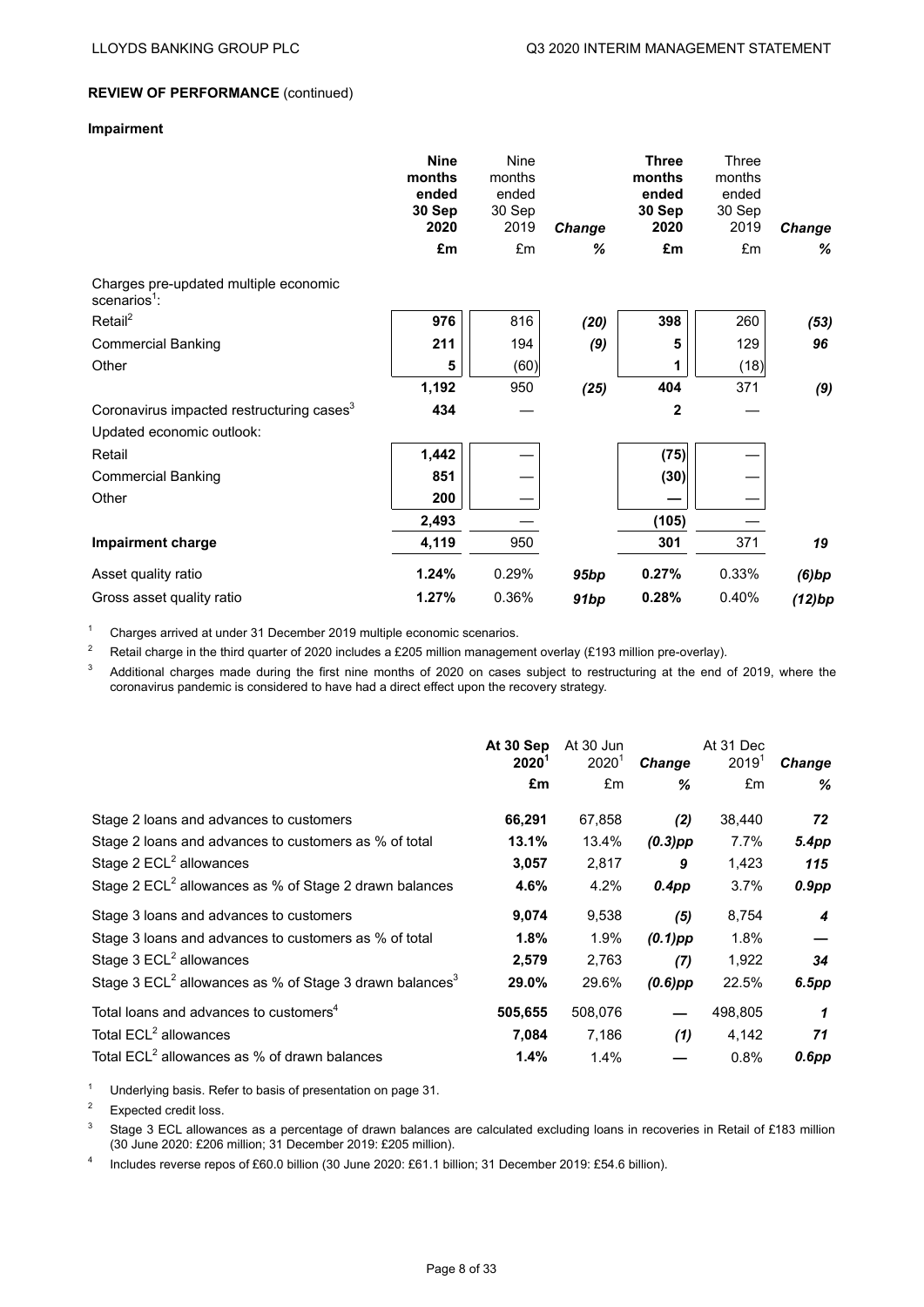The Group impairment charge of £4,119 million was significantly higher in the first nine months of the year than in the same period in 2019. This was primarily driven by the charge in the first half reflecting potential future losses in light of the Group's revised economic outlook for the UK as a consequence of the coronavirus pandemic. The charge of £301 million taken in the third quarter was broadly in line with pre-crisis levels and reflected the relative economic stability in the quarter. The Group's total expected credit loss (ECL) allowance continues to reflect the net impact of economic scenarios and Government support programmes, with the increase since 31 December 2019 of £3 billion building additional balance sheet resilience.

The Group's net asset quality ratio was 1.24 per cent compared with 0.29 per cent in the same period in 2019, largely driven by increases in ECL allowance in the first half of the year. Excluding the updated economic assumptions and coronavirus-impacted restructuring cases, the asset quality ratio was 0.36 per cent, slightly higher than in the prior period.

Observed credit quality remains robust with arrears and defaults remaining low given the temporary support measures, including payment holidays and furlough arrangements, that are available. The Retail charge of £398 million, pre-updated multiple economic scenarios, included a £205 million management overlay to offset model releases based on third quarter performance, given temporary support programmes. The charge for the quarter also includes a £105 million release reflecting minor changes to the updated economic outlook, largely relating to house price growth assumptions.

In the quarter, the Group's ECL allowance was broadly stable at £7.1 billion. The ECL represents 1.4 per cent of drawn balances, up 0.6 percentage points from 0.8 per cent at 31 December 2019. The outlook and IFRS 9 base case economic scenario that are used to calculate the Group's ECL have been updated to reflect a more resilient economic performance in 2020 than was anticipated at the half-year, in particular with respect to positive house prices, albeit with no material change to the Group's medium and long-term views.

The ECL allowance of £7.1 billion at 30 September 2020 remains high by historical standards and, consistent with the Group's updated macroeconomic projections, assumes that a large proportion of expected losses will crystallise over the next 12 months as support measures subside and unemployment increases.

The Group's ECL allowance continues to reflect a probability-weighted view of future economic scenarios with a 30 per cent weighting applied to base case, upside and downside scenarios and a 10 per cent weighting to the severe downside. All scenarios have deteriorated significantly in comparison to their equivalents at the 2019 year end, although they have remained broadly consistent over the three months to 30 September 2020. The base case upon which these scenarios are built now assumes that unemployment reaches a rate of 9.0 per cent in the first quarter of 2021, representing the same peak assumed at the half year, albeit one quarter later. The updated base case also recognises recent growth in house prices which drives an improved near-term forecast relative to that taken at 30 June 2020. This improvement, alongside a more resilient view on commercial real estate prices, has driven a £0.1 billion reduction to ECL in the third quarter of 2020.

At the half-year an adjustment was made to the severe downside scenario, which was reflected as an overlay, to recognise the greater levels of uncertainty in the short-term economic outlook and therefore a greater severity of potential adverse shocks than the modelled severe downside scenario generates. The adjusted severe downside scenario assumes a peak unemployment rate of 12.5 per cent in the second quarter of 2021 and a GDP drop of 13.3 per cent in 2020. The impact of this adjustment has been estimated at portfolio level, but remains outside the core IFRS 9 process and as such is reflected as a central overlay of £200 million, corresponding to an estimated £2 billion higher ECL provision within the severe downside scenario.

Taking into account the probability weightings attached to each scenario, the Group's reported ECL reflects an uplift of £509 million from the base case economic scenario ECL (30 June 2020: £510 million; 31 December 2019: £191 million).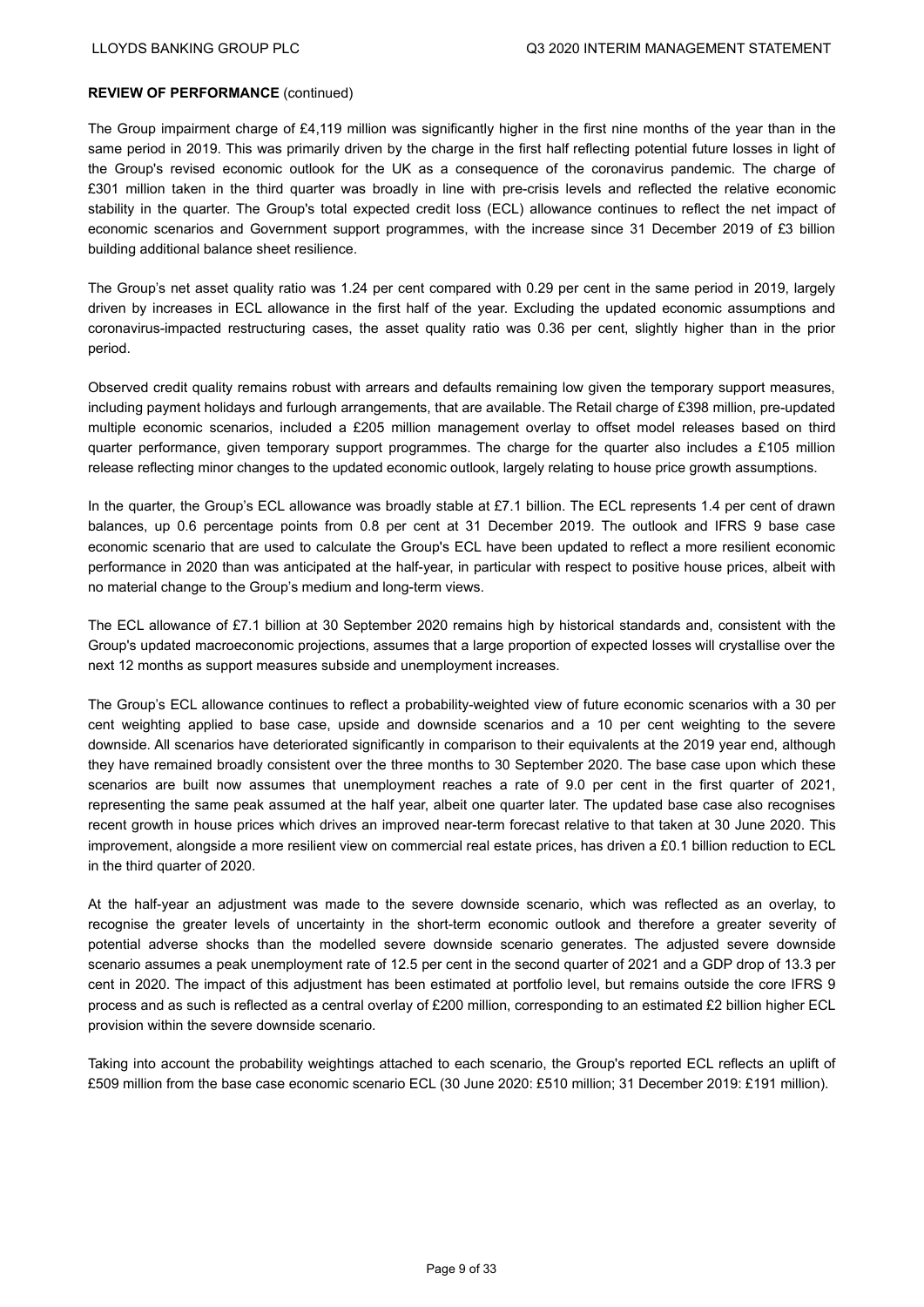Stage 2 loans and advances to customers have remained stable in the third quarter at 13 per cent of the book reflecting the relative stability of the Group's asset quality performance and forward-looking economic assumptions. Prudent adjustment of the criteria used to trigger movement from Stage 1 to Stage 2 within the credit card portfolio has resulted in an additional £1.4 billion of up-to-date assets moving to a Stage 2 lifetime ECL basis, and consequently £40 million of additional ECL being recognised. Stage 3 loans and advances have reduced in the third quarter as a result of limited flows to default alongside write-offs.

In the absence of other credit risk indicators, the granting of payment holidays for coronavirus-related requests is not currently in and of itself an indication of a significant increase in credit risk and therefore will not automatically result in a customer balance moving from Stage 1 to Stage 2. Correspondingly, the removal of a customer from payment holiday status does not result in any change in stage from that which otherwise would have been recognised. The Group's coverage of Stage 2 assets increased slightly to 4.6 per cent, reflecting additional Stage 2 card assets, whilst coverage of Stage 3 assets has reduced slightly from 29.6 per cent at 30 June 2020 to 29.0 per cent at 30 September 2020.

Overall the Group's loan portfolio continues to be well-positioned, reflecting a through-the-cycle approach to credit risk and high levels of security. The Retail portfolio is heavily weighted toward high quality mortgage lending where low loanto-value ratios provide security against potential risks. The prime consumer finance portfolio also benefits from high quality growth in past periods and the Group's prudent risk appetite. The commercial portfolio reflects a diverse client base with relatively limited exposure to the most vulnerable sectors so far affected by the coronavirus outbreak. Within Commercial Banking, the Group's management of concentration risk includes single name and country limits as well as controls over the overall exposure to certain higher risk and vulnerable sectors or asset classes.

Significant uncertainty in the economic outlook remains, including that surrounding Brexit trade negotiations and the ongoing coronavirus pandemic. The extent of the impairment charge at the full year will depend on the potential severity and duration of the economic shock in the UK. Currently, given the stability seen in the portfolio since the half-year and based on current macroeconomic assumptions, the Group expects the impairment charge for the full year to be at the lower end of the £4.5 billion to £5.5 billion range.

| Commercial Banking lending in key coronavirus-impacted sectors $^{\rm 1}$ |  |  |  |  |
|---------------------------------------------------------------------------|--|--|--|--|
|---------------------------------------------------------------------------|--|--|--|--|

|                                     |              | At 30 September 2020 |                                                      |       | At 30 June 2020 |                                                      |  |  |
|-------------------------------------|--------------|----------------------|------------------------------------------------------|-------|-----------------|------------------------------------------------------|--|--|
|                                     | <b>Drawn</b> | Undrawn              | Drawn as<br>a % of<br>Group<br>loans and<br>advances | Drawn | Undrawn         | Drawn as<br>a % of<br>Group<br>loans and<br>advances |  |  |
|                                     | £bn          | £bn                  | $\%$                                                 | £bn   | £bn             | $\%$                                                 |  |  |
| Retail non-food                     | 2.3          | 1.7                  | 0.5                                                  | 2.4   | 1.8             | 0.5                                                  |  |  |
| Automotive dealerships <sup>2</sup> | 1.7          | 2.2                  | 0.4                                                  | 2.4   | 1.5             | 0.5                                                  |  |  |
| Oil and gas                         | 1.4          | 2.7                  | 0.3                                                  | 1.4   | 2.7             | 0.3                                                  |  |  |
| Construction                        | 1.3          | 1.7                  | 0.3                                                  | 1.3   | 1.7             | 0.3                                                  |  |  |
| <b>Hotels</b>                       | 1.8          | 0.3                  | 0.4                                                  | 1.9   | 0.3             | 0.4                                                  |  |  |
| Passenger transport                 | 1.3          | 0.6                  | 0.3                                                  | 1.3   | 0.6             | 0.3                                                  |  |  |
| Leisure                             | 0.8          | 0.7                  | 0.2                                                  | 0.8   | 0.5             | 0.2                                                  |  |  |
| Restaurants and bars                | 0.8          | 0.4                  | 0.2                                                  | 0.8   | 0.5             | 0.2                                                  |  |  |
| Total                               | 11.4         | 10.3                 | 2.6                                                  | 12.3  | 9.6             | 2.7                                                  |  |  |

1 Lending classified using ONS SIC codes at legal entity level.

<sup>2</sup> Automotive dealerships includes Black Horse Motor Wholesale lending (within Retail Division).

The spread of coronavirus has resulted in widespread industry disruption, with some sectors such as travel, transportation, retail and hospitality particularly impacted. As a proportion of the Group's overall lending, these sectors remain relatively modest. The Group expects recovery to be slow in a number of impacted sectors and anticipates longterm structural changes in these and other sectors. As a result, sector and credit risk appetite continues to be proactively managed to ensure the Group is protected and clients are supported in the right way.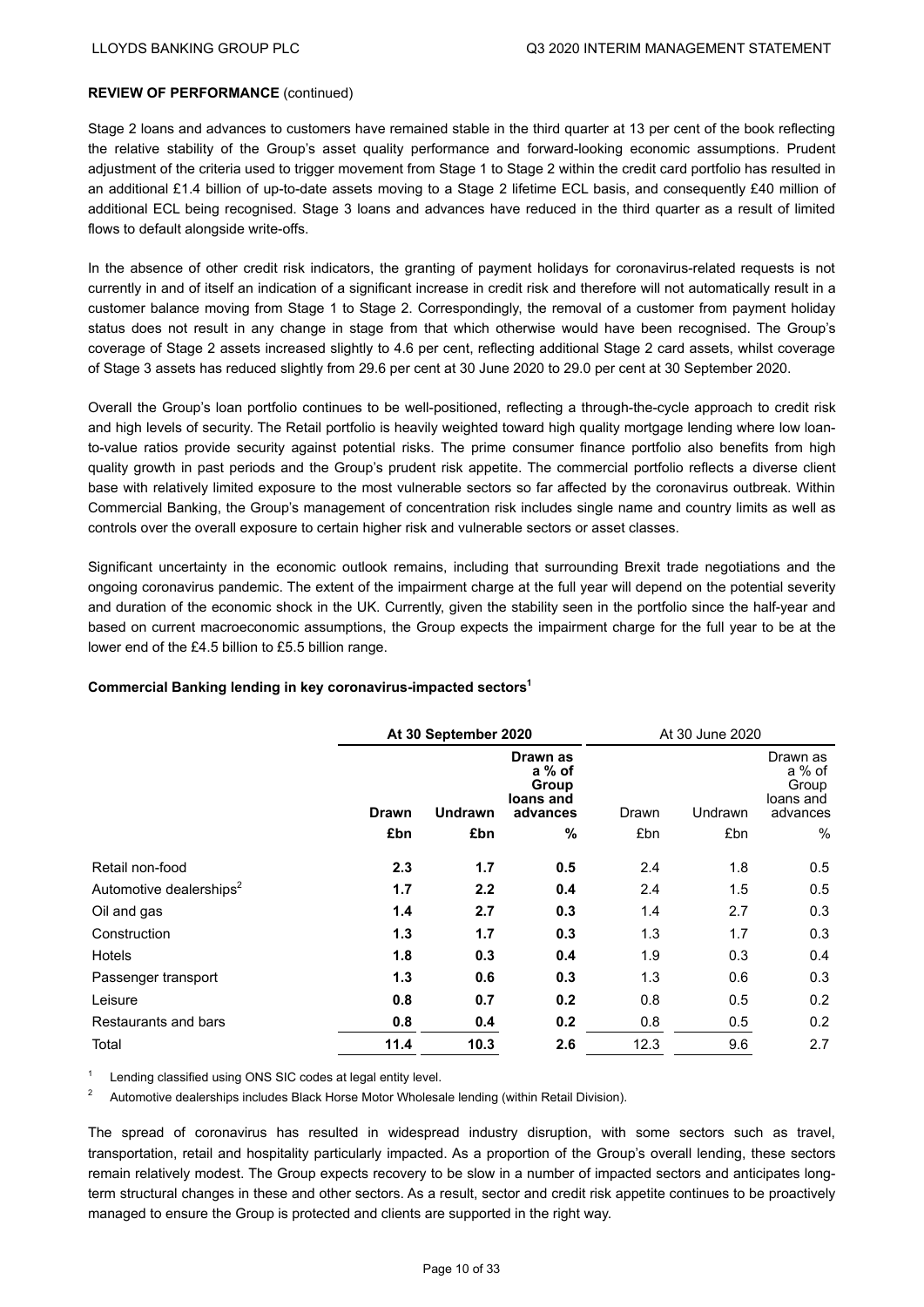#### **Support measures**

*Retail payment holiday characteristics***<sup>1</sup>**

|                                           | <b>Mortgages</b> |      | Cards |     | Loans |     | Motor   |                  | Total |      |
|-------------------------------------------|------------------|------|-------|-----|-------|-----|---------|------------------|-------|------|
|                                           | 000s             | £bn  | 000s  | £bn | 000s  | £bn | 000s    | £bn              | 000s  | £bn  |
| Total payment holidays granted            | 477              | 62.7 | 320   | 1.6 | 264   | 2.1 | 132     | $2.2\phantom{0}$ | 1.193 | 68.6 |
| First payment holiday still in force      | 14               | 1.9  | 24    | 0.1 | 23    | 0.2 | $12 \,$ | 0.2              | 73    | 2.4  |
| Matured payment holidays - repaying       | 384              | 49.5 | 238   | 1.2 | 201   | 1.6 | 103     | 1.7              | 927   | 54.0 |
| Matured payment holidays - extended       | 61               | 9.1  | 38    | 0.2 | 34    | 0.3 | 9       | 0.2              | 142   | 9.8  |
| Matured payment holidays - missed payment | 18               | 2.2  | 19    | 0.1 | 7     | 0.0 | 8       | 0.1              | 51    | 2.4  |
| As a percentage of total matured          |                  |      |       |     |       |     |         |                  |       |      |
| Matured payment holidays - repaying       | 83%              | 82%  | 81%   | 80% | 83%   | 82% | 86%     | 84%              | 83%   | 82%  |
| Matured payment holidays - extended       | 13%              | 15%  | 13%   | 14% | 14%   | 15% | 8%      | 10%              | 13%   | 15%  |
| Matured payment holidays - missed payment | 4%               | 4%   | 6%    | 6%  | 3%    | 2%  | 6%      | 7%               | 5%    | 4%   |

<sup>1</sup> Mortgages, credit cards and personal loans at 24 October 2020; motor finance at 23 October 2020. Analysis of mortgage payment holidays excludes St James Place, Intelligent Finance and Tesco; motor finance payment holidays excludes Lex Autolease. Total payment holidays granted are equal to the sum of first payment holiday still in force and matured payment holidays.

*Government-backed loan schemes<sup>1</sup>*

|                                               | 000s | £bn |
|-----------------------------------------------|------|-----|
| Coronavirus Business Interruption Loan Scheme |      | 2.0 |
| Bounce Back Loan Scheme                       | 278  | 8.4 |

Data as at 23 October 2020.

Around 1.2 million retail payment holidays, on £69 billion of lending, have been granted to help alleviate temporary financial pressure on customers during the crisis, of which there are c.73,000 (£2.4 billion) where the first payment holiday is still in force and 1.1 million (£66.2 billion) that have matured, including c.142,000 (£9.8 billion) that have then been extended. Payment holidays of up to three months have been granted across a range of retail products including mortgages, personal loans, credit cards and motor finance, with extensions available of up to three months should customers request them.

The vast majority of first payment holidays (96 per cent) have now matured, of which 82 per cent by value have restarted payments, 15 per cent have been extended and 4 per cent have missed payment. Of the mortgage payment holidays that have been extended 30 per cent have now matured with around 90 per cent having resumed payment.

Mortgages account for the largest proportion of payment holidays, with a total of around 477,000 having been granted, equating to customer balances of £62.7 billion. As at 24 October 2020, 97 per cent, or 463,000, have matured with 83 per cent, or 384,000, of those having resumed repayments, 13 per cent extended and 4 per cent having missed payment. The average LTV of customers extending their mortgage payment holidays and still in extension remains relatively low at 51.6 per cent, compared to 43.5 per cent for the total mortgage book.

The Group also granted 320,000 payment holidays on £1.6 billion of credit card balances, 264,000 payment holidays on £2.1 billion of unsecured personal loans and 132,000 payment holidays on £2.2 billion of motor finance products. These products are also experiencing c.80 per cent of customers resuming payments at the end of their payment holidays. Only £0.2 billion of credit card balances have been subject to a payment holiday extension and are still in extension, with £0.1 billion having missed payment.

Across all products, customers who are still in extension remain of a typically lower credit quality than the wider book and tend to have higher average balances than customers who have not requested payment holidays.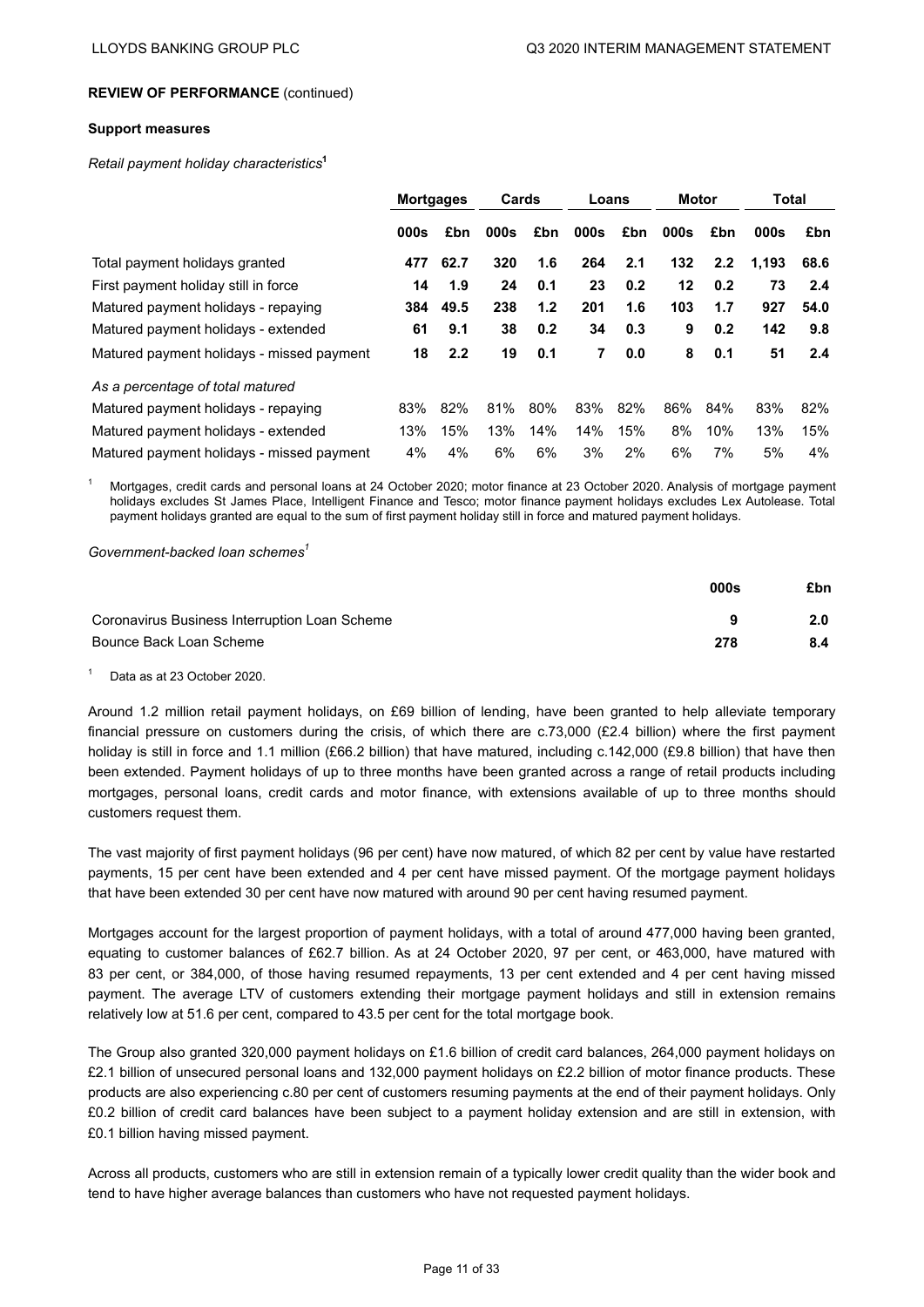The Group continues to recognise interest income for the duration of payment holidays and in the absence of other credit risk indicators, the granting of a coronavirus-related payment holiday does not automatically result in a transfer between stages for the purposes of IFRS 9, albeit 35 per cent are classified as Stage 2 based on established criteria.

Within SME, the Group has granted c.33,000 capital repayment holidays, equivalent to c.£5.9 billion with low levels of maturities to date.

#### **Statutory profit**

The Group's statutory profit after tax of £707 million was impacted by lower income and the significantly increased impairment charge.

Restructuring costs of £288 million for the first nine months of the year were broadly stable on prior year. Costs were higher in the third quarter at £155 million as the Group resumed its property optimisation programme and organisational and role reduction activities that were paused earlier in the year, and this is expected to continue into the fourth quarter.

Volatility and other items of £159 million in the first nine months of 2020 included £320 million of negative insurance volatility, largely driven by falling equity markets and widening corporate bond credit spreads, offset by positive banking volatility of £365 million, primarily reflecting exchange rate and interest rate movements. Comparatives for the first nine months of 2019 include a one-off charge for exiting the Standard Life Aberdeen investment management agreement.

No further provision has been taken for PPI in the first nine months of 2020. Good progress has been made with the review of PPI information requests received and the conversion rate remains low and consistent with the provision assumption of around 10 per cent. The unutilised provision at 30 September 2020 was £328 million.

The Group recognised a tax credit of £273 million in the period, primarily as a result of an uplift in the value of deferred tax assets of c.£350 million recognised in the first half of 2020. This change reflected the corporation tax rate remaining at 19 per cent, which was substantively enacted on 17 March 2020.

#### **Balance sheet**

|                                                             | At 30 Sep<br>2020 | At 31 Dec<br>2019 | <b>Change</b><br>% |
|-------------------------------------------------------------|-------------------|-------------------|--------------------|
| Loans and advances to customers <sup>1</sup>                | £439bn            | £440bn            |                    |
| Customer deposits <sup>2</sup>                              | £447bn            | £412bn            | 9                  |
| Loan to deposit ratio                                       | 98%               | 107%              | $(9)$ pp           |
| Wholesale funding $3$                                       | £116bn            | £124 $bn$         | (7)                |
| Wholesale funding $\leq 1$ year maturity <sup>3</sup>       | £36bn             | £39bn             | (9)                |
| Of which money-market funding <1 year maturity <sup>3</sup> | £24bn             | £25bn             | (2)                |
| Liquidity coverage ratio - eligible assets <sup>4</sup>     | £139bn            | £130bn            | 6                  |
| Liquidity coverage ratio <sup>5</sup>                       | 138%              | 137%              | 1pp                |

Excludes reverse repos of £60.0 billion (31 December 2019: £54.6 billion).

<sup>2</sup> Excludes repos of £12.1 billion (31 December 2019: £9.5 billion).

<sup>3</sup> Excludes balances relating to margins of £6.1 billion (31 December 2019: £4.2 billion).

<sup>4</sup> Eligible assets are calculated as an average of month-end observations over the previous 12 months post liquidity haircut. 2019 assets have been restated accordingly.

<sup>5</sup> The Liquidity coverage ratio is calculated as a simple average of month end observations over the previous 12 months.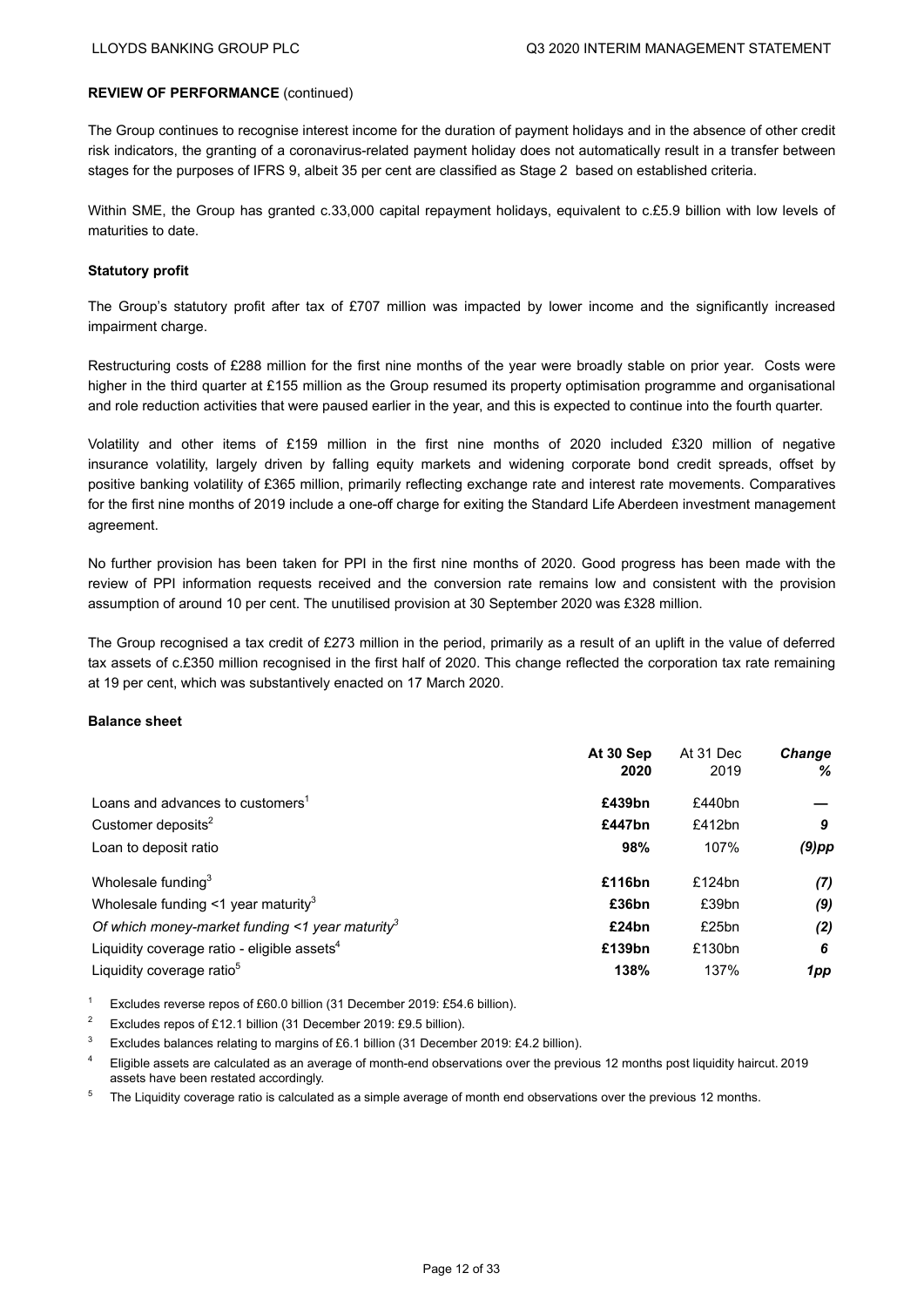Loans and advances to customers were stable compared to the year-end at £439 billion. The open mortgage book at 30 September 2020 is slightly higher than the year end, having increased £3.5 billion since 30 June 2020 given the market recovery and with improved new business margins. The closed mortgage book has continued to reduce, as expected, whilst credit card and motor finance balances are also lower, primarily as a result of reduced customer activity in the second quarter.

Commercial Banking has continued to focus on supporting SME clients through access to Government lending schemes and providing access to liquidity facilities for corporate and institutional clients. SME balances including Retail Business Banking at £40 billion have increased 25 per cent over the period as clients have made use of government-backed schemes to safeguard their cash flow during the pandemic. The Group has granted £8.4 billion of Bounce Back Loans, including those granted to Retail Business Banking clients and has extended £2.0 billion under the Coronavirus Business Interruption Loan Scheme, representing a total market share of Government-backed lending of 18 per cent. More broadly commercial lending was impacted by lower transaction banking volumes due to reduced client activity, the continued optimisation of the corporate and institutional book and revolving credit facilities returning to year-end levels.

The Group continues to see funding benefits with Retail current account balances up 19 per cent on the year-end to £92 billion reflecting reduced levels of consumer spending and the strength of the Group's trusted brands. Commercial current account balances were up 31 per cent on the year end at £46 billion, including the impact within the SME portfolio from the placement of Government-supported lending on deposit. The Group's loan to deposit ratio has fallen to 98 per cent from 107 per cent at 31 December 2019 driven by the 9 per cent increase in customer deposits.

The Group has maintained its strong funding and liquidity position with a stable liquidity coverage ratio of 138 per cent. In addition to its sizable liquid asset buffer averaging £138.5 billion over the last twelve months, the Group has a significant amount of pre-positioned collateral eligible for use in a range of central bank facilities.

The Group continues to access wholesale funding markets across a variety of currencies and markets to maintain a stable and diverse source of funds. During this period, the Group repaid all outstanding amounts of its Term Funding Scheme (TFS) drawings of £15.4 billion and the remaining £1 billion outstanding of its Funding for Lending Scheme (FLS) drawings. In addition to the £1 billion drawn in the first half of the year, the Group has made drawings of £12.7 billion in the third quarter from the Term Funding Scheme with additional incentives for SMEs (TFSME) taking the total outstanding amount to £13.7 billion as at 30 September 2020. Overall, total wholesale funding has reduced to £115.5 billion as at 30 September 2020 (31 December 2019: £124.2 billion) principally as a result of growth in customer deposits.

The Group's credit ratings continue to reflect the resilience of the Group's business model and the strength of the balance sheet. In October, Moody's downgraded Lloyds Bank plc from Aa3/Negative to A1/Stable due to the removal of the uplift for Government support. This was triggered by the downgrade of the UK sovereign rating a few days earlier given the agencies' pandemic and Brexit concerns, but did not impact the standalone rating of the bank. Over the year both S&P and Fitch have affirmed the Group's ratings, albeit with negative outlooks to reflect their concerns over the UK economy.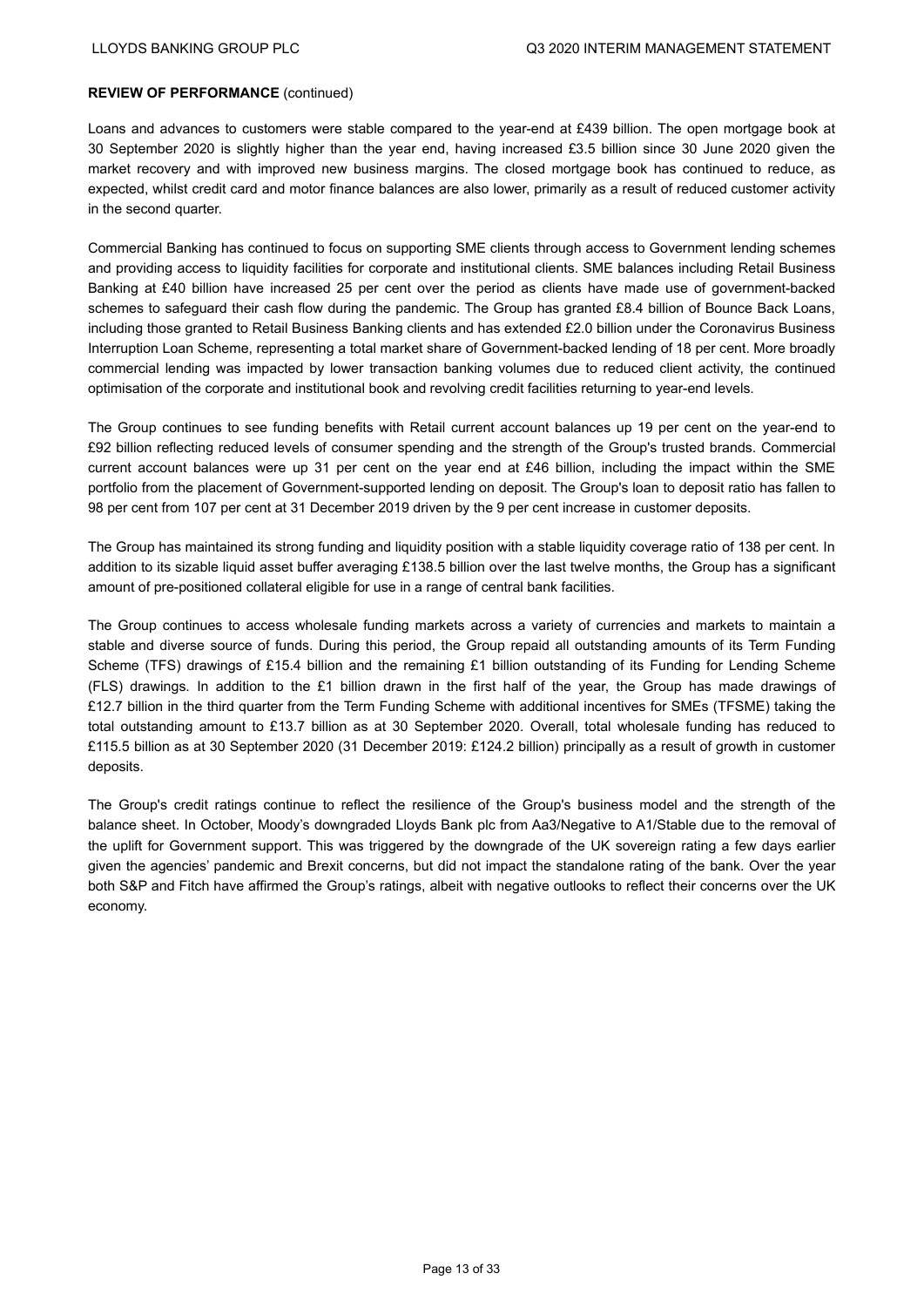**Capital**

|                                                            | At 30 Sep<br>At 31 Dec |                   | <b>Change</b>     |
|------------------------------------------------------------|------------------------|-------------------|-------------------|
|                                                            | 2020                   | 2019              | %                 |
| CET1 ratio $1,2$                                           | 15.2%                  | 13.8%             | 1.4pp             |
| CET1 ratio pre IFRS 9 transitional relief <sup>1,2,3</sup> | 14.0%                  | 13.4%             | $0.6$ pp          |
| Transitional total capital ratio <sup>1,2</sup>            | 22.6%                  | 21.5%             | 1.1 <sub>pp</sub> |
| Transitional MREL ratio <sup>1,2</sup>                     | 36.5%                  | 32.6%             | 3.9 <sub>pp</sub> |
| UK leverage ratio $1,2$                                    | 5.6%                   | 5.2%              | $0.4$ pp          |
| Risk-weighted assets <sup>1</sup>                          | £205bn                 | £203bn            | 1                 |
| Shareholders' equity                                       | £43bn                  | £42bn             | $\overline{2}$    |
| Tangible net assets per share                              | 52.2p                  | 50.8 <sub>p</sub> | 1.4p              |

The CET1, total, MREL and leverage ratios and risk-weighted assets at 31 December 2019 are reported on a pro forma basis, reflecting the dividend paid up by the Insurance business in the subsequent first quarter period.

2 Incorporating profits for the period that remain subject to formal verification in accordance with the Capital Requirements Regulation. <sup>3</sup> CET1 ratio reflecting the full impact of IFRS 9, prior to the application of transitional arrangements for capital that provide relief for the impact of IFRS 9.

| Pro forma CET1 ratio at 31 December 2019                             | 13.8% |
|----------------------------------------------------------------------|-------|
| Banking business underlying capital build excluding impairment (bps) | 143   |
| Impairment charge (bps)                                              | (167) |
| Banking business underlying capital build (bps)                      | (24)  |
| RWA, pensions and other movements (bps)                              |       |
| IFRS 9 transitional relief (bps)                                     | 84    |
| Reversal of FY 2019 ordinary dividend accrual (bps)                  | 83    |
| CET1 ratio at 30 September 2020                                      | 15.2% |

The Group's CET1 capital ratio increased by 145 basis points to 15.2 per cent over the first nine months of the year. Underlying capital build of 143 basis points was more than offset by the 167 basis point impact of impairment in the period. Pension contributions equivalent to 42 basis points reflecting the full accelerated 2020 contribution to the Group's three main defined benefit pension schemes and increased risk-weighted assets were largely offset by favourable market movements and the benefit of reductions in excess expected losses and prudent valuation reserve. However, given the benefit of the in-year IFRS 9 transitional relief (84 basis points) and the reversal of the full year 2019 ordinary dividend (83 basis points), the capital ratio increased to 15.2 per cent. The increase in the CET1 ratio of 64 basis points in the third quarter benefited from a stronger underlying build and risk-weighted asset reductions, in part due to the continued optimisation of the Commercial Banking portfolio.

The Group applies the revised IFRS 9 transitional arrangements for capital set out under current European capital regulations. This provides temporary capital relief for the increase in accounting impairment provisions following the initial implementation of IFRS 9 ('static' relief) and subsequent relief for any increases in Stage 1 and Stage 2 expected credit losses ('dynamic' relief). The transitional arrangements do not cover Stage 3 expected credit losses. It is expected that a significant part of the Group's transitional relief that was built in 2020 will unwind in 2021, impacting CET1 ratios.

Whilst the net increase in IFRS 9 transitional relief in the first nine months of the year amounted to 84 basis points, the Group's total relief recognised at 30 September 2020 amounted to 121 basis points, including static relief. In the third quarter the Group benefited from 5 basis points of IFRS 9 transitional relief.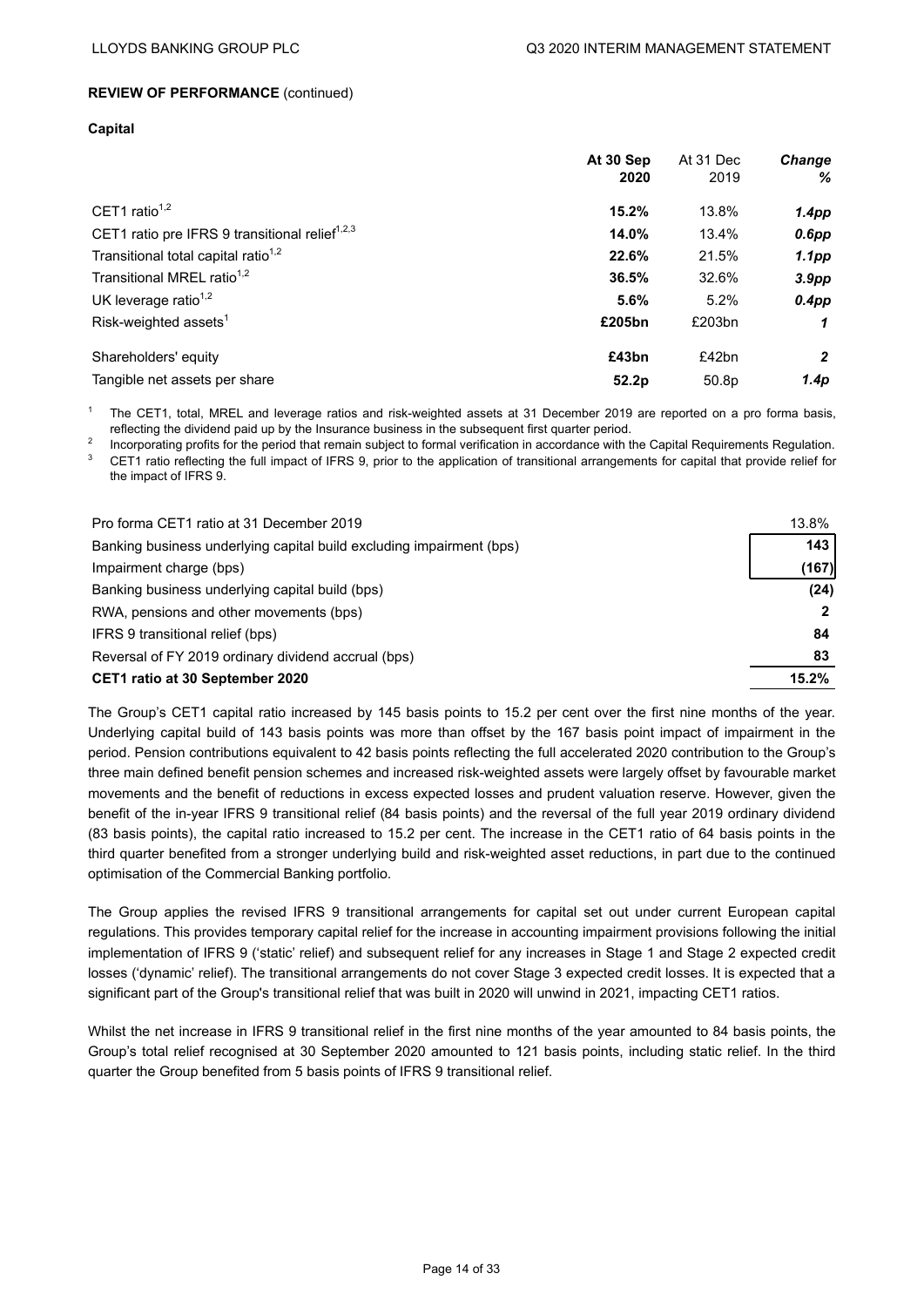Risk-weighted assets increased by £1.9 billion over the first nine months with increases from credit migrations and retail model calibrations (c.£4.3 billion); regulatory changes (net £0.9 billion) and other various movements, including foreign currency and the risk-weighted part of the Group's investment in Insurance (£3.3 billion), partially offset by the reduction in underlying lending balances (excluding Government-backed lending schemes that attract limited to no risk-weighted assets) (c.£3.2 billion) and optimisation activity undertaken in Commercial Banking (c.£3.4 billion). Risk-weighted assets reduced by £1.8 billion in the third quarter, largely reflecting reduced lending outside Government support schemes and the continued optimisation of the Commercial Banking portfolio.

In the fourth quarter, risk-weighted assets will continue to be affected by credit migrations but this is expected to be offset by a number of items including the continued optimisation of the Commercial Banking portfolio. Taking this into account the Group now expects risk-weighted assets at year end to be broadly stable compared to 30 September 2020.

Whilst credit migration and the unwind of IFRS 9 transitional relief in 2020 has so far been less than expected, it is likely that these will have a fuller impact in 2021, consistent with economic forecasts. These will impact capital ratios as they evolve.

During the first half of 2020 the PRA reduced the Group's Pillar 2A CET1 requirement from 2.6 per cent to 2.3 per cent. The PRA also concluded its consultation on a proposed reduction in Pillar 2A to partially offset increased CET1 requirements from the UK countercyclical capital buffer rate in normal conditions being set at 2 per cent (currently set at 0 per cent). This is expected to reduce the Group's Pillar 2A CET1 requirement by a further 0.3 per cent when it becomes effective before the end of the year although, based on PRA policy statements, it is expected that this will be offset by other regulatory capital requirements.

Following the decision by the PRA to reduce the UK countercyclical capital buffer rate to zero earlier in the year, combined with the Pillar 2A adjustment noted above, the Group's CET1 capital regulatory requirement has reduced to c.11 per cent and subsequently headroom over requirements has increased.

The Board's view of the ongoing level of CET1 capital required by the Group to grow the business, meet regulatory requirements and cover uncertainties is around 12.5 per cent, plus a management buffer of around 1 per cent.

The transitional total capital ratio increased to 22.6 per cent (31 December 2019: 21.5 per cent on a pro forma basis) and the Group's transitional minimum requirement for own funds and eligible liabilities (MREL), which came into force on 1 January 2020, is 36.5 per cent (31 December 2019: 32.6 per cent on a pro forma basis). The UK leverage ratio increased to 5.6 per cent.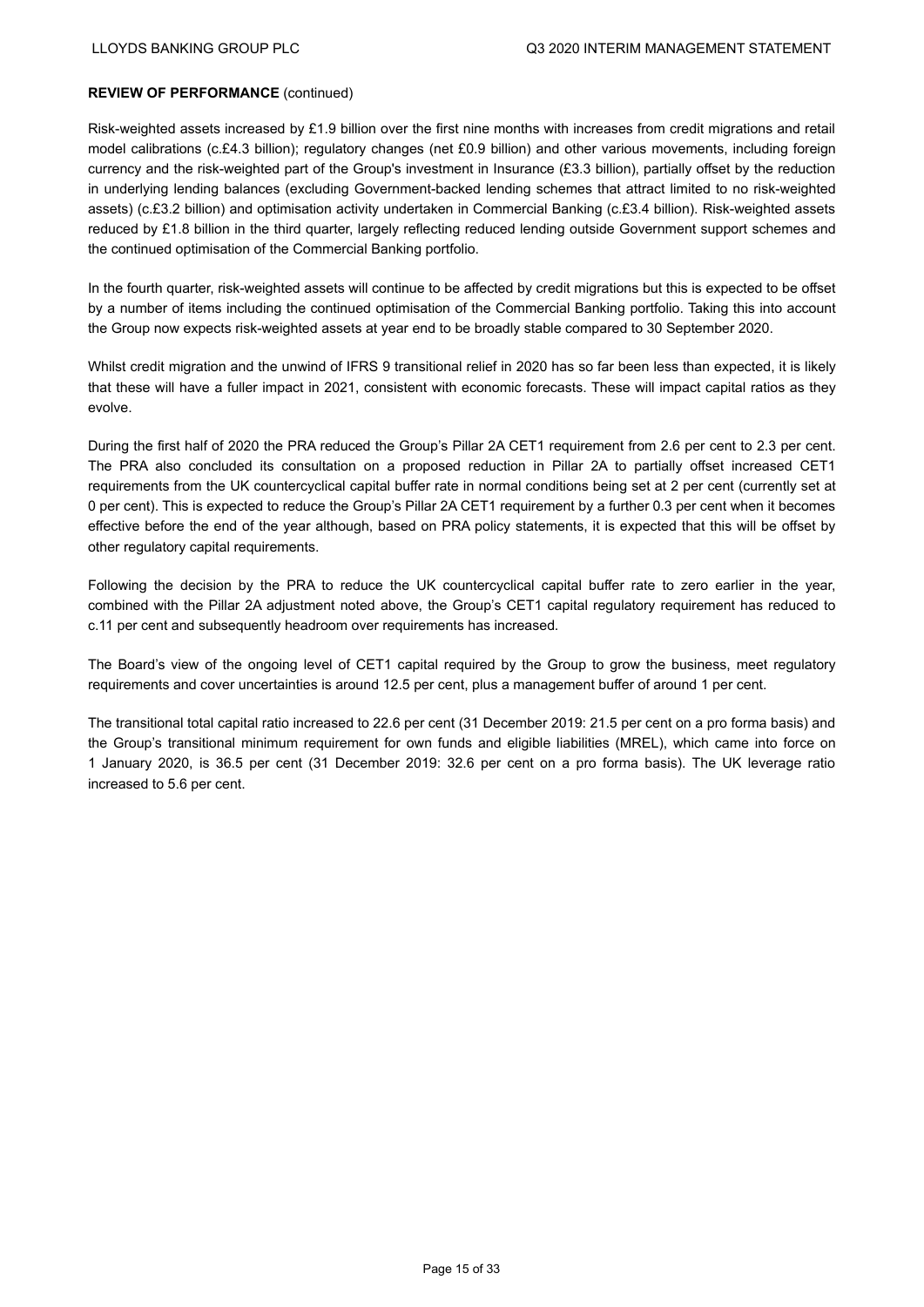# **ADDITIONAL FINANCIAL INFORMATION**

# **1. Banking net interest margin and average interest-earning assets**

|                                                        | <b>Nine</b> | <b>Nine</b> |
|--------------------------------------------------------|-------------|-------------|
|                                                        | months      | months      |
|                                                        | ended       | ended       |
|                                                        | 30 Sep      | 30 Sep      |
|                                                        | 2020        | 2019        |
| Group net interest income - statutory basis (£m)       | 9,173       | 7,425       |
| Insurance gross up $(\text{Em})$                       | (1, 189)    | 1,559       |
| Volatility and other items (£m)                        | 112         | 291         |
| Group net interest income - underlying basis (£m)      | 8,096       | 9,275       |
| Non-banking net interest expense (£m)                  | 151         | 103         |
| Banking net interest income - underlying basis (£m)    | 8,247       | 9,378       |
| Net loans and advances to customers (£bn) <sup>1</sup> | 439.2       | 447.2       |
| Impairment provision and fair value adjustments (£bn)  | 6.5         | 4.1         |
| Non-banking items:                                     |             |             |
| Fee-based loans and advances (£bn)                     | (5.5)       | (7.0)       |
| Other non-banking (£bn)                                | (3.7)       | (3.5)       |
| Gross banking loans and advances (£bn)                 | 436.5       | 440.8       |
| Averaging (£bn)                                        | (2.2)       | (6.8)       |
| Average interest-earning banking assets (£bn)          | 434.3       | 434.0       |
| Banking net interest margin (%)                        | 2.54        | 2.89        |

<sup>1</sup> Excludes reverse repos.

# **2. Return on tangible equity**

|                                                                                     | <b>Nine</b> | <b>Nine</b> |
|-------------------------------------------------------------------------------------|-------------|-------------|
|                                                                                     | months      | months      |
|                                                                                     | ended       | ended       |
|                                                                                     | 30 Sep      | 30 Sep      |
|                                                                                     | 2020        | 2019        |
| Average shareholders' equity (£bn)                                                  | 43.6        | 43.3        |
| Average intangible assets (£bn)                                                     | (6.2)       | (5.9)       |
| Average tangible equity (£bn)                                                       | 37.4        | 37.4        |
| Underlying profit after tax (£m)                                                    | 732         | 4,543       |
| Add back amortisation of intangible assets (post tax) (£m)                          | 323         | 269         |
| Less profit attributable to non-controlling interests and other equity holders (£m) | (388)       | (415)       |
| Adjusted underlying profit after tax (£m)                                           | 667         | 4,397       |
| Underlying return on tangible equity (%)                                            | 2.4         | 15.7        |
| Group statutory profit after tax (£m)                                               | 707         | 1,987       |
| Add back amortisation of intangible assets (post tax) $(\text{Em})$                 | 323         | 269         |
| Add back amortisation of purchased intangible assets (post tax) (£m)                | 53          | 56          |
| Less profit attributable to non-controlling interests and other equity holders (£m) | (388)       | (415)       |
| Adjusted statutory profit after tax (£m)                                            | 695         | 1,897       |
| Statutory return on tangible equity (%)                                             | 2.5         | 6.8         |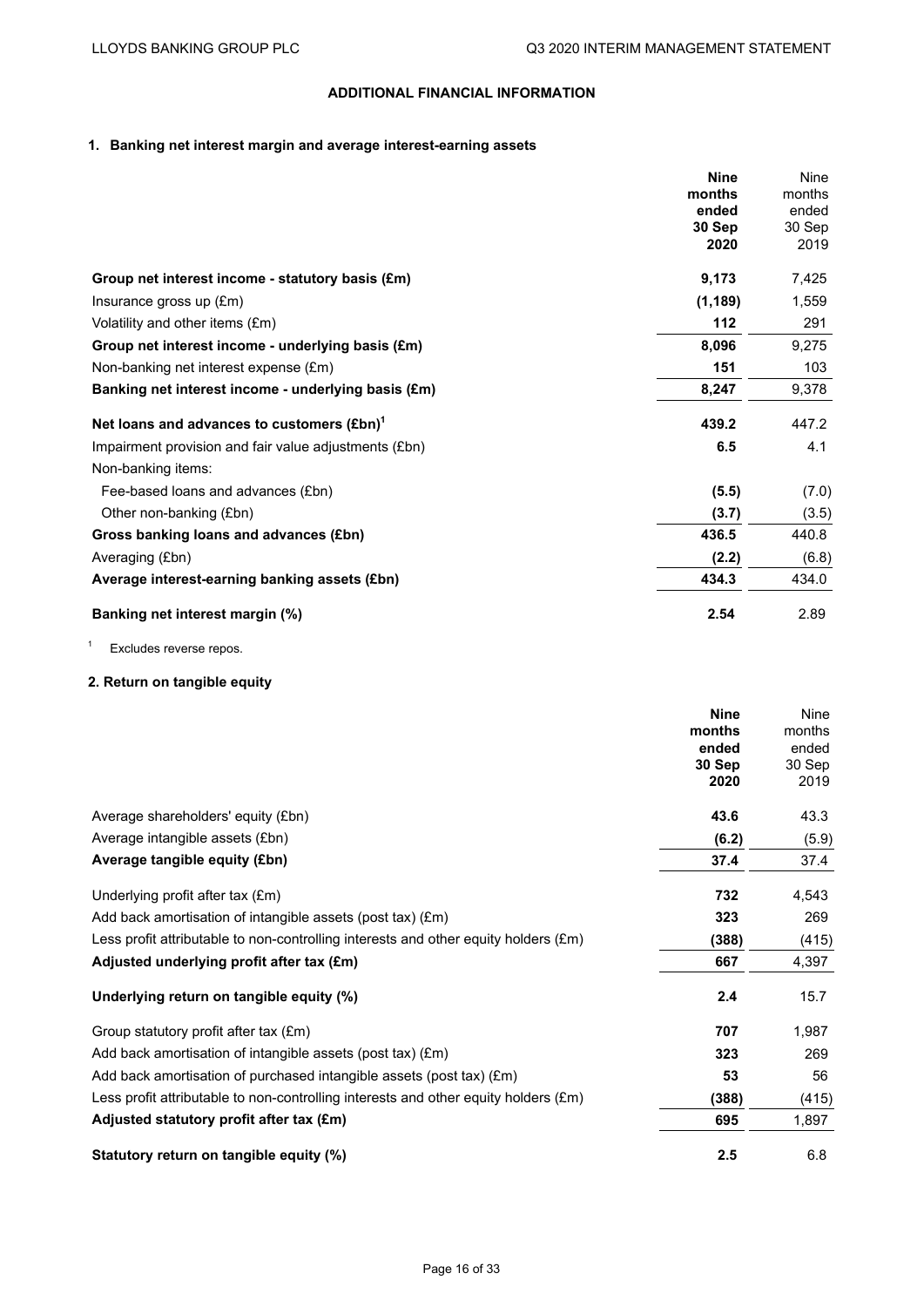# **3. Further impairment detail**

# **Impairment charge by division on an underlying basis**

|                                | <b>Nine</b><br>months<br>ended<br>30 Sep<br>2020 | <b>Nine</b><br>months<br>ended<br>30 Sep<br>2019 | <b>Change</b> | <b>Three</b><br>months<br>ended<br>30 Sep<br>2020 | Three<br>months<br>ended<br>30 Sep<br>2019 | Change |
|--------------------------------|--------------------------------------------------|--------------------------------------------------|---------------|---------------------------------------------------|--------------------------------------------|--------|
|                                | £m                                               | £m                                               | %             | £m                                                | £m                                         | %      |
| Retail:                        |                                                  |                                                  |               |                                                   |                                            |        |
| <b>UK Mortgages</b>            | 624                                              | (85)                                             |               | 21                                                | (47)                                       |        |
| Credit cards                   | 792                                              | 380                                              |               | 136                                               | 113                                        | (20)   |
| <b>UK Motor Finance</b>        | 268                                              | 153                                              | (75)          | 27                                                | 49                                         | 45     |
| Other                          | 734                                              | 368                                              | (99)          | 139                                               | 145                                        | 4      |
|                                | 2,418                                            | 816                                              |               | 323                                               | 260                                        | (24)   |
| <b>Commercial Banking:</b>     |                                                  |                                                  |               |                                                   |                                            |        |
| <b>SME</b>                     | 288                                              | (54)                                             |               | 31                                                | (6)                                        |        |
| Other                          | 1,208                                            | 248                                              |               | (54)                                              | 135                                        |        |
|                                | 1,496                                            | 194                                              |               | (23)                                              | 129                                        |        |
| Insurance and Wealth           | 11                                               | 1                                                |               |                                                   |                                            |        |
| <b>Central Items</b>           | 194                                              | (61)                                             |               |                                                   | (19)                                       | 100    |
| <b>Total impairment charge</b> | 4,119                                            | 950                                              |               | 301                                               | 371                                        | 19     |

#### **Analysis of lending and ECL allowance by division**

The analyses which follow have been presented on an underlying basis and reconciled to figures prepared on a statutory basis where appropriate. Refer to basis of presentation on page 31.

#### **Movements in ECL by division on an underlying basis**

|                           | <b>ECL</b><br>at 30 Sep<br>2020 | <b>Net ECL</b><br>increase | <b>Income</b><br><b>Statement</b><br>charge<br>£m | <b>Write-offs</b><br>and other<br>£m | <b>ECL</b><br>at 31 Dec<br>2019 |
|---------------------------|---------------------------------|----------------------------|---------------------------------------------------|--------------------------------------|---------------------------------|
|                           | £m                              | £m                         |                                                   |                                      | £m                              |
| Retail:                   |                                 |                            |                                                   |                                      |                                 |
| <b>UK Mortgages</b>       | 1,772                           | 556                        | 624                                               | (68)                                 | 1,216                           |
| Credit cards              | 1,039                           | 433                        | 792                                               | (359)                                | 606                             |
| <b>UK Motor Finance</b>   | 557                             | 170                        | 268                                               | (98)                                 | 387                             |
| Other                     | 921                             | 334                        | 734                                               | (400)                                | 587                             |
|                           | 4,289                           | 1,493                      | 2,418                                             | (925)                                | 2,796                           |
| <b>Commercial Banking</b> | 2,590                           | 1,275                      | 1,496                                             | (221)                                | 1,315                           |
| Other                     | 257                             | 207                        | 205                                               | 2                                    | 50                              |
| Total <sup>1</sup>        | 7,136                           | 2,975                      | 4,119                                             | (1, 144)                             | 4,161                           |

<sup>1</sup> Total ECL includes £52 million relating to other non customer-related assets (31 December 2019: £19 million).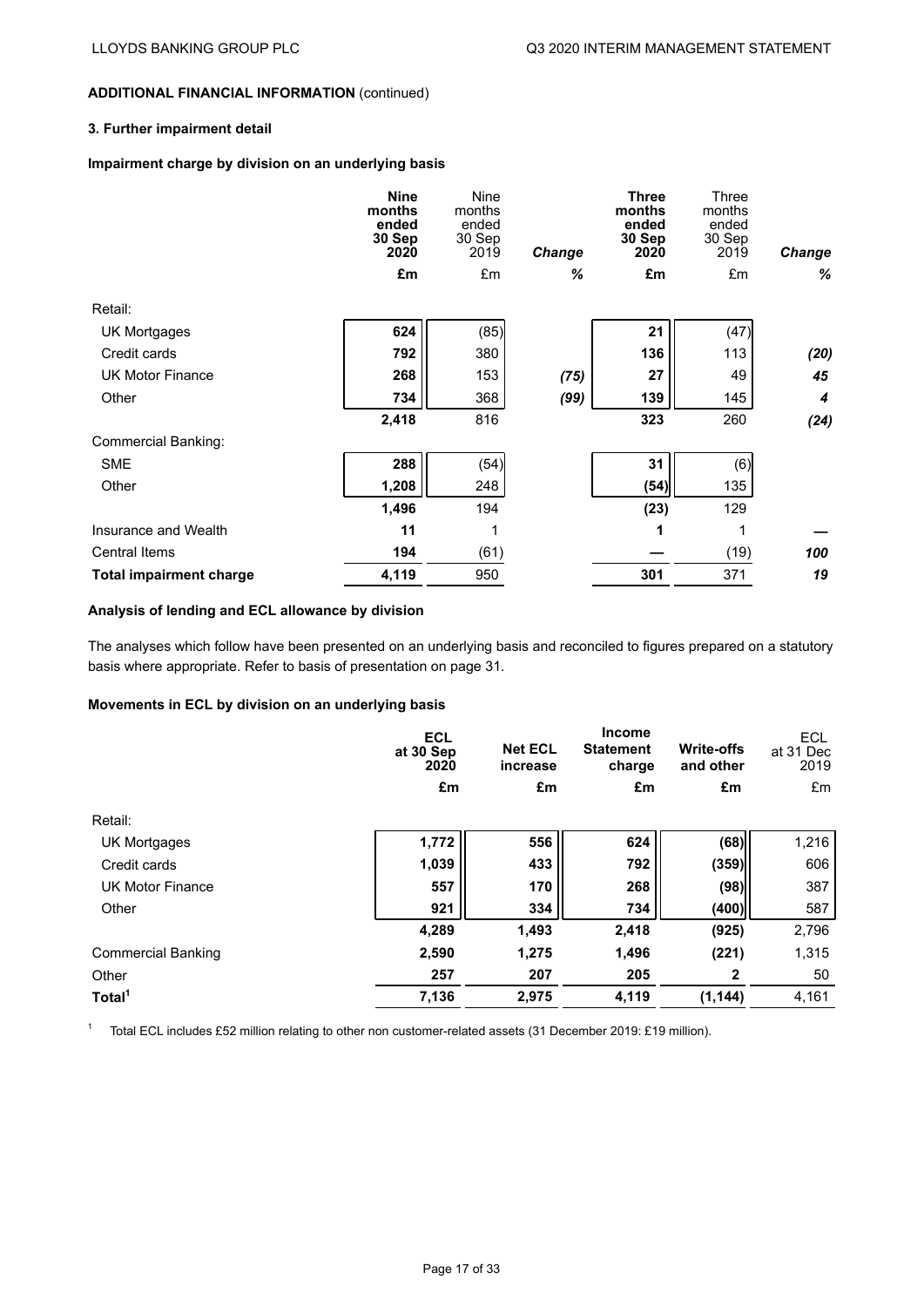#### **Group loans and advances to customers**

|                                                                       | <b>Total</b> | Stage 1  | Stage 2  | Stage 3        | POCI <sup>1</sup> | Stage 2<br>as % of<br>total | Stage 3<br>as % of<br>total |
|-----------------------------------------------------------------------|--------------|----------|----------|----------------|-------------------|-----------------------------|-----------------------------|
|                                                                       | £m           | £m       | £m       | £m             | £m                | %                           | %                           |
| At 30 September 2020                                                  |              |          |          |                |                   |                             |                             |
| Gross lending (underlying basis)                                      |              |          |          |                |                   |                             |                             |
| Retail: $^2$                                                          |              |          |          |                |                   |                             |                             |
| UK Mortgages                                                          | 289,439      | 243,097  | 41,822   | 4,520          |                   | 14.4                        | 1.6                         |
| Credit cards                                                          | 15,571       | 11,847   | 3,408    | 316            |                   | 21.9                        | 2.0                         |
| <b>UK Motor Finance</b>                                               | 15,350       | 12,276   | 2,838    | 236            |                   | 18.5                        | 1.5                         |
| Other $3$                                                             | 28,192       | 25,691   | 2,051    | 450            |                   | 7.3                         | 1.6                         |
|                                                                       | 348,552      | 292,911  | 50,119   | 5,522          |                   | 14.4                        | 1.6                         |
| <b>Commercial Banking:</b>                                            |              |          |          |                |                   |                             |                             |
| <b>SME</b>                                                            | 32,397       | 26,421   | 5,098    | 878            |                   | 15.7                        | 2.7                         |
| Other                                                                 | 61,079       | 47,424   | 11,061   | 2,594          |                   | 18.1                        | 4.2                         |
|                                                                       | 93,476       | 73,845   | 16,159   | 3,472          |                   | 17.3                        | 3.7                         |
| Insurance and Wealth                                                  | 888          | 802      | 13       | 73             |                   | 1.5                         | 8.2                         |
| Central items                                                         | 62,739       | 62,732   |          | $\overline{7}$ |                   |                             |                             |
| <b>Total gross lending (underlying</b><br>basis)                      | 505,655      | 430,290  | 66,291   | 9,074          |                   | 13.1                        | 1.8                         |
| Purchased or originated credit-<br>impaired assets                    |              | (1, 350) | (9, 390) | (2,674)        | 13,414            |                             |                             |
| Acquisition fair value adjustment                                     | (568)        | 47       | 13       | 1              | (629)             |                             |                             |
| <b>Total gross lending (statutory</b><br>basis)                       | 505,087      | 428,987  | 56,914   | 6,401          | 12,785            | 11.3                        | 1.3                         |
| Expected credit loss allowance on<br>drawn balances (statutory basis) | (5,903)      | (1, 233) | (2, 349) | (1,993)        | (328)             |                             |                             |
| Net balance sheet carrying value<br>(statutory basis)                 | 499,184      | 427,754  | 54,565   | 4,408          | 12,457            |                             |                             |

<sup>1</sup> Purchased or originated credit-impaired.

<sup>2</sup> Retail balances exclude the impact of the HBOS and MBNA acquisition related adjustments.

<sup>3</sup> Retail Other includes Business Banking, Loans, Overdrafts, Europe and Retail run-off.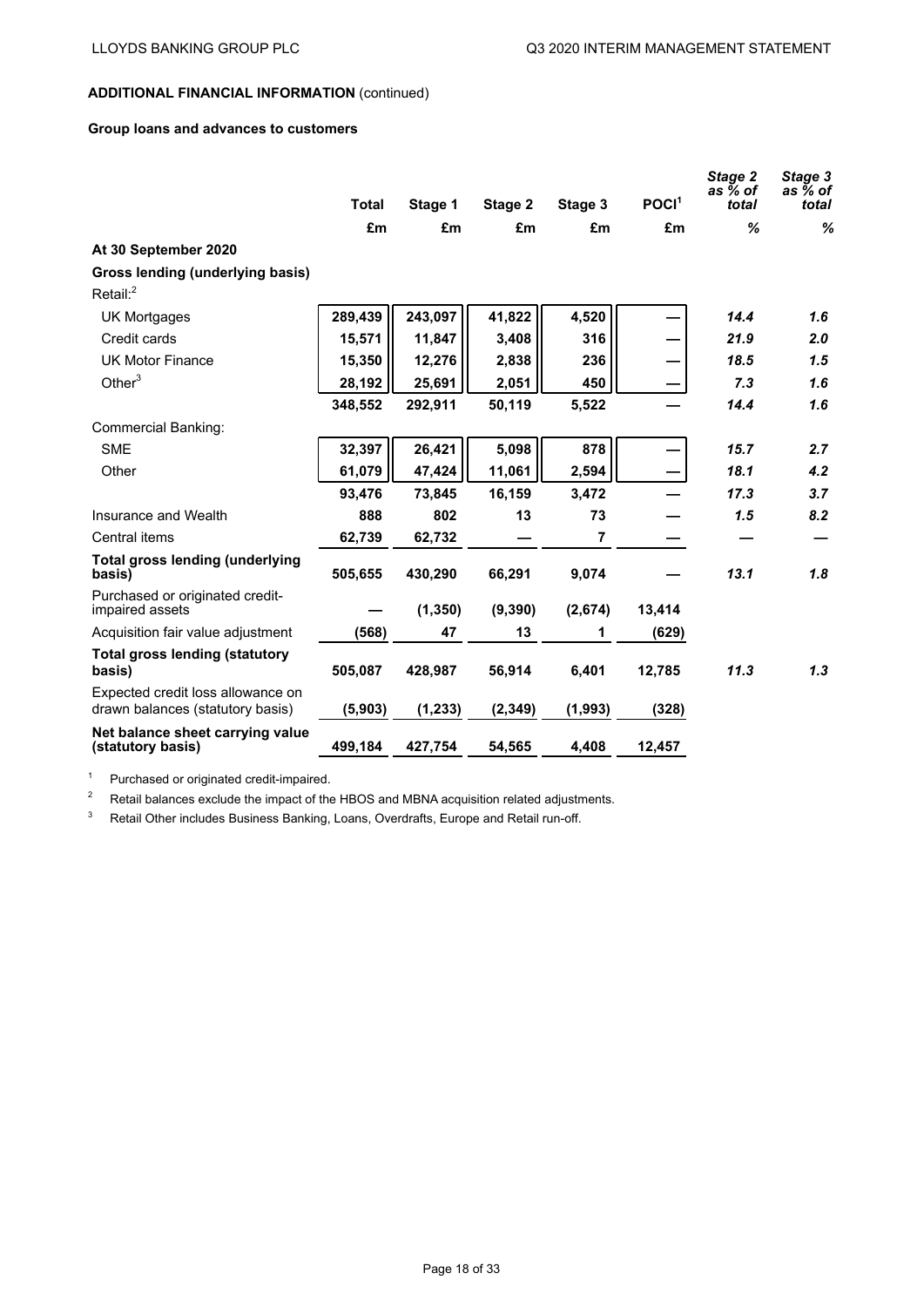|                                                                       | Total   | Stage 1  | Stage 2  | Stage 3  | POCI <sup>1</sup> | Stage 2<br>as % of<br>total | Stage 3<br>as % of<br>total |
|-----------------------------------------------------------------------|---------|----------|----------|----------|-------------------|-----------------------------|-----------------------------|
|                                                                       | £m      | £m       | £m       | £m       | £m                | %                           | %                           |
| At 30 June 2020                                                       |         |          |          |          |                   |                             |                             |
| Gross lending (underlying basis)                                      |         |          |          |          |                   |                             |                             |
| Retail: $2$                                                           |         |          |          |          |                   |                             |                             |
| <b>UK Mortgages</b>                                                   | 286,379 | 237,787  | 44,035   | 4,557    |                   | 15.4                        | 1.6                         |
| Credit cards                                                          | 15,825  | 13,380   | 2,079    | 366      |                   | 13.1                        | 2.3                         |
| <b>UK Motor Finance</b>                                               | 15,830  | 12,674   | 2,920    | 236      |                   | 18.4                        | 1.5                         |
| Other $3$                                                             | 26,780  | 24,239   | 2,061    | 480      |                   | 7.7                         | 1.8                         |
|                                                                       | 344,814 | 288,080  | 51,095   | 5,639    |                   | 14.8                        | 1.6                         |
| <b>Commercial Banking:</b>                                            |         |          |          |          |                   |                             |                             |
| <b>SME</b>                                                            | 31,769  | 25,742   | 5,181    | 846      |                   | 16.3                        | 2.7                         |
| Other                                                                 | 66,841  | 52,320   | 11,559   | 2,962    |                   | 17.3                        | 4.4                         |
|                                                                       | 98,610  | 78,062   | 16,740   | 3,808    |                   | 17.0                        | 3.9                         |
| Insurance and Wealth                                                  | 871     | 765      | 23       | 83       |                   | 2.6                         | 9.5                         |
| Central items                                                         | 63,781  | 63,773   |          | 8        |                   |                             |                             |
| Total gross lending (underlying<br>basis)                             | 508,076 | 430,680  | 67,858   | 9,538    |                   | 13.4                        | 1.9                         |
| Purchased or originated credit-<br>impaired assets                    |         | (1,210)  | (9,728)  | (2,757)  | 13,695            |                             |                             |
| Acquisition fair value adjustment                                     | (582)   | 59       | 9        | 2        | (652)             |                             |                             |
| Total gross lending (statutory basis)                                 | 507,494 | 429,529  | 58,139   | 6,783    | 13,043            | 11.5                        | 1.3                         |
| Expected credit loss allowance on<br>drawn balances (statutory basis) | (5,986) | (1, 332) | (2, 168) | (2, 161) | (325)             |                             |                             |
| Net balance sheet carrying value<br>(statutory basis)                 | 501,508 | 428,197  | 55,971   | 4,622    | 12,718            |                             |                             |

<sup>1</sup> Purchased or originated credit-impaired.<br><sup>2</sup> Potail belances exclude the impact of the

Retail balances exclude the impact of the HBOS and MBNA acquisition related adjustments.

<sup>3</sup> Retail Other includes Business Banking, Loans, Overdrafts, Europe and Retail run-off.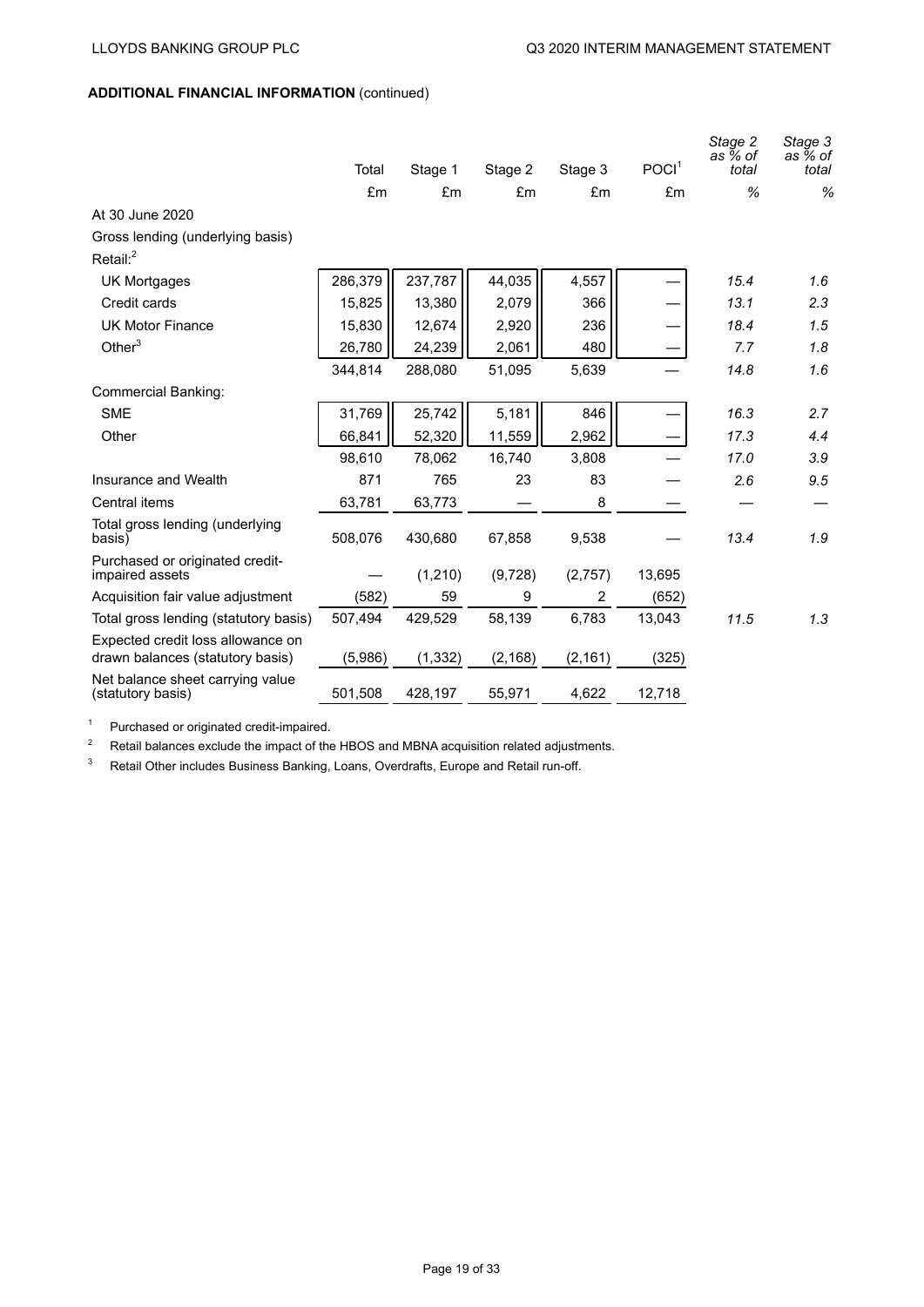|                                                                       | Total   | Stage 1 | Stage 2 | Stage 3        | <b>POCI</b> | Stage 2<br>as % of<br>total | Stage 3<br>as % of<br>total |
|-----------------------------------------------------------------------|---------|---------|---------|----------------|-------------|-----------------------------|-----------------------------|
|                                                                       | £m      | £m      | £m      | £m             | £m          | %                           | %                           |
| At 31 December 2019 <sup>1</sup>                                      |         |         |         |                |             |                             |                             |
| Gross lending (underlying basis)                                      |         |         |         |                |             |                             |                             |
| Retail: <sup>2</sup>                                                  |         |         |         |                |             |                             |                             |
| <b>UK Mortgages</b>                                                   | 289,845 | 258,760 | 26,838  | 4,247          |             | 9.3                         | 1.5                         |
| Credit cards                                                          | 18,110  | 16,052  | 1,675   | 383            |             | 9.2                         | 2.1                         |
| <b>UK Motor Finance</b>                                               | 15,976  | 13,884  | 1,942   | 150            |             | 12.2                        | 0.9                         |
| Other $3$                                                             | 21,110  | 18,691  | 1,976   | 443            |             | 9.4                         | 2.1                         |
|                                                                       | 345,041 | 307,387 | 32,431  | 5,223          |             | 9.4                         | 1.5                         |
| <b>Commercial Banking:</b>                                            |         |         |         |                |             |                             |                             |
| <b>SME</b>                                                            | 30,433  | 27,206  | 2,507   | 720            |             | 8.2                         | 2.4                         |
| Other                                                                 | 66,065  | 59,868  | 3,470   | 2,727          |             | 5.3                         | 4.1                         |
|                                                                       | 96,498  | 87,074  | 5,977   | 3,447          |             | 6.2                         | 3.6                         |
| Insurance and Wealth                                                  | 862     | 753     | 32      | 77             |             | 3.7                         | 8.9                         |
| Central items                                                         | 56,404  | 56,397  |         | $\overline{7}$ |             |                             |                             |
| Total gross lending (underlying<br>basis)                             | 498,805 | 451,611 | 38,440  | 8,754          |             | 7.7                         | 1.8                         |
| Purchased or originated credit-<br>impaired assets                    |         | (1,718) | (9,903) | (2,740)        | 14,361      |                             |                             |
| Acquisition fair value adjustment                                     | (558)   | 82      | 6       | 1              | (647)       |                             |                             |
| Total gross lending (statutory basis)                                 | 498,247 | 449,975 | 28,543  | 6,015          | 13,714      | 5.7                         | 1.2                         |
| Expected credit loss allowance on<br>drawn balances (statutory basis) | (3,259) | (675)   | (995)   | (1, 447)       | (142)       |                             |                             |
| Net balance sheet carrying value<br>(statutory basis)                 | 494,988 | 449,300 | 27,548  | 4,568          | 13,572      |                             |                             |

<sup>1</sup> Restated to reflect migration of certain customer relationships from SME business within Commercial Banking to Business Banking within Retail.

<sup>2</sup> Retail balances exclude the impact of the HBOS and MBNA acquisition related adjustments.<br><sup>3</sup> Betail Other includes Business Banking Loans, Querdrafts, Europe and Retail run-off

Retail Other includes Business Banking, Loans, Overdrafts, Europe and Retail run-off.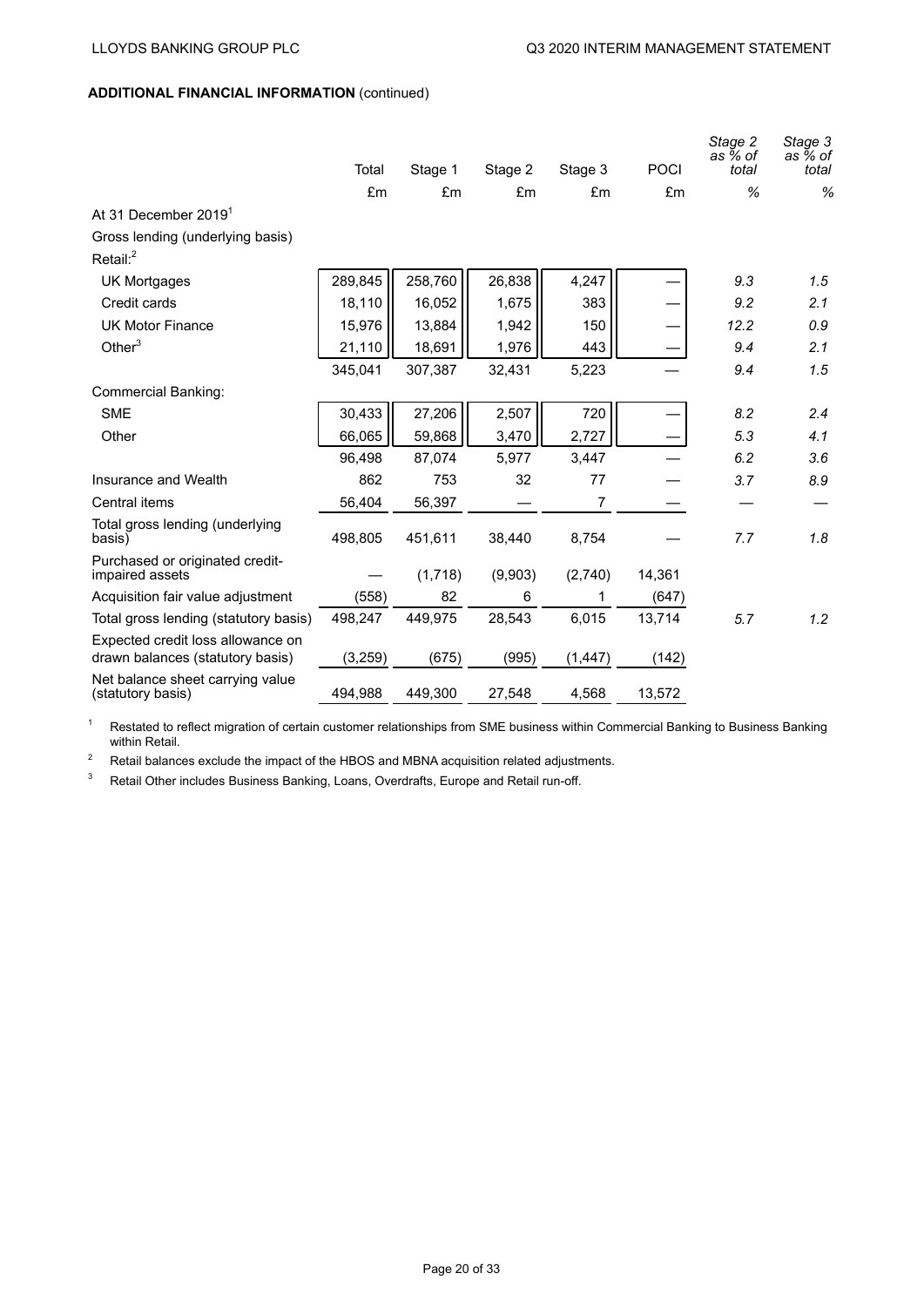**Group expected credit loss allowances (drawn and undrawn) as a percentage of loans and advances to customers**

|                                                                         | <b>Total</b> |         | Stage 1 |         | Stage 2 |         | Stage 3 | <b>POCI</b>                  |       |
|-------------------------------------------------------------------------|--------------|---------|---------|---------|---------|---------|---------|------------------------------|-------|
|                                                                         | £m           | $%^{1}$ | £m      | $%^{1}$ | £m      | $%^{1}$ | £m      | $\frac{9}{6}$ <sup>1,2</sup> | £m    |
| At 30 September 2020                                                    |              |         |         |         |         |         |         |                              |       |
| <b>ECL allowance (drawn and</b><br>undrawn - underlying basis)          |              |         |         |         |         |         |         |                              |       |
| Retail: <sup>3</sup>                                                    |              |         |         |         |         |         |         |                              |       |
| <b>UK Mortgages</b>                                                     | 1,772        | 0.6     | 111     |         | 918     | 2.2     | 743     | 16.4                         |       |
| Credit cards                                                            | 1,039        | 6.7     | 261     | 2.2     | 669     | 19.6    | 109     | 44.1                         |       |
| UK Motor Finance <sup>4</sup>                                           | 557          | 3.6     | 198     | 1.6     | 215     | 7.6     | 144     | 61.0                         |       |
| Other <sup>5</sup>                                                      | 921          | 3.3     | 328     | 1.3     | 431     | 21.0    | 162     | 48.2                         |       |
|                                                                         | 4,289        | 1.2     | 898     | 0.3     | 2,233   | 4.5     | 1,158   | 21.7                         |       |
| <b>Commercial Banking:</b>                                              |              |         |         |         |         |         |         |                              |       |
| <b>SME</b>                                                              | 529          | 1.6     | 137     | 0.5     | 261     | 5.1     | 131     | 14.9                         |       |
| Other                                                                   | 2,036        | 3.3     | 203     | 0.4     | 562     | 5.1     | 1,271   | 49.0                         |       |
|                                                                         | 2,565        | 2.7     | 340     | 0.5     | 823     | 5.1     | 1.402   | 40.4                         |       |
| Insurance and Wealth                                                    | 25           | 2.8     | 11      | 1.4     | 1       | 7.7     | 13      | 17.8                         |       |
| Central items                                                           | 205          | 0.3     | 199     | 0.3     |         |         | 6       | 85.7                         |       |
| <b>Total ECL allowance (drawn</b><br>and undrawn - underlying<br>basis) | 7,084        | 1.4     | 1,448   | 0.3     | 3,057   | 4.6     | 2,579   | 29.0                         |       |
| Purchased or originated<br>credit-impaired assets                       |              |         | (2)     |         | (411)   |         | (544)   |                              | 957   |
| Acquisition fair value<br>adjustment                                    | (670)        |         | (12)    |         | (25)    |         | (4)     |                              | (629) |
| <b>Total ECL allowance (drawn</b><br>and undrawn - statutory<br>basis)  | 6,414        | 1.3     | 1,434   | 0.3     | 2,621   | 4.6     | 2,031   | 32.7                         | 328   |

 $1$  As a percentage of drawn balances.

<sup>2</sup> Stage 3 ECL allowances as a percentage of drawn balances are calculated excluding loans in recoveries in Credit Cards of £69 million and £114 million in Loans, Overdrafts and Business Banking within Retail other.

<sup>3</sup> Retail balances exclude the impact of the HBOS and MBNA acquisition related adjustments.

<sup>4</sup> UK Motor Finance for Stages 1 and 2 include £188 million relating to provisions against residual values of vehicles subject to finance leasing agreements. These provisions are included within the calculation of coverage ratios.

<sup>5</sup> Retail Other includes Business Banking, Loans, Overdrafts, Europe and Retail run-off.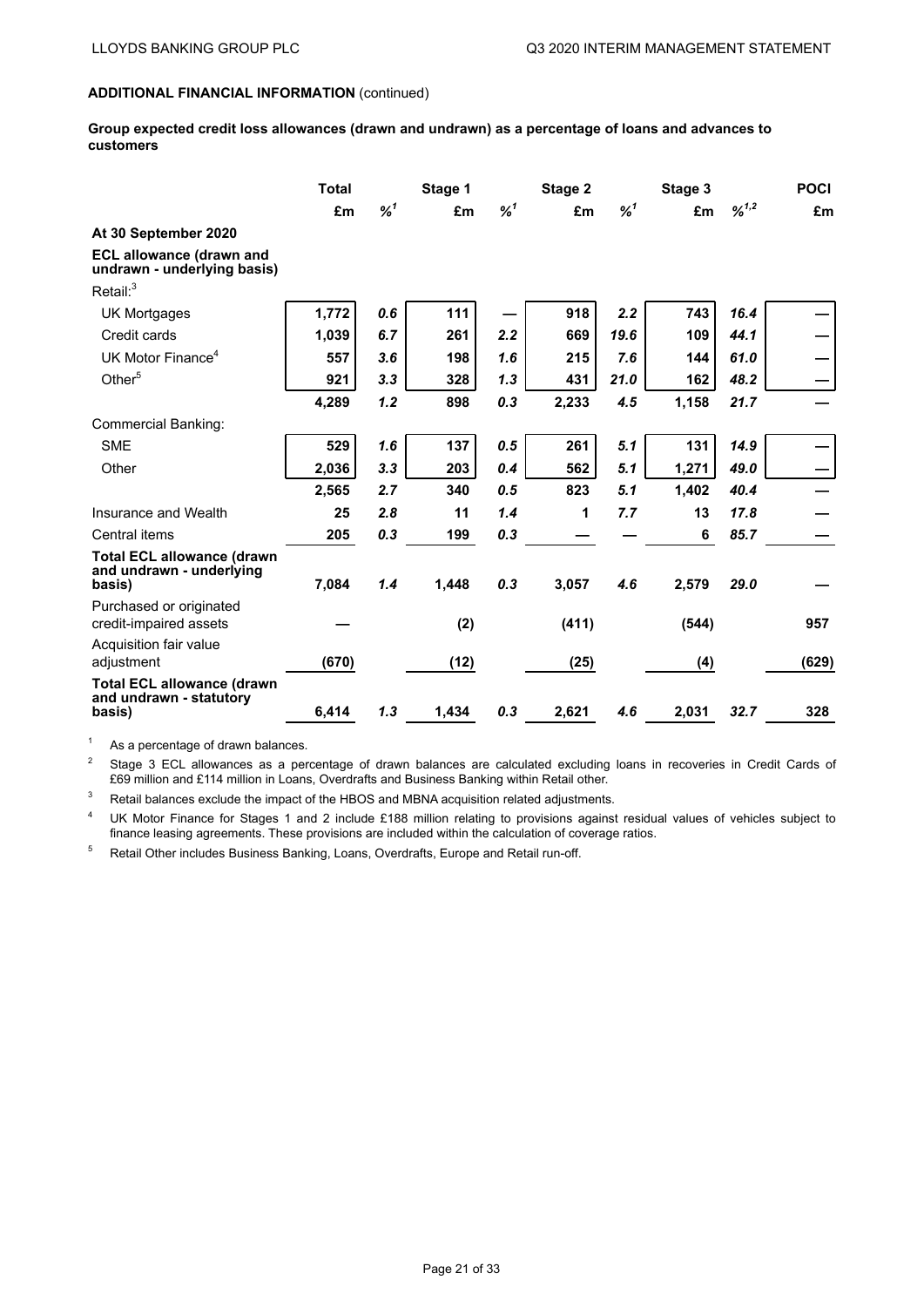|                                                                  | Total |         | Stage 1 |         | Stage 2 |         | Stage 3 | <b>POCI</b>                  |       |
|------------------------------------------------------------------|-------|---------|---------|---------|---------|---------|---------|------------------------------|-------|
|                                                                  | £m    | $%^{1}$ | £m      | $%^{1}$ | £m      | $%^{1}$ | £m      | $\frac{9}{6}$ <sup>1,2</sup> | £m    |
| At 30 June 2020                                                  |       |         |         |         |         |         |         |                              |       |
| <b>ECL allowance</b><br>(underlying basis)                       |       |         |         |         |         |         |         |                              |       |
| Retail: <sup>3</sup>                                             |       |         |         |         |         |         |         |                              |       |
| <b>UK Mortgages</b>                                              | 1,763 | 0.6     | 108     |         | 907     | 2.1     | 748     | 16.4                         |       |
| Credit cards                                                     | 991   | 6.3     | 426     | 3.2     | 438     | 21.1    | 127     | 43.9                         |       |
| UK Motor Finance <sup>4</sup>                                    | 563   | 3.6     | 194     | 1.5     | 217     | 7.4     | 152     | 64.4                         |       |
| Other $5$                                                        | 897   | 3.4     | 341     | 1.4     | 383     | 18.6    | 173     | 49.3                         |       |
|                                                                  | 4,214 | 1.2     | 1,069   | 0.4     | 1,945   | 3.8     | 1,200   | 22.1                         |       |
| <b>Commercial Banking:</b>                                       |       |         |         |         |         |         |         |                              |       |
| <b>SME</b>                                                       | 502   | 1.6     | 115     | 0.4     | 269     | 5.2     | 118     | 13.9                         |       |
| Other                                                            | 2,238 | 3.3     | 210     | 0.4     | 602     | 5.2     | 1,426   | 48.1                         |       |
|                                                                  | 2,740 | 2.8     | 325     | 0.4     | 871     | 5.2     | 1,544   | 40.5                         |       |
| Insurance and Wealth                                             | 25    | 2.9     | 11      | 1.4     | 1       | 4.3     | 13      | 15.7                         |       |
| Central items                                                    | 207   | 0.3     | 201     | 0.3     |         |         | 6       | 75.0                         |       |
| Total ECL allowance (drawn<br>and undrawn - underlying<br>basis) | 7,186 | 1.4     | 1,606   | 0.4     | 2,817   | 4.2     | 2,763   | 29.6                         |       |
| Purchased or originated<br>credit-impaired assets                |       |         |         |         | (416)   |         | (561)   |                              | 977   |
| Acquisition fair value<br>adjustment                             | (699) |         | (23)    |         | (18)    |         | (6)     |                              | (652) |
| Total ECL allowance (drawn<br>and undrawn - statutory basis)     | 6,487 | 1.3     | 1,583   | 0.4     | 2,383   | 4.1     | 2,196   | 33.4                         | 325   |

 $1$  As a percentage of drawn balances.

.

<sup>2</sup> Stage 3 ECL allowances as a percentage of drawn balances are calculated excluding loans in recoveries in Credit Cards of £77 million and £129 million in Loans, Overdrafts and Business Banking within Retail other.

<sup>3</sup> Retail balances exclude the impact of the HBOS and MBNA acquisition related adjustments.

<sup>4</sup> UK Motor Finance for Stages 1 and 2 include £191 million relating to provisions against residual values of vehicles subject to finance leasing agreements. These provisions are included within the calculation of coverage ratios.

<sup>5</sup> Retail Other includes Business Banking, Loans, Overdrafts, Europe and Retail run-off.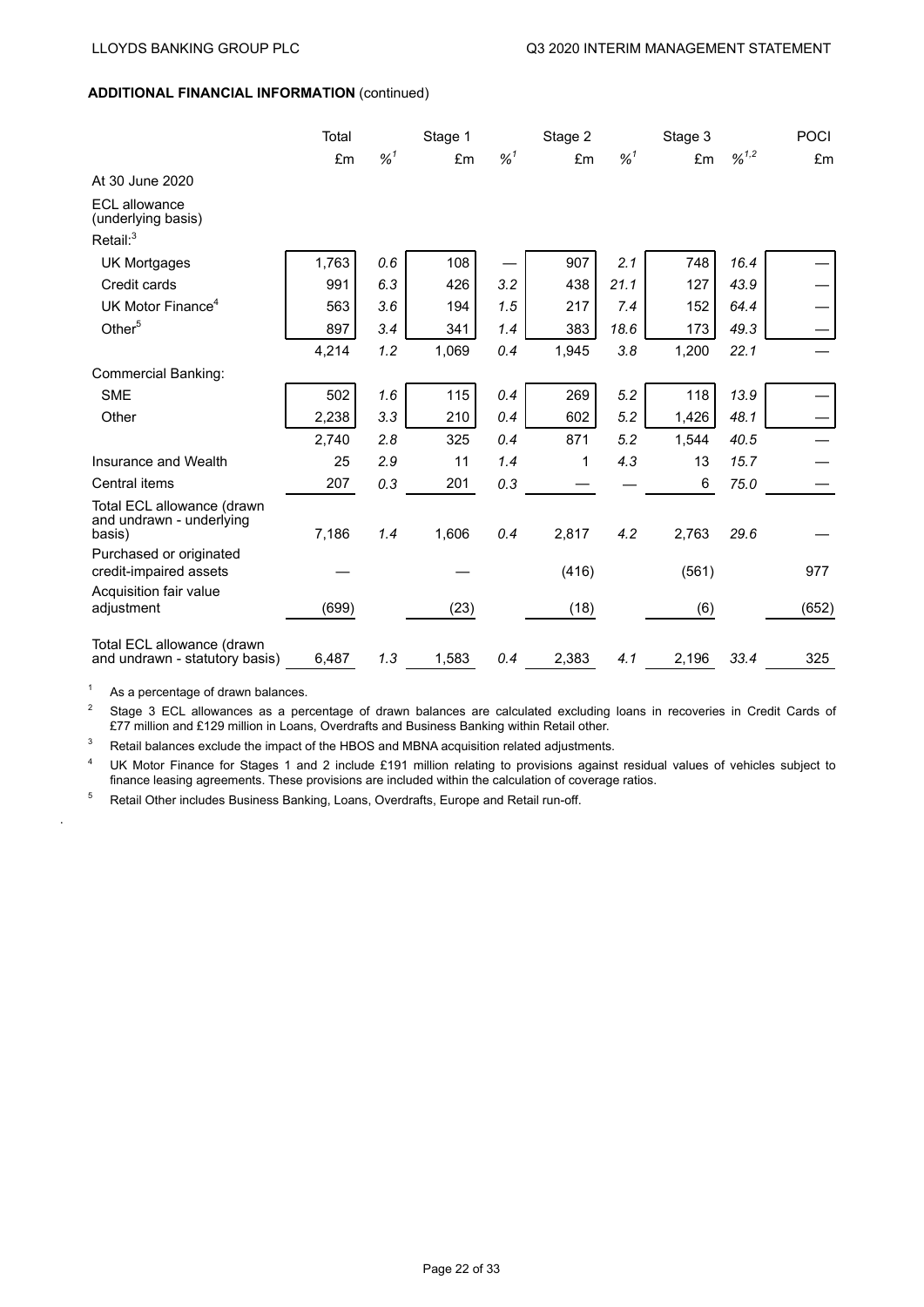|                                                                  | Total<br>£m | $\frac{9}{6}$ <sup>1,2</sup> | Stage 1<br>£m | $\frac{9}{6}$ <sup>1,2</sup> | Stage 2<br>£m | $\frac{9}{6}$ <sup>1,2</sup> | Stage 3 | £m $\%^{1,2,3}$ | <b>POCI</b><br>£m |
|------------------------------------------------------------------|-------------|------------------------------|---------------|------------------------------|---------------|------------------------------|---------|-----------------|-------------------|
| At 31 December 2019                                              |             |                              |               |                              |               |                              |         |                 |                   |
| ECL allowance (drawn and<br>undrawn - underlying basis)          |             |                              |               |                              |               |                              |         |                 |                   |
| Retail: <sup>4</sup>                                             |             |                              |               |                              |               |                              |         |                 |                   |
| <b>UK Mortgages</b>                                              | 1,216       | 0.4                          | 26            |                              | 614           | 2.3                          | 576     | 13.6            |                   |
| Credit cards                                                     | 606         | 3.4                          | 230           | 1.4                          | 236           | 14.1                         | 140     | 46.2            |                   |
| UK Motor Finance <sup>5</sup>                                    | 387         | 2.4                          | 216           | 1.6                          | 87            | 4.5                          | 84      | 56.0            |                   |
| Other $6$                                                        | 587         | 2.8                          | 194           | 1.0                          | 233           | 11.8                         | 160     | 50.3            |                   |
|                                                                  | 2,796       | 0.8                          | 666           | 0.2                          | 1,170         | 3.6                          | 960     | 19.1            |                   |
| Commercial Banking: <sup>7</sup>                                 |             |                              |               |                              |               |                              |         |                 |                   |
| <b>SME</b>                                                       | 273         | $0.9\,$                      | 45            | 0.2                          | 127           | 5.1                          | 101     | 14.0            |                   |
| Other                                                            | 1,040       | 1.6                          | 70            | 0.1                          | 125           | 3.6                          | 845     | 31.0            |                   |
|                                                                  | 1,313       | 1.4                          | 115           | 0.1                          | 252           | 4.2                          | 946     | 27.4            |                   |
| Insurance and Wealth                                             | 17          | 2.0                          | 6             | 0.8                          | 1             | 3.1                          | 10      | 13.0            |                   |
| Central items                                                    | 16          |                              | 10            |                              |               |                              | 6       | 85.7            |                   |
| Total ECL allowance (drawn<br>and undrawn - underlying<br>basis) | 4,142       | 0.8                          | 797           | 0.2                          | 1,423         | 3.7                          | 1,922   | 22.5            |                   |
| Purchased or originated<br>credit-impaired assets                |             |                              |               |                              | (334)         |                              | (455)   |                 | 789               |
| Acquisition fair value<br>adjustment                             | (706)       |                              | (27)          |                              | (17)          |                              | (15)    |                 | (647)             |
| Total ECL allowance (drawn<br>and undrawn - statutory basis)     | 3,436       | 0.7                          | 770           | 0.2                          | 1,072         | 3.8                          | 1,452   | 25.0            | 142               |

<sup>1</sup> As a percentage of drawn balances.

 $2$  ECL allowances as a percentage of drawn balances as at 31 December 2019 restated to reflect migration of certain customer relationships from the SME business within Commercial Banking to Business Banking within Retail.

<sup>3</sup> Stage 3 ECL allowances as a percentage of drawn balances are calculated excluding loans in recoveries in Credit Cards of £80 million and £125 million in Loans, Overdrafts and Business Banking within Retail other.

<sup>4</sup> Retail balances exclude the impact of the HBOS and MBNA acquisition related adjustments.

<sup>5</sup> UK Motor Finance for Stages 1 and 2 include £201 million relating to provisions against residual values of vehicles subject to finance leasing agreements. These provisions are included within the calculation of coverage ratios.

<sup>6</sup> Retail Other includes Business Banking, Loans, Overdrafts, Europe and Retail run-off.

 $<sup>7</sup>$  Stage 2 up to date loans are assigned to PD movement if they also meet other triggers. This represents a change in presentation for</sup> Commercial Banking where these loans were reported in Other at 31 December 2019.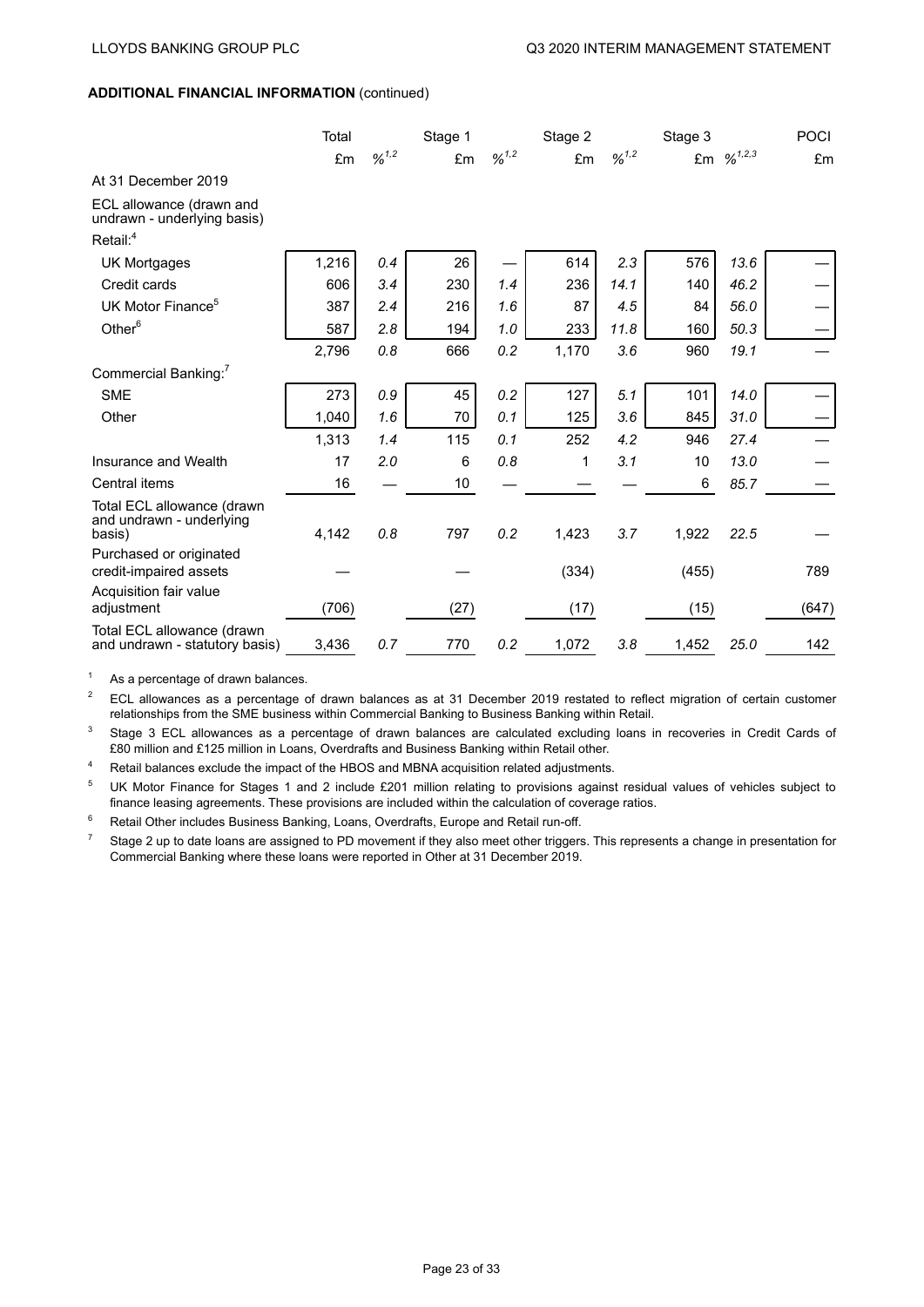## **Group Stage 2 loans and advances to customers**

|                                              |                  | Up to date          |          |                         |                         |          |                         | 1-30 days past due |         |                         | Over 30 days past due   |          |  |
|----------------------------------------------|------------------|---------------------|----------|-------------------------|-------------------------|----------|-------------------------|--------------------|---------|-------------------------|-------------------------|----------|--|
|                                              |                  | <b>PD movements</b> |          |                         | Other <sup>1</sup>      |          |                         |                    |         |                         |                         |          |  |
|                                              | Gross<br>lending | <b>ECL</b>          |          | <b>Gross</b><br>lending | <b>ECL</b>              |          | <b>Gross</b><br>lending | <b>ECL</b>         |         | <b>Gross</b><br>lending | <b>ECL</b>              |          |  |
|                                              | £m               | £m                  | $% ^{2}$ | £m                      | £m                      | $% ^{2}$ | £m                      | £m                 | $\% ^2$ | £m                      | £m                      | $% ^{2}$ |  |
| At 30<br><b>September</b><br>2020            |                  |                     |          |                         |                         |          |                         |                    |         |                         |                         |          |  |
| <b>Underlying</b><br>basis                   |                  |                     |          |                         |                         |          |                         |                    |         |                         |                         |          |  |
| Retail: <sup>3</sup>                         |                  |                     |          |                         |                         |          |                         |                    |         |                         |                         |          |  |
| UK<br>Mortgages                              | 25,965           | 360                 | 1.4      | 9,808                   | 216                     | 2.2      | 2,833                   | 107                | 3.8     | 3,216                   | 235                     | 7.3      |  |
| Credit cards                                 | 2,870            | 518                 | 18.0     | 423                     | 107                     | 25.3     | 84                      | 28                 | 33.3    | 31                      | 16                      | 51.6     |  |
| <b>UK Motor</b>                              |                  |                     |          |                         |                         |          |                         |                    |         |                         |                         |          |  |
| Finance                                      | 888              | 79                  | 8.9      | 1,777                   | 69                      | 3.9      | 136                     | 46                 | 33.8    | 37                      | 21                      | 56.8     |  |
| Other $4$                                    | 935              | 221                 | 23.6     | 784                     | 105                     | 13.4     | 215                     | 70                 | 32.6    | 117                     | 35                      | 29.9     |  |
|                                              | 30,658           | 1,178               | 3.8      | 12,792                  | 497                     | 3.9      | 3,268                   | 251                | 7.7     | 3,401                   | 307                     | 9.0      |  |
| Commercial<br>Banking:                       |                  |                     |          |                         |                         |          |                         |                    |         |                         |                         |          |  |
| <b>SME</b>                                   | 4,818            | 241                 | 5.0      | 148                     | $\overline{\mathbf{7}}$ | 4.7      | 60                      | 8                  | 13.3    | 72                      | 5                       | 6.9      |  |
| Other                                        | 10,494           | 553                 | 5.3      | 239                     | 5                       | 2.1      | 44                      | $\mathbf{1}$       | 2.3     | 284                     | $\overline{\mathbf{3}}$ | 1.1      |  |
|                                              | 15,312           | 794                 | 5.2      | 387                     | 12                      | 3.1      | 104                     | 9                  | 8.7     | 356                     | 8                       | 2.2      |  |
| Insurance and<br>Wealth                      |                  |                     |          | 13                      | 1                       | 7.7      |                         |                    |         |                         |                         |          |  |
| Central items                                |                  |                     |          |                         |                         |          |                         |                    |         |                         |                         |          |  |
| <b>Total</b><br>(underlying<br>basis)        | 45,970           | 1,972               | 4.3      | 13,192                  | 510                     | 3.9      | 3,372                   | 260                | 7.7     | 3,757                   | 315                     | 8.4      |  |
| POCI assets<br>and acquisition<br>fair value |                  |                     |          |                         |                         |          |                         |                    |         |                         |                         |          |  |
| adjustment                                   | (5, 208)         | (174)               |          | (1, 551)                | (76)                    |          | (1, 114)                | (53)               |         | (1, 504)                | (133)                   |          |  |
| <b>Total</b><br>(statutory<br>basis)         | 40,762           | 1,798               | 4.4      | 11,641                  | 434                     | 3.7      | 2,258                   | 207                | 9.2     | 2,253                   | 182                     | 8.1      |  |

1 Includes forbearance, client and product specific indicators not reflected within quantitative PD assessments.

 $2^2$  ECL allowances as a percentage of drawn balances.

<sup>3</sup> Retail balances exclude the impact of the HBOS and MBNA acquisition related adjustments.

<sup>4</sup> Retail Other includes Business Banking, Loans, Overdrafts, Europe and Retail run-off.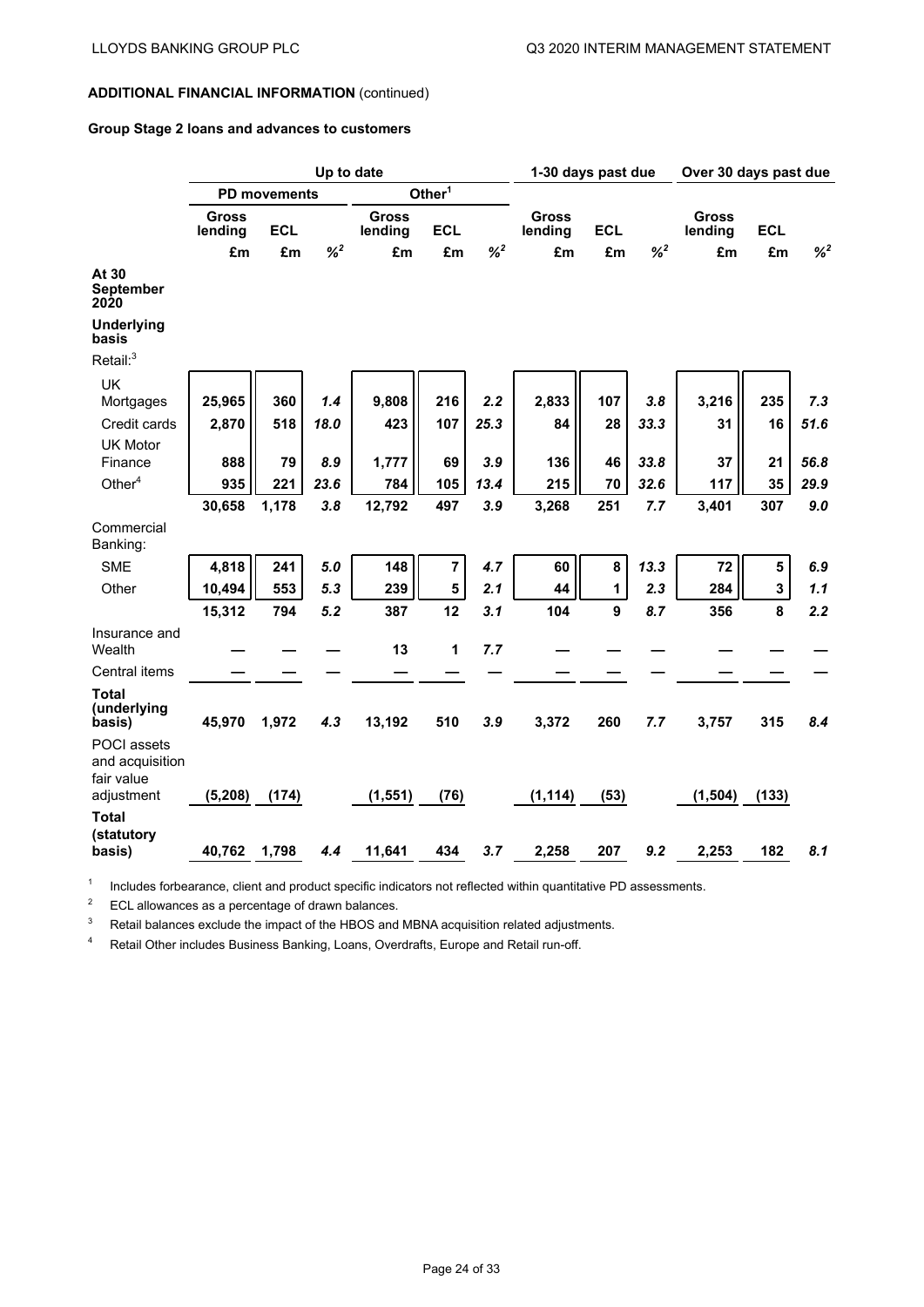|                                              | Up to date       |              |      |                  |            |      | 1-30 days past due |                |      | Over 30 days past due |                |      |
|----------------------------------------------|------------------|--------------|------|------------------|------------|------|--------------------|----------------|------|-----------------------|----------------|------|
|                                              |                  | PD movements |      |                  | Other      |      |                    |                |      |                       |                |      |
|                                              | Gross<br>lending | <b>ECL</b>   |      | Gross<br>lending | <b>ECL</b> |      | Gross<br>lending   | <b>ECL</b>     |      | Gross<br>lending      | <b>ECL</b>     |      |
|                                              | £m               | £m           | $\%$ | £m               | £m         | $\%$ | £m                 | £m             | $\%$ | £m                    | £m             | $\%$ |
| At 30 June<br>2020                           |                  |              |      |                  |            |      |                    |                |      |                       |                |      |
| Underlying<br>basis                          |                  |              |      |                  |            |      |                    |                |      |                       |                |      |
| Retail: <sup>1</sup>                         |                  |              |      |                  |            |      |                    |                |      |                       |                |      |
| UK<br>Mortgages                              | 26,507           | 352          | 1.3  | 11,122           | 210        | 1.9  | 2,403              | 78             | 3.2  | 4,003                 | 267            | 6.7  |
| Credit cards                                 | 1,555            | 309          | 19.9 | 438              | 98         | 22.4 | 63                 | 19             | 30.2 | 23                    | 12             | 52.2 |
| <b>UK Motor</b><br>Finance                   | 784              | 57           | 7.3  | 1,871            | 67         | 3.6  | 142                | 40             | 28.2 | 123                   | 53             | 43.1 |
| Other $2$                                    | 947              | 192          | 20.3 | 793              | 104        | 13.1 | 183                | 55             | 30.1 | 138                   | 32             | 23.2 |
|                                              | 29,793           | 910          | 3.1  | 14,224           | 479        | 3.4  | 2,791              | 192            | 6.9  | 4,287                 | 364            | 8.5  |
| Commercial<br>Banking:                       |                  |              |      |                  |            |      |                    |                |      |                       |                |      |
| <b>SME</b>                                   | 4,702            | 234          | 5.0  | 245              | 11         | 4.5  | 139                | 17             | 12.2 | 95                    | $\overline{7}$ | 7.4  |
| Other                                        | 11,018           | 592          | 5.4  | 239              | 5          | 2.1  | 29                 | $\overline{2}$ | 6.9  | 273                   | 3              | 1.1  |
|                                              | 15,720           | 826          | 5.3  | 484              | 16         | 3.3  | 168                | 19             | 11.3 | 368                   | 10             | 2.7  |
| Insurance and<br>Wealth                      | 1                |              |      |                  |            |      |                    |                |      | 22                    | $\mathbf{1}$   | 4.5  |
| Central items                                |                  |              |      |                  |            |      |                    |                |      |                       |                |      |
| Total<br>(underlying<br>basis)               | 45,514           | 1,736        | 3.8  | 14,708           | 495        | 3.4  | 2,959              | 211            | 7.1  | 4,677                 | 375            | 8.0  |
| POCI assets<br>and acquisition<br>fair value |                  |              |      |                  |            |      |                    |                |      |                       |                |      |
| adjustment                                   | (5, 468)         | (175)        |      | (1, 519)         | (73)       |      | (914)              | (38)           |      | (1, 818)              | (148)          |      |
| Total (statutory<br>basis)                   | 40,046           | 1,561        | 3.9  | 13,189           | 422        | 3.2  | 2,045              | 173            | 8.5  | 2,859                 | 227            | 7.9  |

<sup>1</sup> Retail balances exclude the impact of the HBOS and MBNA acquisition related adjustments.

<sup>2</sup> Retail Other includes Business Banking, Loans, Overdrafts, Europe and Retail run-off.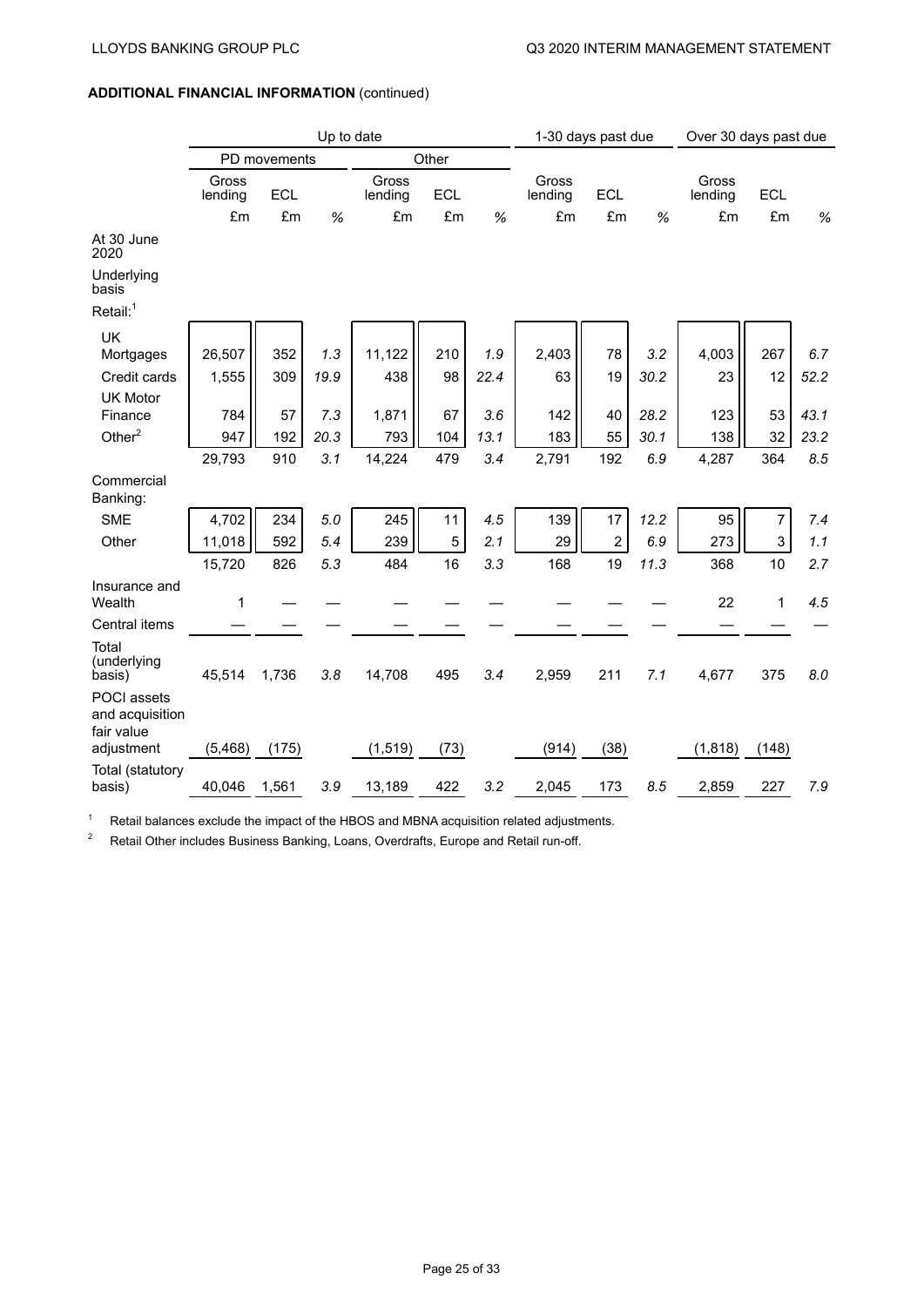|                                              | Up to date       |            |         |                  |            | 1-30 days past due |                  |                | Over 30 days past due |                  |            |         |
|----------------------------------------------|------------------|------------|---------|------------------|------------|--------------------|------------------|----------------|-----------------------|------------------|------------|---------|
|                                              | PD movements     |            |         |                  | Other      |                    |                  |                |                       |                  |            |         |
|                                              | Gross<br>lending | <b>ECL</b> |         | Gross<br>lending | <b>ECL</b> |                    | Gross<br>lending | <b>ECL</b>     |                       | Gross<br>lending | <b>ECL</b> |         |
|                                              | £m               | £m         | $%^{1}$ | £m               | £m         | $%^{1}$            | £m               | £m             | $%^{1}$               | £m               | £m         | $%^{1}$ |
| At 31<br>December<br>2019                    |                  |            |         |                  |            |                    |                  |                |                       |                  |            |         |
| Underlying<br>basis                          |                  |            |         |                  |            |                    |                  |                |                       |                  |            |         |
| Retail <sup>2</sup>                          |                  |            |         |                  |            |                    |                  |                |                       |                  |            |         |
| UK                                           |                  |            |         |                  |            |                    |                  |                |                       |                  |            |         |
| Mortgages                                    | 16,100           | 192        | 1.2     | 3,730            | 171        | 4.6                | 3,517            | 84             | 2.4                   | 3,491            | 167        | 4.8     |
| Credit cards                                 | 1,088            | 139        | 12.8    | 422              | 49         | 11.6               | 124              | 30             | 24.2                  | 41               | 17         | 41.5    |
| <b>UK Motor</b>                              |                  |            |         |                  |            |                    |                  |                |                       |                  |            |         |
| Finance                                      | 543              | 27         | 5.0     | 1,232            | 30         | 2.4                | 135              | 21             | 15.6                  | 32               | 9          | 28.1    |
| Other $3$                                    | 892              | 103        | 11.5    | 712              | 54         | 7.6                | 238              | 49             | 20.6                  | 134              | 28         | 20.9    |
|                                              | 18,623           | 461        | 2.5     | 6,096            | 304        | 5.0                | 4,014            | 184            | 4.6                   | 3,698            | 221        | 6.0     |
| Commercial<br>Banking: <sup>4</sup>          |                  |            |         |                  |            |                    |                  |                |                       |                  |            |         |
| <b>SME</b>                                   | 2,014            | 104        | 5.2     | 410              | 17         | 4.1                | 56               | $\,6$          | 10.7                  | 27               |            |         |
| Other                                        | 1,881            | 75         | 4.0     | 1,290            | 47         | 3.6                | 61               | $\overline{c}$ | 3.3                   | 238              | 1          | 0.4     |
|                                              | 3,895            | 179        | 4.6     | 1,700            | 64         | 3.8                | 117              | 8              | 6.8                   | 265              | 1          | 0.4     |
| Insurance and<br>Wealth                      |                  |            |         | 28               | 1          | 3.6                | 1                |                |                       | 3                |            |         |
| Central items                                |                  |            |         |                  |            |                    |                  |                |                       |                  |            |         |
| Total<br>(underlying<br>basis)               | 22,518           | 640        | 2.8     | 7,824            | 369        | 4.7                | 4,132            | 192            | 4.6                   | 3,966            | 222        | 5.6     |
| POCI assets<br>and acquisition<br>fair value |                  |            |         |                  |            |                    |                  |                |                       |                  |            |         |
| adjustment                                   | (5, 248)         | (120)      |         | (1, 137)         | (66)       |                    | (1,641)          | (54)           |                       | (1, 871)         | (111)      |         |
| Total (statutory<br>basis)                   | 17,270           | 520        | 3.0     | 6,687            | 303        | 4.5                | 2,491            | 138            | 5.5                   | 2,095            | 111        | 5.3     |

<sup>1</sup> ECL allowances as a percentage of drawn balances as at 31 December 2019 restated to reflect migration of certain customer relationships from the SME business within Commercial Banking to Business Banking within Retail.

 $2^2$  Retail balances exclude the impact of the HBOS and MBNA acquisition related adjustments.

<sup>3</sup> Retail Other includes Business Banking, Loans, Overdrafts, Europe and Retail run-off.

<sup>4</sup> Stage 2 up to date loans are assigned to PD movement if they also meet other triggers. This represents a change in presentation for Commercial Banking where these loans were reported in Other at 31 December 2019.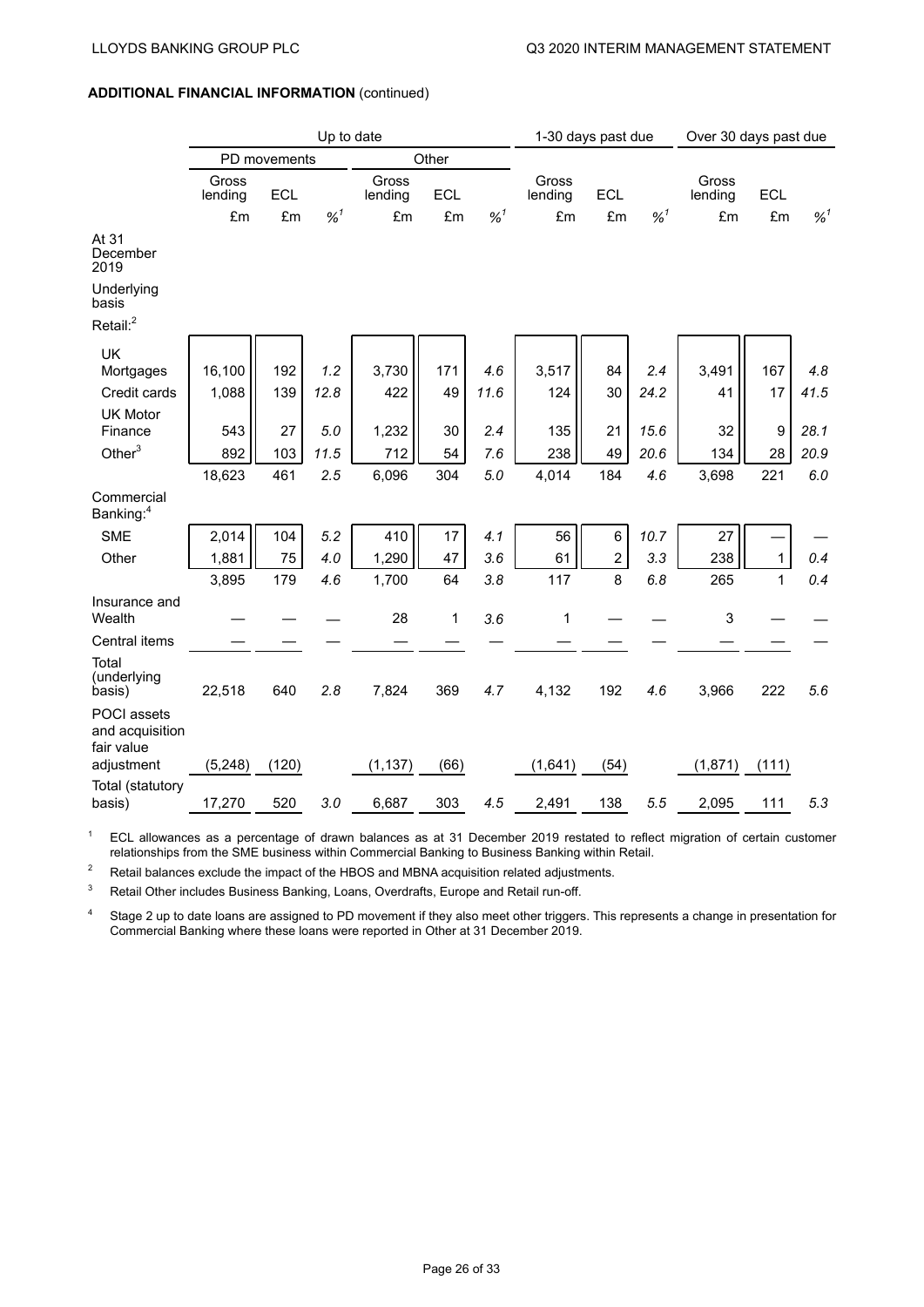# **Key UK economic assumptions**

Key assumptions made by the Group, averaged over a five-year period. Compounded growth rates have been calculated on a geometric average basis.

|                                     | <b>Base case</b> | <b>Upside</b> |       | <b>Modelled</b><br>severe | <b>Adjusted</b><br>severe |  |
|-------------------------------------|------------------|---------------|-------|---------------------------|---------------------------|--|
|                                     | %                | %             | %     | %                         | $\%$                      |  |
| At 30 September 2020                |                  |               |       |                           |                           |  |
| <b>GDP</b>                          | 0.4              | 0.6           | 0.0   | (0.4)                     | (0.8)                     |  |
| Interest rate                       | 0.15             | 0.89          | 0.13  | 0.04                      | 0.04                      |  |
| Unemployment rate                   | 5.8              | 5.4           | 6.7   | 7.7                       | 8.3                       |  |
| House price growth                  | 0.7              | 4.7           | (4.2) | (8.8)                     | (8.8)                     |  |
| Commercial real estate price growth | (0.7)            | 2.2           | (3.4) | (7.8)                     | (7.8)                     |  |
| At 30 June 2020                     |                  |               |       |                           |                           |  |
| <b>GDP</b>                          | 0.4              | 0.8           | 0.3   | (0.4)                     | (0.8)                     |  |
| Interest rate                       | 0.15             | 1.06          | 0.16  | 0.03                      | 0.03                      |  |
| Unemployment rate                   | 6.0              | 5.5           | 7.1   | 8.1                       | 8.8                       |  |
| House price growth                  | 0.4              | 4.7           | (4.8) | (9.6)                     | (9.6)                     |  |
| Commercial real estate price growth | (0.6)            | 2.7           | (3.5) | (8.0)                     | (8.0)                     |  |
| At 31 December 2019                 |                  |               |       |                           |                           |  |
| <b>GDP</b>                          | 1.4              | 1.7           | 1.2   | 0.5                       | n/a                       |  |
| Interest rate                       | 1.25             | 2.04          | 0.49  | 0.11                      | n/a                       |  |
| Unemployment rate                   | 4.3              | 3.9           | 5.8   | 7.2                       | n/a                       |  |
| House price growth                  | 1.0              | 4.8           | (3.2) | (7.7)                     | n/a                       |  |
| Commercial real estate price growth | 0.0              | 1.8           | (3.8) | (7.1)                     | n/a                       |  |

Average economic assumptions do not reveal the extent of expected variation throughout the five-year period. The following tables illustrate the mutability of each assumption over time. For 30 September data, the first and second quarters of 2020 reflect actual observed economics.

# **Base case scenario by quarter<sup>1</sup>**

|                                     | 2020  | 2020   | 2020           | 2020   | 2021   | 2021  | 2021           | 2021  |
|-------------------------------------|-------|--------|----------------|--------|--------|-------|----------------|-------|
|                                     | Q1    | Q2     | Q <sub>3</sub> | Q4     | Q1     | Q2    | Q <sub>3</sub> | Q4    |
| <b>Base Case</b>                    | $\%$  | %      | $\%$           | %      | %      | %     | %              | %     |
| At 30 September 2020                |       |        |                |        |        |       |                |       |
| <b>GDP</b>                          | (2.2) | (20.4) | 16.2           | 2.7    | 1.0    | 0.9   | 0.9            | 0.8   |
| Interest rate                       | 0.10  | 0.10   | 0.10           | 0.10   | 0.10   | 0.10  | 0.10           | 0.10  |
| Unemployment rate                   | 3.9   | 3.9    | 5.3            | 7.7    | 9.0    | 8.1   | 7.4            | 6.6   |
| House price growth                  | 2.8   | 2.6    | 5.4            | 2.0    | 1.0    | 0.3   | (4.0)          | (4.0) |
| Commercial real estate price growth | (5.0) | (7.8)  | (8.9)          | (12.0) | (10.2) | (7.3) | (5.7)          | (0.6) |
| At 30 June 2020                     |       |        |                |        |        |       |                |       |
| <b>GDP</b>                          | (2.0) | (18.1) | 10.9           | 3.2    | 1.6    | 1.5   | 1.1            | 0.7   |
| Interest rate                       | 0.10  | 0.10   | 0.10           | 0.10   | 0.10   | 0.10  | 0.10           | 0.10  |
| Unemployment rate                   | 3.9   | 7.5    | 8.5            | 9.0    | 8.0    | 7.4   | 6.6            | 6.2   |
| House price growth                  | 2.8   | 0.9    | (2.4)          | (6.0)  | (6.3)  | (4.0) | (1.1)          | (0.1) |
| Commercial real estate price growth | (5.0) | (12.3) | (19.9)         | (20.0) | (14.4) | (3.7) | 7.7            | 10.0  |

<sup>1</sup> GDP presented quarter on quarter (presented year on year in the 2020 half-year results), house price growth and commercial real estate growth presented year on year.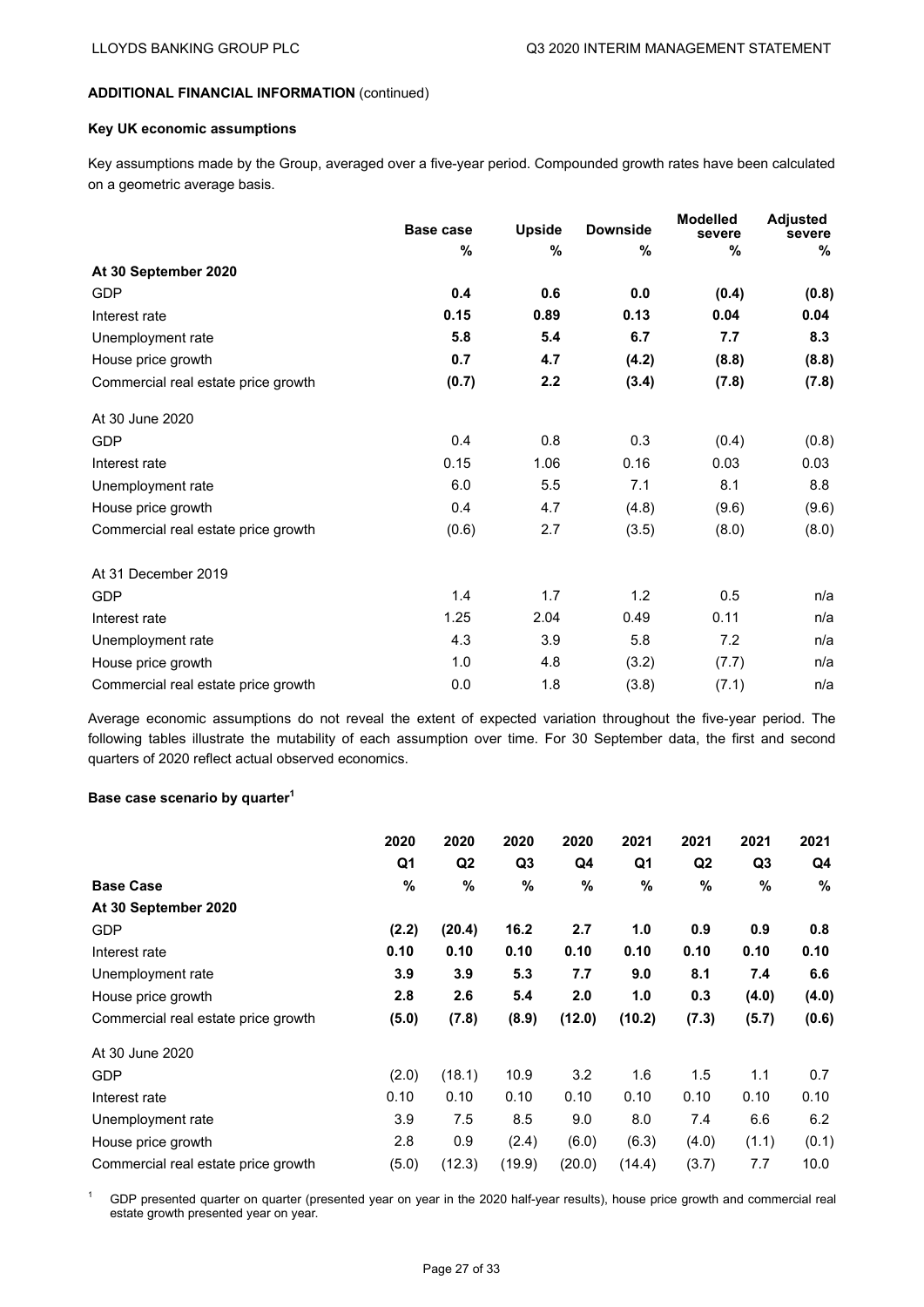# **Scenarios by year**

Key annual assumptions made by the Group. GDP is presented as an annual change, house price growth and commercial real estate price growth is presented as the growth in the respective indices within the period. Interest rate and unemployment rate are averages in the period.

|                                     | 2020   | 2021   | 2022   | 2020-22 |
|-------------------------------------|--------|--------|--------|---------|
| At 30 September 2020                | %      | %      | %      | %       |
| <b>Base Case</b>                    |        |        |        |         |
| GDP                                 | (10.0) | 6.0    | 3.0    | (1.7)   |
| Interest rate                       | 0.10   | 0.10   | 0.10   | 0.10    |
| Unemployment rate                   | 5.2    | 7.8    | 5.9    | 6.3     |
| House price growth                  | 2.0    | (4.0)  | 1.0    | (1.1)   |
| Commercial real estate price growth | (12.0) | (0.6)  | 4.1    | (8.9)   |
| <b>Upside</b>                       |        |        |        |         |
| GDP                                 | (9.9)  | 7.0    | 3.2    | (0.5)   |
| Interest rate                       | 0.13   | 0.80   | 1.26   | 0.73    |
| Unemployment rate                   | 5.2    | 7.2    | 5.2    | 5.8     |
| House price growth                  | 3.2    | 0.2    | 6.7    | 10.4    |
| Commercial real estate price growth | (5.8)  | 10.4   | 5.2    | 9.3     |
| <b>Downside</b>                     |        |        |        |         |
| <b>GDP</b>                          | (10.5) | 4.8    | 2.5    | (3.8)   |
| Interest rate                       | 0.10   | 0.11   | 0.12   | 0.11    |
| Unemployment rate                   | 5.2    | 8.3    | 6.9    | 6.8     |
| House price growth                  | $1.2$  | (9.4)  | (6.1)  | (13.9)  |
| Commercial real estate price growth | (15.7) | (8.7)  | 1.3    | (22.0)  |
| Severe downside - modelled          |        |        |        |         |
| GDP                                 | (10.8) | 3.0    | 1.9    | (6.3)   |
| Interest rate                       | 0.08   | 0.02   | 0.02   | 0.04    |
| Unemployment rate                   | 5.3    | 9.1    | 8.4    | 7.6     |
| House price growth                  | 0.3    | (13.4) | (12.9) | (24.3)  |
| Commercial real estate price growth | (20.8) | (19.7) | (4.1)  | (39.0)  |
| Severe downside - adjusted          |        |        |        |         |
| <b>GDP</b>                          | (13.3) | (0.7)  | 5.2    | (9.4)   |
| Interest rate                       | 0.08   | 0.02   | 0.02   | 0.04    |
| Unemployment rate                   | 5.4    | 11.6   | 9.2    | 8.7     |
| House price growth                  | 0.3    | (13.4) | (12.9) | (24.3)  |
| Commercial real estate price growth | (20.8) | (19.7) | (4.1)  | (39.0)  |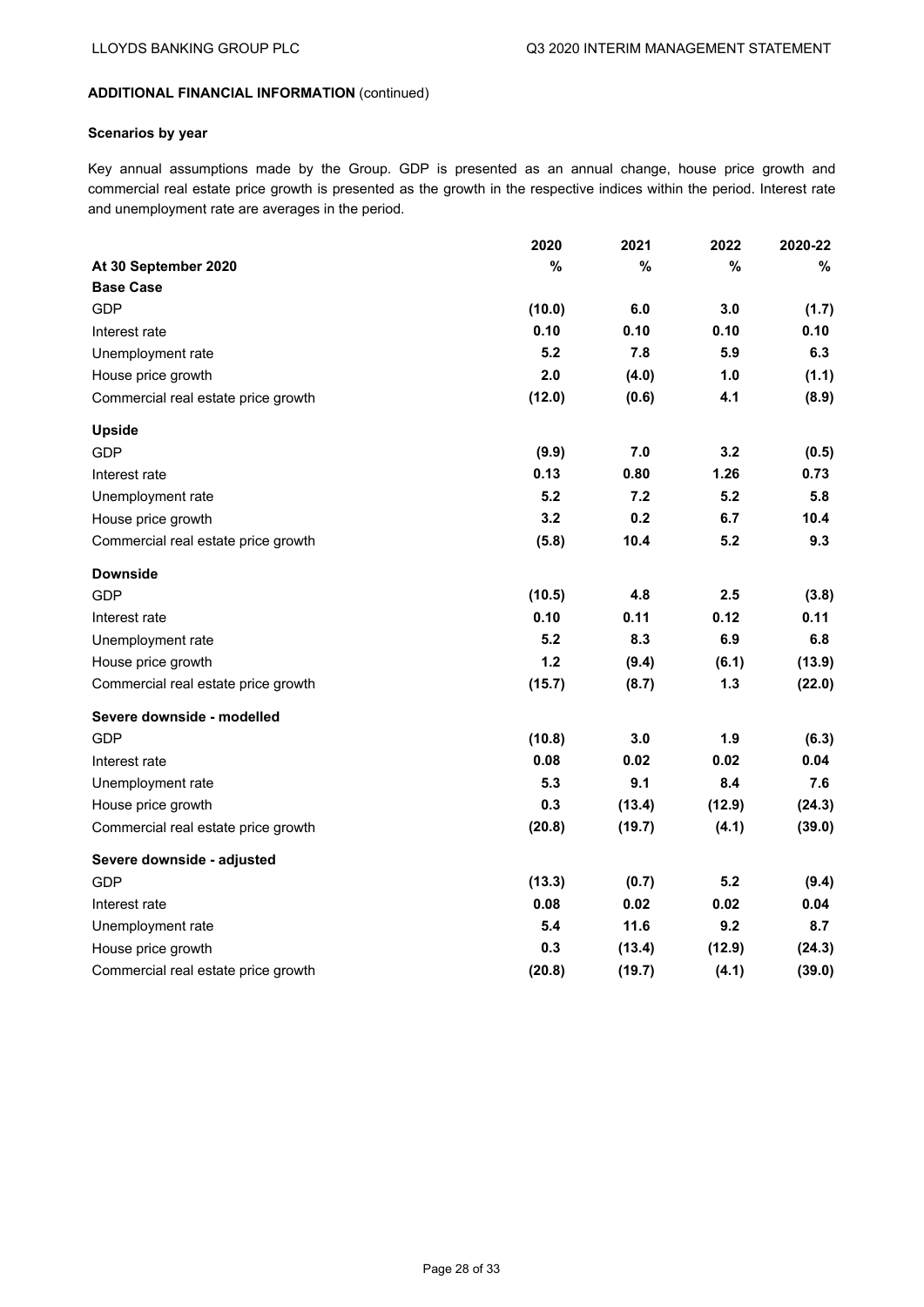|                                     | 2020   | 2021   | 2022   | 2020-22 |
|-------------------------------------|--------|--------|--------|---------|
| At 30 June 2020                     | $\%$   | %      | %      | %       |
| <b>Base Case</b>                    |        |        |        |         |
| GDP                                 | (10.0) | 6.0    | 3.0    | (1.8)   |
| Interest rate                       | 0.10   | 0.10   | 0.10   | 0.10    |
| Unemployment rate                   | 7.2    | 7.0    | 5.7    | 6.7     |
| House price growth                  | (6.0)  | (0.1)  | 2.9    | (3.3)   |
| Commercial real estate price growth | (20.0) | 10.0   | 4.0    | (8.5)   |
| Upside                              |        |        |        |         |
| <b>GDP</b>                          | (9.5)  | 7.5    | 3.1    | 0.3     |
| Interest rate                       | 0.21   | 1.15   | 1.42   | 0.92    |
| Unemployment rate                   | 7.1    | 6.2    | 4.9    | 6.1     |
| House price growth                  | (3.7)  | 5.0    | 9.0    | 10.2    |
| Commercial real estate price growth | (8.4)  | 18.6   | 3.4    | 12.4    |
| Downside                            |        |        |        |         |
| <b>GDP</b>                          | (10.2) | 5.8    | 3.1    | (2.0)   |
| Interest rate                       | 0.09   | 0.12   | 0.19   | 0.13    |
| Unemployment rate                   | 7.3    | 7.7    | 6.8    | 7.3     |
| House price growth                  | (8.0)  | (6.1)  | (4.5)  | (17.5)  |
| Commercial real estate price growth | (27.2) | 4.0    | 2.9    | (22.1)  |
| Severe downside - modelled          |        |        |        |         |
| <b>GDP</b>                          | (10.9) | 3.0    | 2.2    | (6.2)   |
| Interest rate                       | 0.06   | 0.01   | 0.02   | 0.03    |
| Unemployment rate                   | 7.5    | 8.9    | 8.4    | 8.3     |
| House price growth                  | (9.5)  | (11.5) | (11.7) | (29.2)  |
| Commercial real estate price growth | (36.2) | (7.8)  | (1.4)  | (41.9)  |
| Severe downside - adjusted          |        |        |        |         |
| <b>GDP</b>                          | (17.2) | 4.1    | 5.2    | (9.4)   |
| Interest rate                       | 0.06   | 0.01   | 0.02   | 0.03    |
| Unemployment rate                   | 8.0    | 11.6   | 9.2    | 9.6     |
| House price growth                  | (9.5)  | (11.5) | (11.7) | (29.2)  |
| Commercial real estate price growth | (36.2) | (7.8)  | (1.4)  | (41.9)  |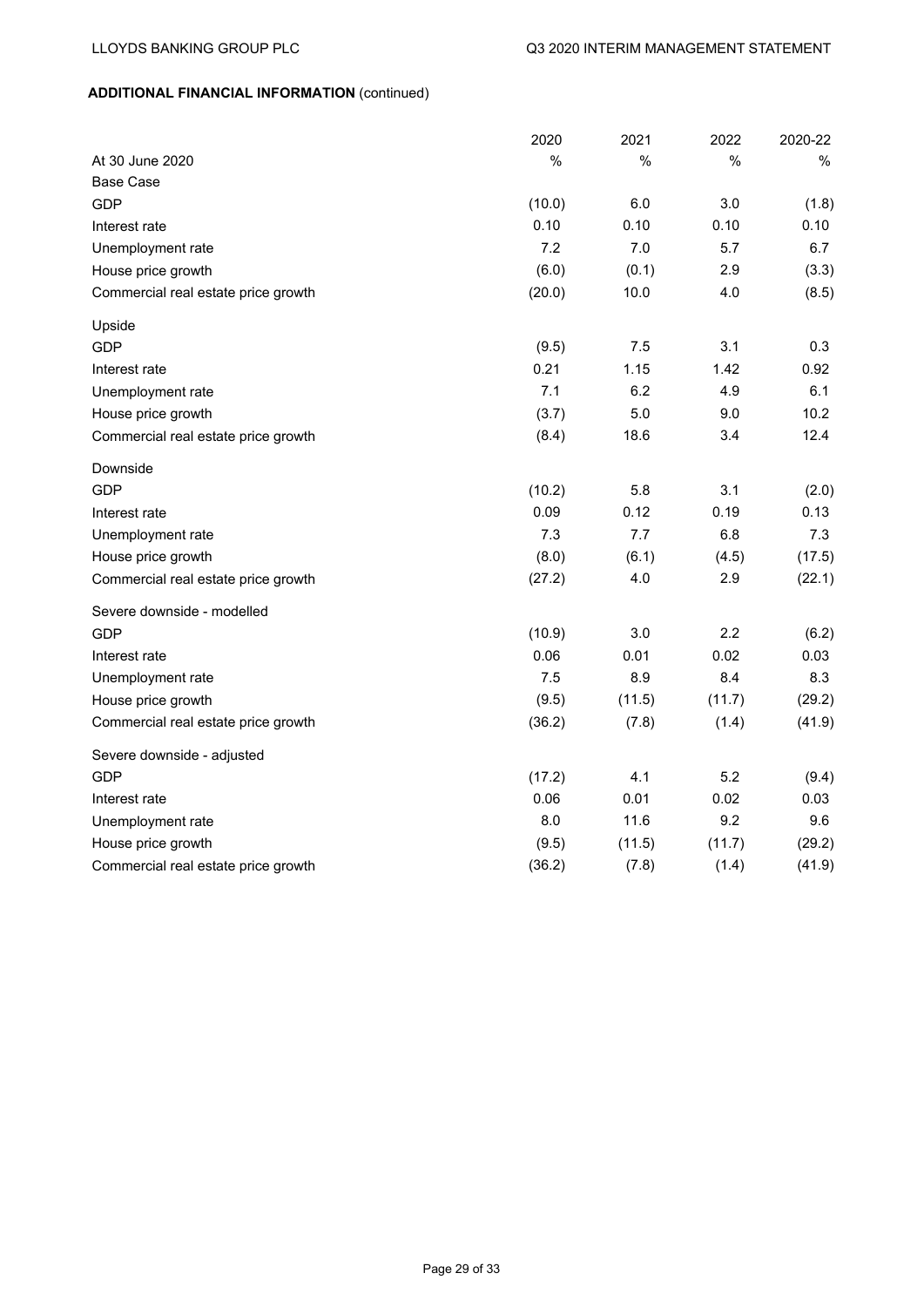The following table shows the Group's total ECL allowance on an underlying basis and the extent to which a higher ECL allowance has been recognised to take account of forward-looking information from the probability-weighted multiple economic scenarios. The Group's probability-weighted ECL allowance continues to reflect a 30 per cent weighting of base case, upside and downside and a 10 per cent weighting of severe downside. The majority of post model adjustments, and all individually assessed provisions, although assessed on range of multiple case-specific outcomes, are reported flat against each economic scenario. ECL allowances under individual scenarios are shown on the reported probability-weighted basis of staging and not the staging that would result if a 100 per cent weighting were applied to that individual scenario.

| Probability- |                |                     |                 | <b>Severe</b>         |
|--------------|----------------|---------------------|-----------------|-----------------------|
|              |                |                     |                 | downside              |
|              |                |                     |                 | £m                    |
|              |                |                     |                 |                       |
| 1,772        | 1,441          | 1,597               | 1,936           | 2,802                 |
| 2,517        | 2,309          | 2,504               | 2,629           | 2,844                 |
| 2,590        | 2,205          | 2,469               | 2,793           | 3,497                 |
| 257          | 56             | 57                  | 58              | 2,059                 |
| 7,136        | 6,011          | 6,627               | 7,416           | 11,202                |
| 1,763        | 1,425          | 1,581               | 1,916           | 2,866                 |
| 2,451        | 2,255          | 2,430               | 2,557           | 2,788                 |
| 2,763        | 2,416          | 2,656               | 2,954           | 3,553                 |
| 263          | 63             | 63                  | 64              | 2,064                 |
| 7,240        | 6,159          | 6,730               | 7,491           | 11,271                |
| 1,216        | 964            | 1,111               | 1,300           | 2,036                 |
| 1,580        | 1,502          | 1,551               | 1,623           | 1,771                 |
| 1,315        | 1,211          | 1,258               | 1,382           | 1,597                 |
| 50           | 50             | 50                  | 50              | 50                    |
| 4,161        | 3,727          | 3,970               | 4,355           | 5,454                 |
|              | weighted<br>£m | <b>Upside</b><br>£m | Base case<br>£m | <b>Downside</b><br>£m |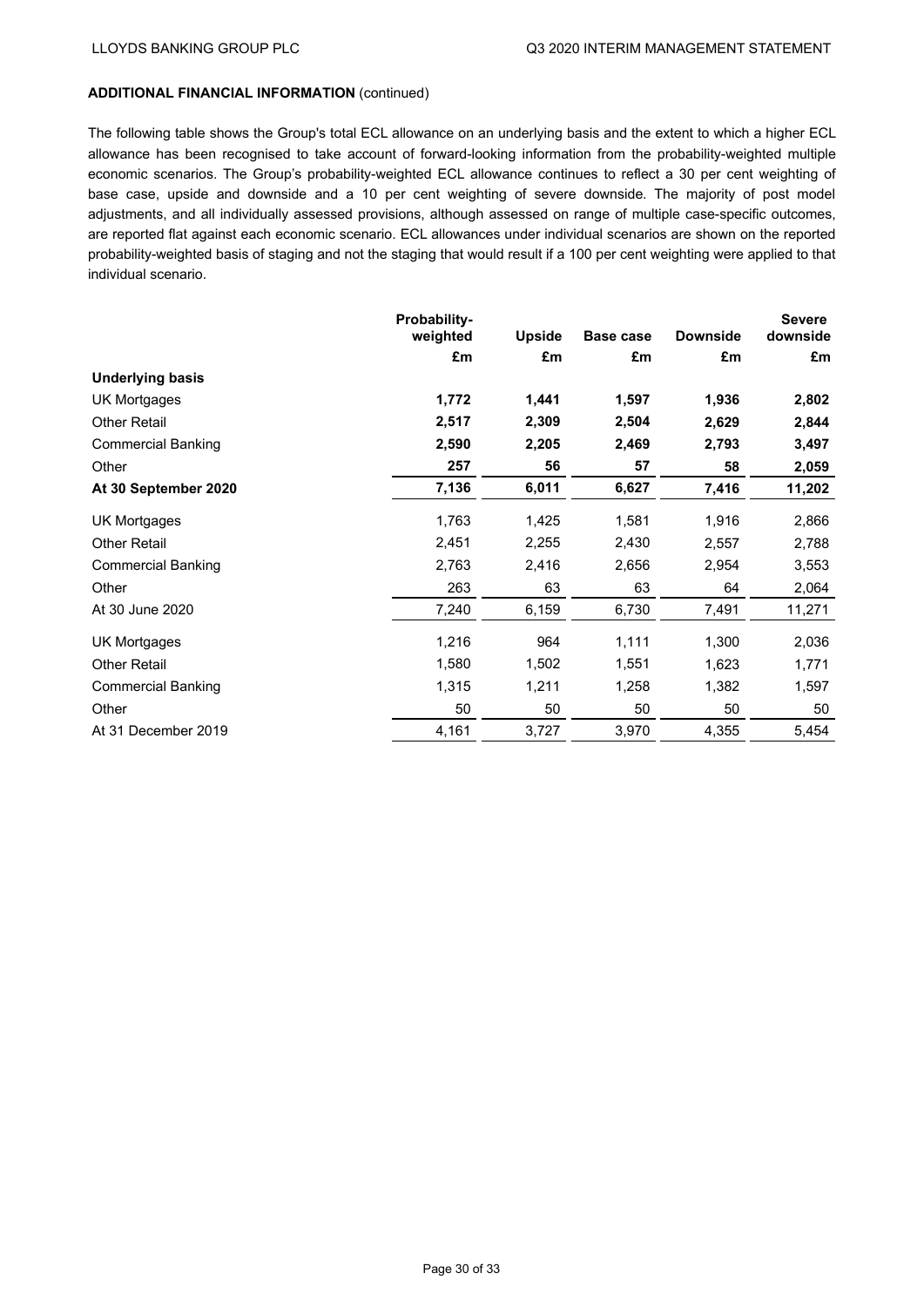## **BASIS OF PRESENTATION**

This release covers the results of Lloyds Banking Group plc together with its subsidiaries (the Group) for the nine months ended 30 September 2020.

**Statutory basis:** Statutory profit / loss before tax and statutory profit after tax are included within this document. However, a number of factors have had a significant effect on the comparability of the Group's financial position and results. Accordingly, the results are also presented on an underlying basis.

**Underlying basis:** The statutory results are adjusted for certain items which are listed below, to allow a comparison of the Group's underlying performance

- Restructuring, including severance-related costs, the rationalisation of the non-branch property portfolio, the establishment of the Schroders partnership, the integration of MBNA and Zurich's UK workplace pensions and savings business
- Volatility and other items, which includes the effects of certain asset sales, the volatility relating to the Group's hedging arrangements and that arising in the insurance businesses, insurance gross up, the unwind of acquisition-related fair value adjustments and the amortisation of purchased intangible assets
- Payment protection insurance provisions

Analysis of lending and ECL allowances are presented on an underlying basis and reconciled to figures prepared on a statutory basis where appropriate. On a statutory basis, purchased or originated credit-impaired (POCI) assets include a fixed pool of mortgages that were purchased as part of the HBOS acquisition at a deep discount to face value reflecting credit losses incurred from the point of origination to the date of acquisition. Over time, these POCI assets will run off as the loans redeem, pay down or losses will be crystallised. The underlying basis assumes that the lending assets acquired as part of a business combination were originated by the Group and are classified as either Stage 1, 2 or 3 according to the change in credit risk over the period since origination. Underlying ECL allowances have been calculated accordingly. The Group uses the underlying basis to monitor the creditworthiness of the lending portfolio and related ECL allowances

Unless otherwise stated, income statement commentaries throughout this document compare the nine months ended 30 September 2020 to the nine months ended 30 September 2019 and the balance sheet analysis compares the Group balance sheet as at 30 September 2020 to the Group balance sheet as at 31 December 2019.

**Segmental information:** During the nine months ended 30 September 2020, the Group migrated certain customer relationships from the SME business within Commercial Banking to Business Banking within Retail. In addition, Commercial Banking has been resegmented to reflect the division's new client coverage model and is now analysed according to SME, Mid Corporates, Corporate & Institutional, and Other. The Group has also revised its approach to internal funding charges, including the adoption of the Sterling Overnight Index Average (SONIA) interest rate benchmark in place of LIBOR. Comparatives have been restated accordingly.

**Alternative performance measures:** Alternative performance measures: The Group uses a number of alternative performance measures, including underlying profit, in the discussion of its business performance and financial position. There have been no changes to the definitions used by the Group; further information on these measures is set out on page 331 of the Group's 2019 Annual Report and Accounts.

**Capital:** Capital and leverage ratios reported as at 30 September 2020 incorporate profits for the period that remain subject to formal verification in accordance with the Capital Requirements Regulation. The Q3 2020 Interim Pillar 3 Report can be found at:<http://www.lloydsbankinggroup.com/investors/financial-performance/>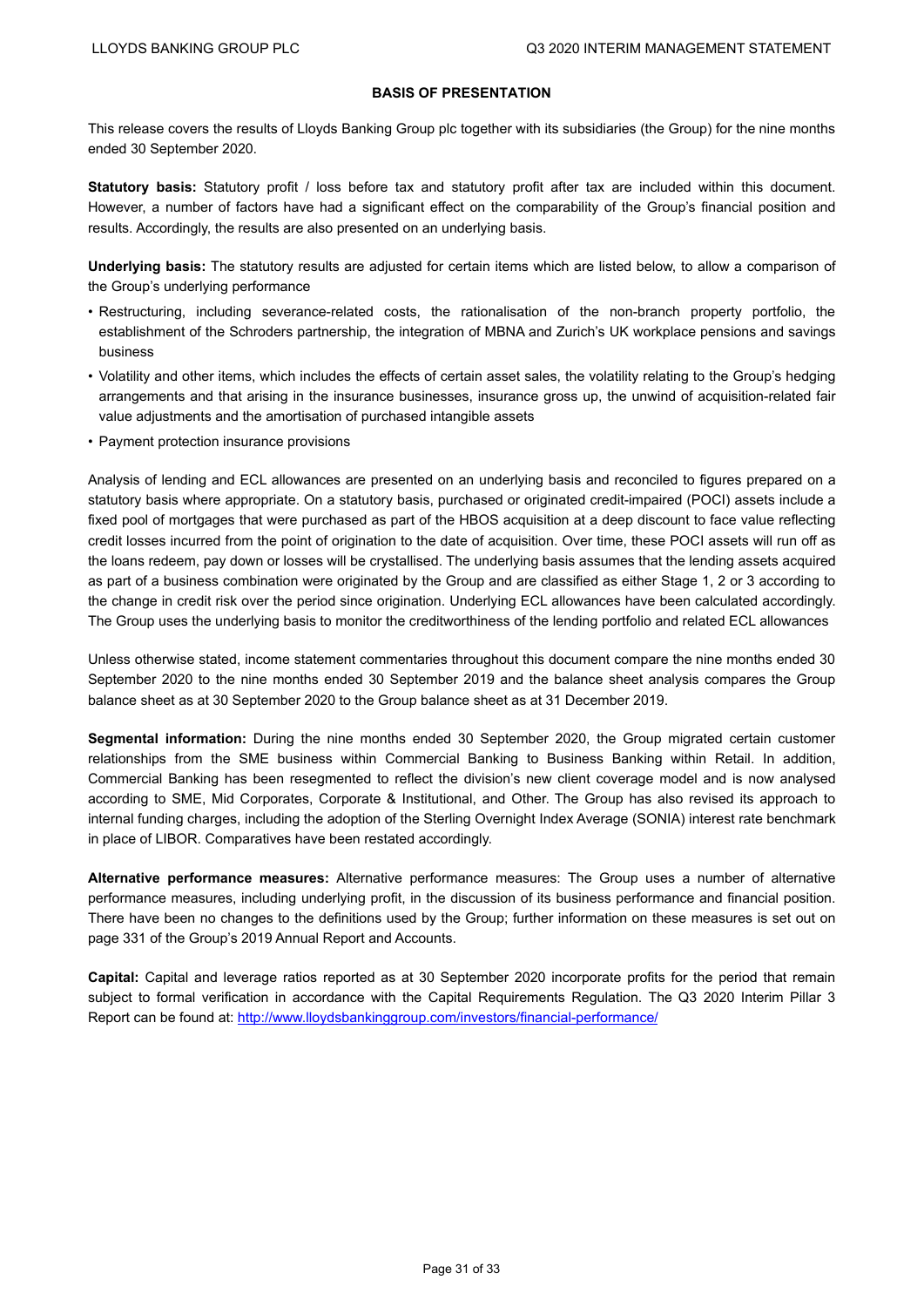#### **FORWARD LOOKING STATEMENTS**

This document contains certain forward looking statements within the meaning of Section 21E of the US Securities Exchange Act of 1934, as amended, and section 27A of the US Securities Act of 1933, as amended, with respect to the business, strategy, plans and/or results of Lloyds Banking Group plc together with its subsidiaries (the Group) and its current goals and expectations relating to its future financial condition and performance. Statements that are not historical facts, including statements about the Group's or its directors' and/ or management's beliefs and expectations, are forward looking statements. Words such as 'believes', 'anticipates', 'estimates', 'expects', 'intends', 'aims', 'potential', 'will', 'would', 'could', 'considered', 'likely', 'estimate' and variations of these words and similar future or conditional expressions are intended to identify forward looking statements but are not the exclusive means of identifying such statements. Examples of such forward looking statements include, but are not limited to: projections or expectations of the Group's future financial position including profit attributable to shareholders, provisions, economic profit, dividends, capital structure, portfolios, net interest margin, capital ratios, liquidity, risk-weighted assets (RWAs), expenditures or any other financial items or ratios; litigation, regulatory and governmental investigations; the Group's future financial performance; the level and extent of future impairments and write-downs; statements of plans, objectives or goals of the Group or its management including in respect of statements about the future business and economic environments in the UK and elsewhere including, but not limited to, future trends in interest rates, foreign exchange rates, credit and equity market levels and demographic developments; statements about competition, regulation, disposals and consolidation or technological developments in the financial services industry; and statements of assumptions underlying such statements. By their nature, forward looking statements involve risk and uncertainty because they relate to events and depend upon circumstances that will or may occur in the future. Factors that could cause actual business, strategy, plans and/or results (including but not limited to the payment of dividends) to differ materially from forward looking statements made by the Group or on its behalf include, but are not limited to: general economic and business conditions in the UK and internationally; market related trends and developments; fluctuations in interest rates, inflation, exchange rates, stock markets and currencies; any impact of the transition from IBORs to alternative reference rates; the ability to access sufficient sources of capital, liquidity and funding when required; changes to the Group's credit ratings; the ability to derive cost savings and other benefits including, but without limitation as a result of any acquisitions, disposals and other strategic transactions; the ability to achieve strategic objectives; changing customer behaviour including consumer spending, saving and borrowing habits; changes to borrower or counterparty credit quality; concentration of financial exposure; management and monitoring of conduct risk; instability in the global financial markets, including Eurozone instability, instability as a result of uncertainty surrounding the exit by the UK from the European Union (EU) and as a result of such exit and the potential for other countries to exit the EU or the Eurozone and the impact of any sovereign credit rating downgrade or other sovereign financial issues; political instability including as a result of any UK general election; technological changes and risks to the security of IT and operational infrastructure, systems, data and information resulting from increased threat of cyber and other attacks; natural, pandemic (including but not limited to the coronavirus disease (COVID-19) outbreak and associated potential and/or actual UK or international lockdowns) and other disasters, adverse weather and similar contingencies outside the Group's control; inadequate or failed internal or external processes or systems; acts of war, other acts of hostility, terrorist acts and responses to those acts, geopolitical, pandemic or other such events; risks relating to climate change; changes in laws, regulations, practices and accounting standards or taxation, including as a result of the exit by the UK from the EU, or a further possible referendum on Scottish independence; changes to regulatory capital or liquidity requirements and similar contingencies outside the Group's control; the policies, decisions and actions of governmental or regulatory authorities or courts in the UK, the EU, the US or elsewhere including the implementation and interpretation of key legislation and regulation together with any resulting impact on the future structure of the Group; the ability to attract and retain senior management and other employees and meet its diversity objectives; actions or omissions by the Group's directors, management or employees including industrial action; changes to the Group's post-retirement defined benefit scheme obligations; the extent of any future impairment charges or write-downs caused by, but not limited to, depressed asset valuations, market disruptions and illiquid markets; the value and effectiveness of any credit protection purchased by the Group; the inability to hedge certain risks economically; the adequacy of loss reserves; the actions of competitors, including non-bank financial services, lending companies and digital innovators and disruptive technologies; and exposure to regulatory or competition scrutiny, legal, regulatory or competition proceedings, investigations or complaints. Please refer to the latest Annual Report on Form 20-F filed by Lloyds Banking Group plc with the US Securities and Exchange Commission for a discussion of certain factors and risks together with examples of forward looking statements. Lloyds Banking Group may also make or disclose written and/or oral forward looking statements in reports filed with or furnished to the US Securities and Exchange Commission, Lloyds Banking Group annual reviews, half-year announcements, proxy statements, offering circulars, prospectuses, press releases and other written materials and in oral statements made by the directors, officers or employees of Lloyds Banking Group to third parties, including financial analysts. Except as required by any applicable law or regulation, the forward looking statements contained in this document are made as of today's date, and the Group expressly disclaims any obligation or undertaking to release publicly any updates or revisions to any forward looking statements contained in this document to reflect any change in the Group's expectations with regard thereto or any change in events, conditions or circumstances on which any such statement is based. The information, statements and opinions contained in this document do not constitute a public offer under any applicable law or an offer to sell any securities or financial instruments or any advice or recommendation with respect to such securities or financial instruments.